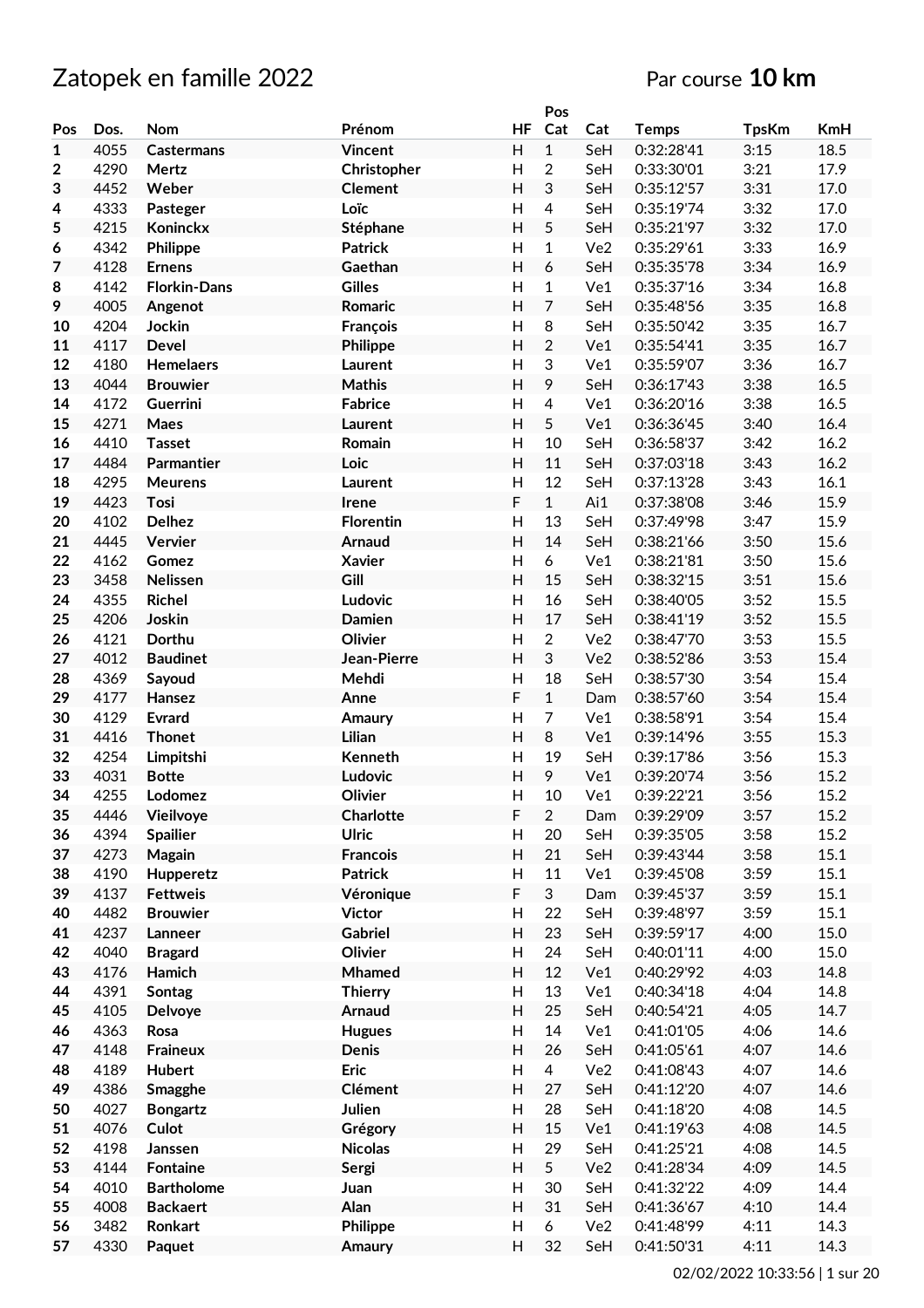|          |      |                       |                 |                           | Pos            |                 |              |              |            |
|----------|------|-----------------------|-----------------|---------------------------|----------------|-----------------|--------------|--------------|------------|
| Pos      | Dos. | Nom                   | Prénom          | ΗF                        | Cat            | Cat             | <b>Temps</b> | <b>TpsKm</b> | <b>KmH</b> |
| 58       | 4346 | Poumay                | Stéphane        | H                         | 33             | SeH             | 0:41:51'18   | 4:11         | 14.3       |
| 59       | 4115 | Deru                  | Fabian          | H                         | 16             | Ve1             | 0:42:04'11   | 4:13         | 14.3       |
| 60       | 4375 | Schoonbroodt          | <b>Benoit</b>   | H                         | $\overline{7}$ | Ve <sub>2</sub> | 0:42:12'33   | 4:13         | 14.2       |
| 61       | 4253 | Liégeois              | Sylvain         | H                         | 34             | SeH             | 0:42:22'44   | 4:14         | 14.2       |
| 62       | 4479 | Jongstra              | <b>Sione</b>    | F                         | $\mathbf{1}$   | Ai2             | 0:42:25'67   | 4:14         | 14.1       |
| 63       | 4455 | <b>Willems</b>        | Romain          | Η                         | 35             | SeH             | 0:42:25'77   | 4:14         | 14.1       |
| 64       | 4249 | Leroy                 | Valérie         | F                         | $\overline{2}$ | Ai2             | 0:42:34'48   | 4:16         | 14.1       |
| 65       | 4396 | <b>Spelmans</b>       | Ingrid          | F                         | 4              | Dam             | 0:42:40'39   | 4:16         | 14.1       |
| 66       | 4266 | Louvigny              | Valérie         | F                         | $\overline{2}$ | Ai1             | 0:42:48'84   | 4:17         | 14.0       |
| 67       | 4307 | Motten                | James           | $\overline{H}$            | 17             | Ve1             | 0:42:55'93   | 4:17         | 14.0       |
| 68       | 4340 | Philippart            | Fabian          | H                         | 8              | Ve <sub>2</sub> | 0:43:09'86   | 4:19         | 13.9       |
|          | 4371 | <b>Schifflers</b>     | <b>Nicolas</b>  | $\overline{H}$            | 36             | SeH             | 0:43:10'79   |              | 13.9       |
| 69<br>70 | 4494 | Sougné                |                 | F                         | 3              | Ai2             |              | 4:19         | 13.9       |
|          |      |                       | Véronique       | F                         | 5              |                 | 0:43:11'51   | 4:19         |            |
| 71       | 4004 | <b>Allepuz Fuster</b> | Paula           |                           |                | Dam             | 0:43:13'50   | 4:19         | 13.9       |
| 72       | 4351 | Raemaekers            | <b>Francois</b> | H                         | 37             | SeH             | 0:43:13'54   | 4:19         | 13.9       |
| 73       | 4222 | Lahaye                | Olivier         | Η                         | 9              | Ve <sub>2</sub> | 0:43:14'74   | 4:19         | 13.9       |
| 74       | 4336 | Pereaux               | Kevin           | H                         | 38             | SeH             | 0:43:19'56   | 4:20         | 13.8       |
| 75       | 4052 | <b>Canales</b>        | Alberto         | Η                         | $\mathbf{1}$   | Ve3             | 0:43:32'53   | 4:21         | 13.8       |
| 76       | 4147 | Fraikin               | Tom             | H                         | 39             | SeH             | 0:43:36'16   | 4:22         | 13.8       |
| 77       | 4490 | Ordonez               | Manu            | $\mathsf{H}$              | 40             | SeH             | 0:43:39'01   | 4:22         | 13.7       |
| 78       | 4366 | Royen                 | Cédric          | $\overline{\mathsf{H}}$   | 41             | SeH             | 0:43:42'59   | 4:22         | 13.7       |
| 79       | 4433 | Van Herpen            | <b>Tristan</b>  | H                         | 42             | SeH             | 0:43:45'34   | 4:23         | 13.7       |
| 80       | 4417 | <b>Thonnard</b>       | Séverine        | F                         | 3              | Ai1             | 0:43:46'50   | 4:23         | 13.7       |
| 81       | 4214 | Koch                  | <b>Philippe</b> | $\overline{H}$            | 10             | Ve2             | 0:43:50'76   | 4:23         | 13.7       |
| 82       | 4159 | <b>Gillet</b>         | Geoffray        | Η                         | 43             | SeH             | 0:43:53'96   | 4:23         | 13.7       |
| 83       | 4193 | Jacoby                | Anaik           | Η                         | 44             | SeH             | 0:43:55'25   | 4:23         | 13.7       |
| 84       | 4002 | Agnoli                | <b>Pierre</b>   | H                         | 45             | SeH             | 0:43:57'57   | 4:24         | 13.6       |
| 85       | 4343 | <b>Philis</b>         | Lambriny        | F                         | $\overline{4}$ | Ai2             | 0:44:08'09   | 4:25         | 13.6       |
| 86       | 4311 | Moyse                 | Jérôme          | Η                         | 18             | Ve1             | 0:44:18'46   | 4:26         | 13.5       |
| 87       | 4103 | <b>Deloge</b>         | Jean-François   | $\mathsf{H}$              | 19             | Ve1             | 0:44:18'52   | 4:26         | 13.5       |
| 88       | 4496 | <b>Bragard</b>        | <b>Pierre</b>   | $\mathsf{H}$              | 46             | SeH             | 0:44:18'78   | 4:26         | 13.5       |
| 89       | 4463 | Schmitz               | <b>Xavier</b>   | $\overline{\mathsf{H}}$   | 20             | Ve1             | 0:44:19'89   | 4:26         | 13.5       |
| 90       | 4327 | Paggen                | Rafael          | H                         | 21             | Ve1             | 0:44:21'78   | 4:26         | 13.5       |
| 91       | 4225 | Laloux                | Martin          | H                         | 47             | SeH             | 0:44:31'94   | 4:27         | 13.5       |
| 92       | 4090 | <b>Debiolle</b>       | <b>Vincent</b>  | H                         | 11             | Ve2             | 0:44:35'36   | 4:28         | 13.5       |
| 93       | 4026 | <b>Bonboire</b>       | <b>David</b>    | H                         | 48             | SeH             | 0:44:36'22   | 4:28         | 13.5       |
| 94       | 4003 | <b>Akkermans</b>      | Christian       | H                         | $\overline{2}$ | Ve3             | 0:44:48'12   | 4:29         | 13.4       |
| 95       | 4072 | <b>Cortes Leclou</b>  | Juan            | H                         | 22             | Ve1             | 0:44:49'46   | 4:29         | 13.4       |
| 96       | 4084 | De Cecco              | Jonathan        | H                         | 49             | SeH             | 0:45:02'72   | 4:30         | 13.3       |
| 97       | 4282 | Martin                | Joe             | H                         | 50             | SeH             | 0:45:03'69   | 4:31         | 13.3       |
| 98       | 4430 | <b>Turmine</b>        | <b>Bastien</b>  | $\mathsf{H}%$             | 51             | SeH             | 0:45:08'57   | 4:31         | 13.3       |
| 99       | 4321 | Olivier               | Cerfontaine     | $\mathsf{H}$              | 52             | SeH             | 0:45:17'72   | 4:32         | 13.2       |
| 100      | 4312 | <b>Mullens</b>        | Laurent         | H                         | 23             | Ve1             | 0:45:19'92   | 4:32         | 13.2       |
| 101      | 4280 | Marotte               | <b>Benoît</b>   | Н                         | 53             | SeH             | 0:45:20'11   | 4:32         | 13.2       |
| 102      | 4051 | <b>Burrichter</b>     | <b>Brenda</b>   | F                         | 4              | Ai1             | 0:45:20'12   | 4:32         | 13.2       |
| 103      | 4331 | Parent                | Pascal          | Н                         | 12             | Ve2             | 0:45:27'22   | 4:33         | 13.2       |
| 104      | 4234 | Langerôme             | <b>Bernard</b>  | H                         | 3              | Ve3             | 0:45:32'92   | 4:33         | 13.2       |
| 105      | 4203 | <b>Jeukens</b>        | Michel          | $\boldsymbol{\mathsf{H}}$ | 13             | Ve2             | 0:45:38'38   | 4:34         | 13.1       |
| 106      | 4250 | <b>Lhoest</b>         | Julien          | $\mathsf{H}%$             | 54             | SeH             | 0:45:43'45   | 4:34         | 13.1       |
| 107      | 4432 | Van Bellinghen        | Firmin          | Н                         | $\overline{4}$ | Ve3             | 0:45:53'08   | 4:35         | 13.1       |
| 108      | 4403 | <b>Stiz</b>           | Olivier         | $\mathsf{H}%$             | 55             | SeH             | 0:45:53'90   | 4:35         | 13.1       |
| 109      | 4092 | Deghaye               | <b>Bernard</b>  | H                         | 14             | Ve2             | 0:45:56'06   | 4:35         | 13.1       |
| 110      | 4097 | Delakethulle          | Quentin         | H                         | 15             | Ve2             | 0:45:59'94   | 4:36         | 13.0       |
| 111      | 4138 |                       | Celine          | F                         | 6              |                 | 0:46:05'87   | 4:37         | 13.0       |
| 112      | 4065 | Fey<br>Collin         | Manon           | F                         | $\overline{7}$ | Dam<br>Dam      | 0:46:09'51   | 4:37         | 13.0       |
| 113      | 4120 |                       | <b>Basile</b>   | Н                         | 56             | SeH             | 0:46:09'56   | 4:37         | 13.0       |
|          |      | <b>Dispa</b>          |                 |                           |                |                 |              |              |            |
| 114      | 4428 | <b>Trippaers</b>      | Jerome          | H                         | 57             | SeH             | 0:46:10'12   | 4:37         | 13.0       |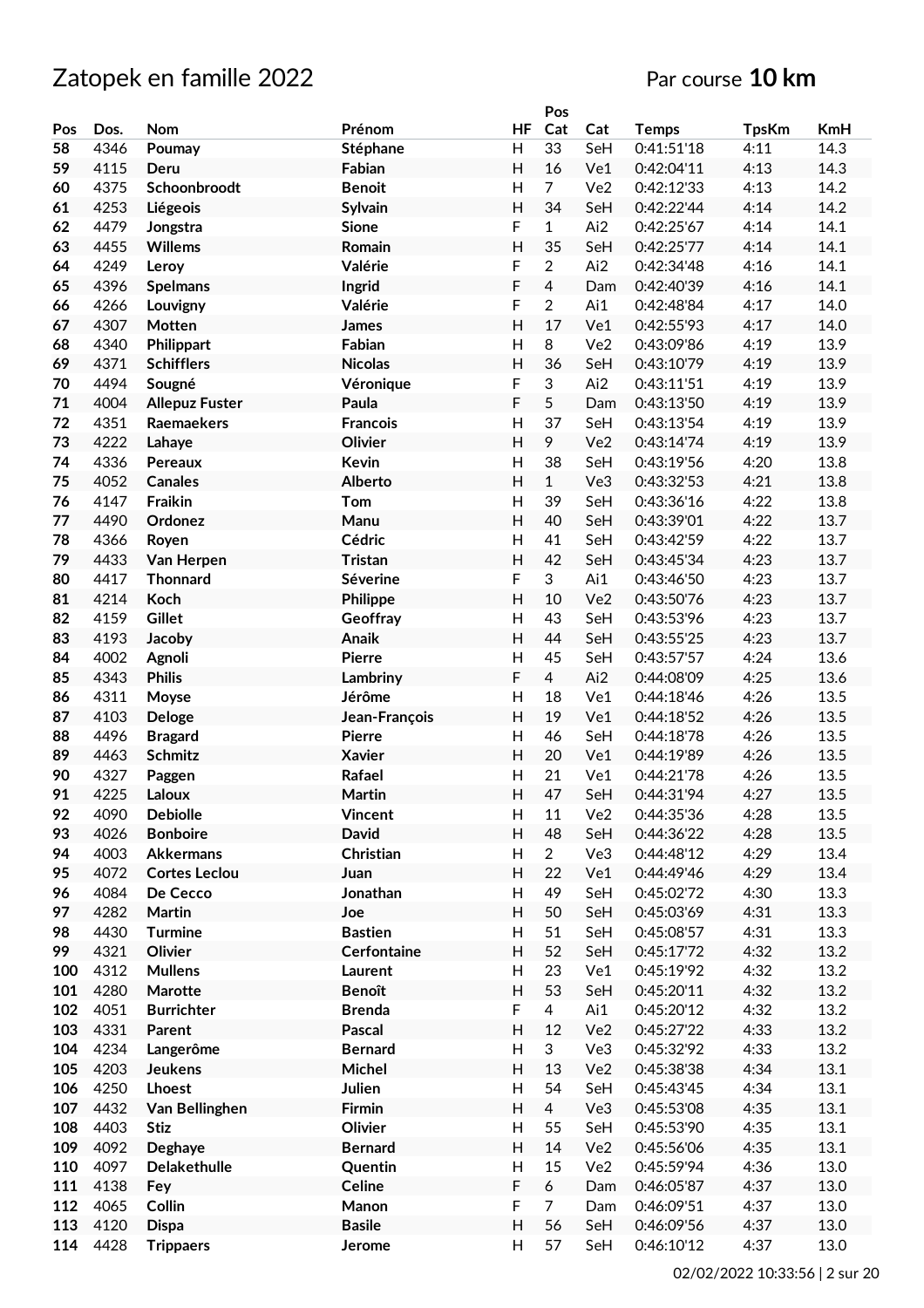|     |      |                       |                 |                | Pos            |                 |              |              |            |
|-----|------|-----------------------|-----------------|----------------|----------------|-----------------|--------------|--------------|------------|
| Pos | Dos. | Nom                   | Prénom          | ΗF             | Cat            | Cat             | <b>Temps</b> | <b>TpsKm</b> | <b>KmH</b> |
| 115 | 4024 | <b>Bodson</b>         | Sean            | H              | 58             | SeH             | 0:46:16'31   | 4:38         | 13.0       |
| 116 | 4181 | Hennes                | Damien          | H              | 16             | Ve2             | 0:46:23'91   | 4:38         | 12.9       |
| 117 | 4119 | <b>Diet</b>           | <b>Fabrice</b>  | Η              | 17             | Ve <sub>2</sub> | 0:46:27'26   | 4:39         | 12.9       |
| 118 | 4014 | <b>Bawin</b>          | Aurélien        | H              | 59             | SeH             | 0:46:31'05   | 4:39         | 12.9       |
|     |      |                       |                 |                |                |                 |              |              |            |
| 119 | 4378 | <b>Servais</b>        | <b>Nathalie</b> | F              | $\mathbf{1}$   | Ai3             | 0:46:41'68   | 4:40         | 12.8       |
| 120 | 4088 | De Luca               | Anthony         | Η              | 60             | SeH             | 0:46:43'22   | 4:40         | 12.8       |
| 121 | 3460 | <b>Troisfontaines</b> | <b>Delphine</b> | F              | 5              | Ai1             | 0:46:45'16   | 4:41         | 12.8       |
| 122 | 4161 | Godaux                | Damien          | H              | 61             | SeH             | 0:46:46'29   | 4:41         | 12.8       |
| 123 | 4195 | Jamoul                | Olivier         | Η              | 62             | SeH             | 0:46:51'61   | 4:41         | 12.8       |
| 124 | 4108 | Demarteau             | Diégo           | H              | 63             | SeH             | 0:46:52'76   | 4:41         | 12.8       |
| 125 | 4185 | Heyeres               | Lucas           | H              | 64             | SeH             | 0:46:55'00   | 4:41         | 12.8       |
| 126 | 4469 | Meunier               | Margot          | F              | 8              | Dam             | 0:46:56'46   | 4:41         | 12.8       |
| 127 | 4219 | Laforge               | Frederic        | $\overline{H}$ | 24             | Ve1             | 0:46:58'30   | 4:42         | 12.8       |
| 128 | 4046 | Simon                 | <b>Victor</b>   | H              | 65             | SeH             | 0:46:58'52   | 4:42         | 12.8       |
|     |      |                       | <b>Béatrice</b> | F              |                |                 | 0:47:03'20   |              |            |
| 129 | 4211 | Kevelaer              |                 |                | 5              | Ai2             |              | 4:43         | 12.8       |
| 130 | 4227 | Lambert               | Christophe      | H              | 25             | Ve1             | 0:47:04'58   | 4:43         | 12.7       |
| 131 | 4418 | <b>Thyssen</b>        | Ronny           | Н              | 26             | Ve1             | 0:47:06'64   | 4:43         | 12.7       |
| 132 | 4152 | Gabez                 | Lindsey         | F              | 9              | Dam             | 0:47:12'54   | 4:43         | 12.7       |
| 133 | 4018 | <b>Beckers</b>        | Joel            | H              | 27             | Ve1             | 0:47:15'73   | 4:44         | 12.7       |
| 134 | 4264 | Lonneux               | Ludovic         | H              | 28             | Ve1             | 0:47:23'41   | 4:44         | 12.7       |
| 135 | 4077 | Culot                 | Jean-Yves       | $\mathsf{H}$   | 18             | Ve2             | 0:47:23'60   | 4:44         | 12.7       |
| 136 | 4057 | <b>Chebil</b>         | Rami            | $\overline{H}$ | 29             | Ve1             | 0:47:35'93   | 4:46         | 12.6       |
| 137 | 4205 | <b>Joris</b>          | <b>Ddidier</b>  | Η              | 30             | Ve1             | 0:47:39'49   | 4:46         | 12.6       |
| 138 | 4245 | Legrand               | Luc             | H              | 19             | Ve <sub>2</sub> | 0:47:41'17   | 4:46         | 12.6       |
| 139 | 4281 | Martelange            | Stéphanie       | F              | 6              | Ai1             | 0:47:41'35   | 4:46         | 12.6       |
| 140 | 4472 | <b>Devivier</b>       | Marc            | Η              | 31             | Ve1             | 0:47:46'53   | 4:47         | 12.6       |
| 141 | 4328 | Panariello            | Maurice         | H              | 32             | Ve1             | 0:47:52'60   | 4:47         | 12.5       |
|     |      |                       |                 |                |                |                 |              |              |            |
| 142 | 4392 | Souply-Pierard        | Fernand         | H              | 66             | SeH             | 0:48:01'82   | 4:48         | 12.5       |
| 143 | 4406 | <b>Szlachta</b>       | Carole          | F              | $\overline{7}$ | Ai1             | 0:48:05'37   | 4:49         | 12.5       |
| 144 | 4473 | Georges               | Tony            | $\mathsf{H}%$  | 67             | SeH             | 0:48:15'34   | 4:50         | 12.4       |
| 145 | 4139 | Fey                   | Philippe        | H              | 20             | Ve2             | 0:48:15'39   | 4:50         | 12.4       |
| 146 | 4085 | De Cecco              | Michael         | $\mathsf{H}$   | 33             | Ve1             | 0:48:27'29   | 4:51         | 12.4       |
| 147 | 4305 | Monville              | <b>Philippe</b> | H              | 21             | Ve <sub>2</sub> | 0:48:30'91   | 4:51         | 12.4       |
| 148 | 4398 | <b>Stas</b>           | Christian       | H              | 22             | Ve2             | 0:48:32'72   | 4:51         | 12.4       |
| 149 | 4083 | De Cecco              | Frederic        | H              | 34             | Ve1             | 0:48:32'91   | 4:51         | 12.4       |
| 150 | 4113 | Derouaux              | Sophie          | F              | 6              | Ai2             | 0:48:33'86   | 4:52         | 12.4       |
| 151 | 4357 | <b>Rigo</b>           | Christophe      | н              | 35             | Ve1             | 0:48:34'07   | 4:52         | 12.4       |
| 152 | 4111 | <b>Depluvrez</b>      | Yves            | H              | 68             | SeH             | 0:48:35'19   | 4:52         | 12.3       |
| 153 | 4075 | Culot                 | Christian       | H              | 23             | Ve2             | 0:48:36'36   | 4:52         | 12.3       |
| 154 | 4352 | Rausch                | <b>Marcus</b>   | H              | 69             | SeH             | 0:48:37'86   | 4:52         | 12.3       |
| 155 | 4415 | <b>Thissen</b>        | Jordan          | $\mathsf{H}%$  | 70             | SeH             | 0:48:38'89   | 4:52         | 12.3       |
| 156 | 4334 | <b>Paulis</b>         | <b>Etienne</b>  | $\mathsf{H}$   | 71             | SeH             | 0:48:50'16   | 4:53         | 12.3       |
|     |      | <b>Steimes</b>        |                 |                | $\overline{7}$ |                 |              |              |            |
| 157 | 4400 |                       | <b>Nathalie</b> | F              |                | Ai2             | 0:48:51'13   | 4:53         | 12.3       |
| 158 | 4326 | Otten                 | Nadia           | F              | 10             | Dam             | 0:48:54'70   | 4:53         | 12.3       |
| 159 | 4130 | <b>Evrard</b>         | Johan           | Н              | 36             | Ve1             | 0:48:56'70   | 4:53         | 12.3       |
| 160 | 4397 | <b>Spronck</b>        | Hervé           | H              | 37             | Ve1             | 0:48:58'17   | 4:54         | 12.3       |
| 161 | 4099 | Deledicque            | Jean Luc        | H              | 24             | Ve2             | 0:49:00'76   | 4:54         | 12.2       |
| 162 | 4131 | <b>Fanielle</b>       | <b>Thomas</b>   | H              | 72             | SeH             | 0:49:05'48   | 4:55         | 12.2       |
| 163 | 4230 | Laming                | Mary            | F              | 8              | Ai1             | 0:49:08'31   | 4:55         | 12.2       |
| 164 | 4217 | Lacriola              | Jonathan        | $\mathsf{H}$   | 73             | SeH             | 0:49:12'45   | 4:55         | 12.2       |
| 165 | 4066 | Colson                | Clément         | $\mathsf{H}%$  | 74             | SeH             | 0:49:15'27   | 4:56         | 12.2       |
| 166 | 4007 | <b>Autmanns</b>       | Fanny           | F              | 9              | Ai1             | 0:49:22'91   | 4:56         | 12.2       |
| 167 | 4454 | Weusten               | Cedric          | Н              | 75             | SeH             | 0:49:26'77   | 4:56         | 12.1       |
| 168 | 4086 | De Cooman             | David           | H              | 76             | SeH             | 0:49:27'09   | 4:57         | 12.1       |
|     |      |                       |                 | H              |                |                 |              |              |            |
| 169 | 4427 | <b>Tribolet</b>       | Celine          |                | 77             | SeH             | 0:49:30'32   | 4:57         | 12.1       |
| 170 | 4488 | <b>Vitello</b>        | Rosario         | H              | 38             | Ve1             | 0:49:31'38   | 4:57         | 12.1       |
| 171 | 4426 | Toussaint             | Frank           | H              | 25             | Ve2             | 0:49:33'82   | 4:58         | 12.1       |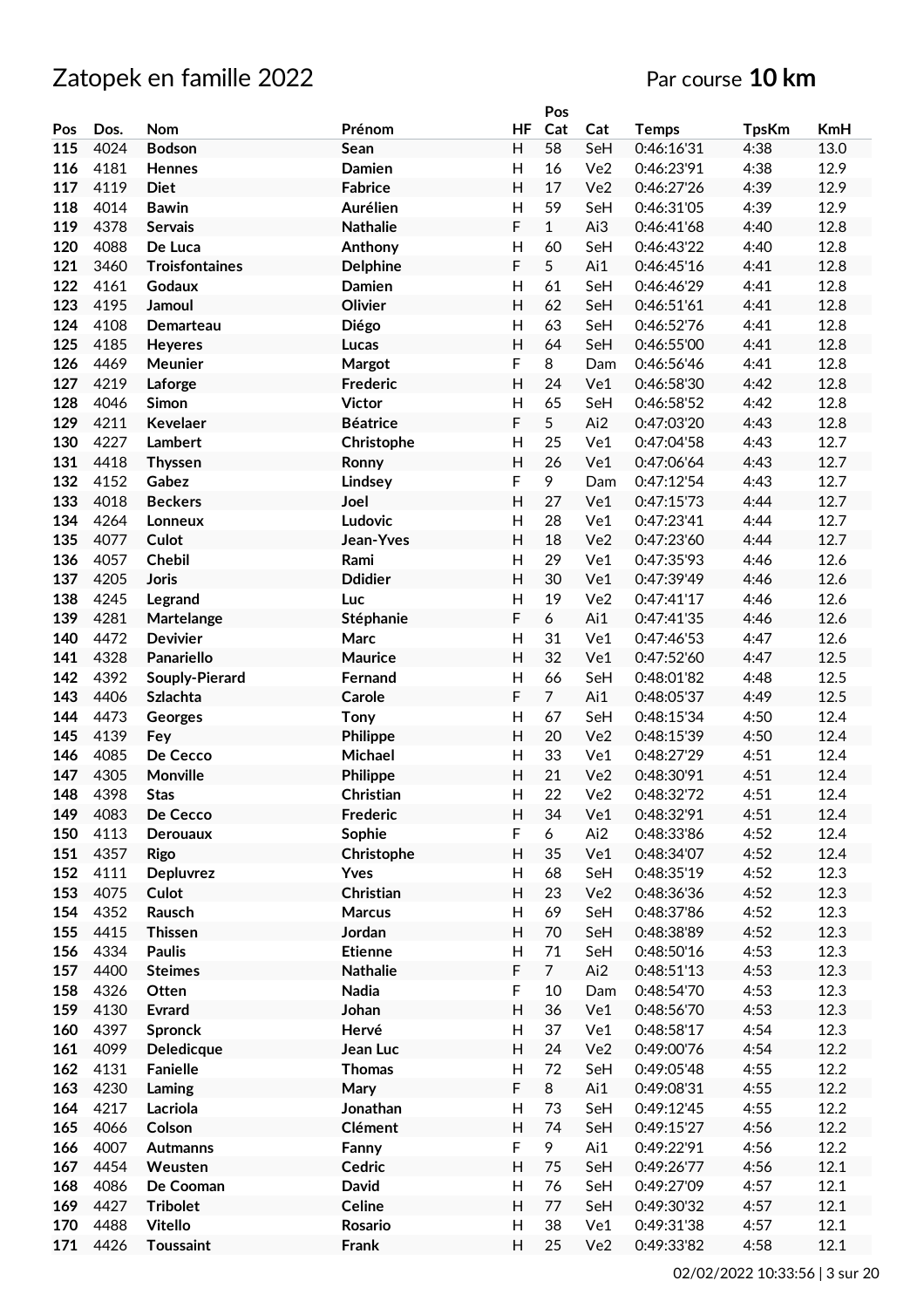|            |              |                          |                      |                                           | Pos                  |                 |                          |              |                  |
|------------|--------------|--------------------------|----------------------|-------------------------------------------|----------------------|-----------------|--------------------------|--------------|------------------|
| Pos        | Dos.         | <b>Nom</b>               | Prénom               | HF                                        | Cat                  | Cat             | <b>Temps</b>             | <b>TpsKm</b> | <b>KmH</b>       |
| 172        | 4393         | <b>Spailier</b>          | Fabien               | $\mathsf{H}$                              | 39                   | Ve1             | 0:49:39'61               | 4:58         | 12.1             |
| 173        | 4114         | <b>Derouaux</b>          | <b>Virginie</b>      | F                                         | 8                    | Ai2             | 0:49:50'18               | 4:59         | 12.0             |
| 174        | 3459         | Defend                   | Sara                 | F                                         | 10                   | Ai1             | 0:49:50'32               | 4:59         | 12.0             |
| 175        | 4313         | Munaut                   | Carine               | F                                         | $\overline{2}$       | Ai3             | 0:49:50'65               | 4:59         | 12.0             |
| 176        | 4045         | <b>Brouwier</b>          | Michael              | $\mathsf{H}$                              | 40                   | Ve1             | 0:49:52'18               | 4:59         | 12.0             |
| 177        | 4178         | Hanssenne                | Camille              | Н                                         | 41                   | Ve1             | 0:49:53'02               | 4:59         | 12.0             |
| 178        | 4434         | Vanderheyden             | Claudine             | F                                         | 9                    | Ai2             | 0:49:56'47               | 4:59         | 12.0             |
| 179        | 4310         | Moyse                    | <b>Evelyne</b>       | F                                         | 11                   | Ai1             | 0:50:01'65               | 5:00         | 12.0             |
| 180        | 4107         | <b>Delwaide</b>          | Anne                 | F                                         | 3                    | Ai3             | 0:50:03'25               | 5:01         | 12.0             |
| 181        | 4412         | <b>Teller</b>            | Alicia               | F                                         | 12                   | Ai1             | 0:50:05'69               | 5:01         | 12.0             |
| 182        | 4063         | <b>Collette</b>          | Grégory              | $\mathsf{H}$                              | $\mathbf{1}$         | EnH             | 0:50:05'78               | 5:01         | 12.0             |
| 183        | 4073         | Cortleven                | Willy                | $\overline{H}$                            | $\mathbf{1}$         | Ve <sub>4</sub> | 0:50:15'14               | 5:02         | 11.9             |
| 184        | 4345         | Piron                    | <b>Thibault</b>      | $\mathsf{H}$                              | 78                   | SeH             | 0:50:19'90               | 5:02         | 11.9             |
| 185        | 4034         | <b>Bouchoms</b>          | <b>Delphine</b>      | F                                         | 11                   | Dam             | 0:50:21'41               | 5:02         | 11.9             |
| 186        | 4465         |                          | Michel               | $\mathsf{H}$                              | 26                   | Ve2             | 0:50:26'65               | 5:02         | 11.9             |
| 187        | 4243         | Vogeleer<br>Lechanteur   | Gaelle               | F                                         | 12                   |                 | 0:50:35'04               | 5:04         | 11.9             |
| 188        | 4314         | <b>Mutamba</b>           | Johan                | $\mathsf{H}$                              | 79                   | Dam             | 0:50:35'28               |              |                  |
| 189        |              |                          |                      |                                           | 27                   | SeH             |                          | 5:04         | 11.9             |
|            | 4135         | <b>Fernandez Herrera</b> | <b>Bernard</b>       | $\mathsf{H}$                              |                      | Ve <sub>2</sub> | 0:50:47'44               | 5:05         | 11.8             |
| 190        | 4221         | Lahaye                   | Marie Cécile         | F                                         | 13                   | Ai1             | 0:50:56'71               | 5:05         | 11.8             |
| 191        | 4070         | Corman                   | <b>Thomas</b>        | $\overline{H}$                            | 80                   | SeH             | 0:51:06'87               | 5:07         | 11.7             |
| 192        | 4315         | Nadenoen                 | Olivier              | $\mathsf{H}$                              | 42                   | Ve1             | 0:51:13'23               | 5:07         | 11.7             |
| 193        | 4050         | <b>Burléon</b>           | Quentin              | $\overline{H}$                            | 81                   | SeH             | 0:51:18'35               | 5:08         | 11.7             |
| 194        | 4338         | <b>Peters</b>            | <b>Tobias</b>        | $\mathsf{H}$                              | 43                   | Ve1             | 0:51:21'76               | 5:08         | 11.7             |
| 195        | 4265         | Louviaux                 | Rosine               | F                                         | 13                   | Dam             | 0:51:32'37               | 5:09         | 11.6             |
| 196        | 4140         | <b>Fierens</b>           | <b>Fabrice</b>       | $\mathsf{H}$                              | 28                   | Ve <sub>2</sub> | 0:51:34'08               | 5:10         | 11.6             |
| 197        | 4437         | Vandormael               | Christophe           | Н                                         | 29                   | Ve <sub>2</sub> | 0:51:43'08               | 5:10         | 11.6             |
| 198        | 4202         | Jerusalem                | Olivier              | H                                         | 44                   | Ve1             | 0:51:49'70               | 5:11         | 11.6             |
| 199        | 4263         | Lonneux                  | <b>Daniel</b>        | $\mathsf{H}$                              | 45                   | Ve1             | 0:51:51'22               | 5:11         | 11.6             |
| 200        | 4187         | Hilderson                | Luc                  | $\mathsf{H}$                              | $\overline{2}$       | Ve4             | 0:51:53'93               | 5:11         | 11.6             |
| 201        | 4232         | Lange                    | <b>Catherine</b>     | F                                         | 14                   | Ai1             | 0:51:58'52               | 5:12         | 11.5             |
| 202        | 4082         | Darssi                   | Farida               | F                                         | 10                   | Ai2             | 0:52:06'84               | 5:13         | 11.5             |
| 203        | 4208         | Julien                   | <b>Thibault</b>      | $\overline{H}$                            | 82                   | SeH             | 0:52:09'06               | 5:13         | 11.5             |
| 204        | 4096         | <b>Delakethulle</b>      | <b>Ariel</b>         | F                                         | 11                   | Ai2             | 0:52:10'24               | 5:13         | 11.5             |
| 205        | 4236         | Lanneer                  | <b>Eric</b>          | $\overline{H}$                            | 30                   | Ve2             | 0:52:10'46               | 5:13         | 11.5             |
| 206        | 4489         | Lejeune                  | Martin               | H                                         | 83                   | SeH             | 0:52:14'30               | 5:13         | 11.5             |
| 207        | 4339         | Petithan                 | Laurence             | F                                         | 12                   | Ai2             | 0:52:20'79               | 5:14         | 11.5             |
| 208        | 4379         | Servais                  | Ronald               | Н                                         | 46                   | Ve1             | 0:52:28'37               | 5:15         | 11.4             |
| 209        | 4079         | Cwikowski                | Lucas                | H                                         | 84                   | SeH             | 0:52:32'38               | 5:15         | 11.4             |
| 210        | 4274         | Magali                   | <b>Beaupain</b>      | F                                         | 13                   | Ai2             | 0:52:33'34               | 5:16         | 11.4             |
| 211        | 4409         | <b>Taskin</b>            | <b>Tijen</b>         | F                                         | 14                   | Ai2             | 0:52:34'00               | 5:16         | 11.4             |
| 212        | 4269<br>4474 | Maccord                  | Christopher          | $\mathsf{H}$<br>$\boldsymbol{\mathsf{H}}$ | 85                   | SeH             | 0:52:38'29               | 5:16         | 11.4             |
| 213        |              | <b>Kerris</b>            | Cedric               |                                           | 86                   | SeH             | 0:52:42'20               | 5:16         | 11.4             |
| 214        | 4372         | Schonbrodt               | <b>Alain</b>         | Н                                         | 31                   | Ve2             | 0:52:47'34               | 5:17         | 11.4             |
| 215        | 4493         | <b>Beyer</b>             | Guillaume            | $\boldsymbol{\mathsf{H}}$                 | 87                   | SeH             | 0:52:47'56               | 5:17         | 11.4             |
| 216        | 4192<br>3177 | Jacob                    | Julien               | Н<br>F                                    | 88                   | SeH             | 0:52:57'61               | 5:18         | 11.3             |
| 217<br>218 | 4278         | <b>Hibbe</b><br>Mancini  | Hanna-Lena<br>Michel | Н                                         | 14<br>3              | Dam<br>Ve4      | 0:52:57'62<br>0:53:00'94 | 5:18<br>5:18 | 11.3<br>11.3     |
| 219        | 4074         |                          |                      | $\boldsymbol{\mathsf{H}}$                 | 5                    |                 |                          | 5:18         | 11.3             |
| 220        | 4104         | Crasson                  | <b>Vincent</b>       |                                           | 15                   | Ve3             | 0:53:01'72               |              | 11.3             |
|            | 4462         | <b>Delvalle</b><br>B     | Véronique            | F<br>$\boldsymbol{\mathsf{H}}$            | 32                   | Ai2             | 0:53:03'04               | 5:19         |                  |
| 221<br>222 | 4460         | Recker                   | Jaspar<br>Marcel     | $\overline{\mathsf{H}}$                   | 6                    | Ve2<br>Ve3      | 0:53:04'56<br>0:53:04'61 | 5:19<br>5:19 | 11.3<br>$11.3\,$ |
|            |              |                          |                      |                                           |                      |                 |                          |              |                  |
| 223<br>224 | 4435<br>4251 | Vandevenne<br>Libion     | Christian<br>Marc    | $\boldsymbol{\mathsf{H}}$<br>Н            | $\overline{7}$<br>33 | Ve3             | 0:53:04'70               | 5:19<br>5:19 | 11.3<br>11.3     |
| 225        | 4134         |                          |                      | Н                                         | 8                    | Ve2<br>Ve3      | 0:53:06'52               | 5:19         | 11.3             |
| 226        | 4110         | Faves<br>Denoisieux      | Jm<br>Christian      | Н                                         | 34                   | Ve2             | 0:53:07'85<br>0:53:09'26 | 5:19         | 11.3             |
| 227        | 4223         |                          | Sylvie               | F                                         | 15                   | Ai1             | 0:53:09'71               | 5:19         | 11.3             |
|            |              | Lahaye                   |                      | H                                         | 89                   |                 |                          | 5:19         |                  |
| 228        | 4016         | <b>Bebronne</b>          | Loïc                 |                                           |                      | SeH             | 0:53:13'89               |              | 11.3             |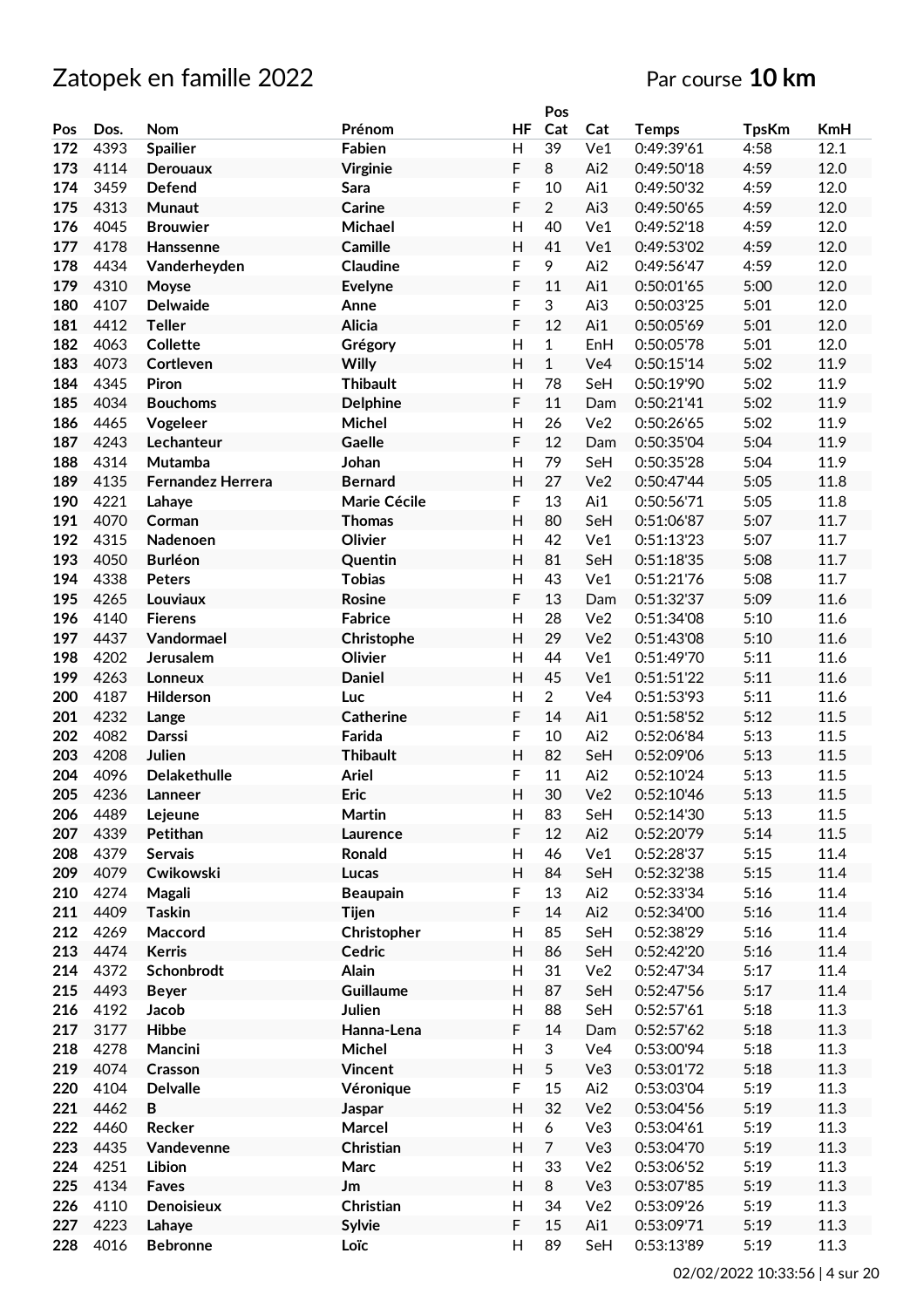|            |              |                            |                              |                           | Pos      |                 |                          |              |              |
|------------|--------------|----------------------------|------------------------------|---------------------------|----------|-----------------|--------------------------|--------------|--------------|
| Pos        | Dos.         | <b>Nom</b>                 | Prénom                       | HF                        | Cat      | Cat             | <b>Temps</b>             | <b>TpsKm</b> | <b>KmH</b>   |
| 229        | 4284         | Masschelein                | <b>Fabrice</b>               | H                         | 47       | Ve1             | 0:53:15'39               | 5:20         | 11.3         |
| 230        | 4492         | <b>Bonhemme</b>            | Laurence                     | F                         | 16       | Ai2             | 0:53:24'79               | 5:20         | 11.2         |
| 231        | 4149         | Franck                     | <b>Benjamin</b>              | $\overline{H}$            | 90       | SeH             | 0:53:26'86               | 5:20         | 11.2         |
| 232        | 4276         | Mager                      | Greg                         | $\mathsf{H}$              | 48       | Ve1             | 0:53:30'27               | 5:21         | 11.2         |
| 233        | 4464         | La Cola                    | Gioachino                    | $\mathsf{H}$              | 35       | Ve <sub>2</sub> | 0:53:37'09               | 5:22         | 11.2         |
| 234        | 4332         | Partoune                   | David                        | H                         | 49       | Ve1             | 0:53:49'90               | 5:23         | 11.1         |
| 235        | 4388         | <b>Smeets</b>              | Serge                        | H                         | 36       | Ve2             | 0:53:51'83               | 5:23         | 11.1         |
| 236        | 4017         | <b>Beckers</b>             | <b>Anais</b>                 | F                         | 15       | Dam             | 0:53:58'27               | 5:24         | 11.1         |
| 237        | 4381         | Shiri                      | Payman                       | $\overline{H}$            | 50       | Ve1             | 0:53:59'96               | 5:24         | 11.1         |
| 238        | 4467         | Lejeune                    | Anae                         | F                         | 16       | Dam             | 0:54:12'45               | 5:25         | 11.1         |
| 239        | 4267         | Luca Pinazo                | Lucas                        | $\overline{H}$            | 9        | Ve3             | 0:54:12'66               | 5:25         | 11.1         |
| 240        | 4124         | <b>Dufour</b>              | René                         | $\mathsf{H}$              | 10       | Ve3             | 0:54:15'93               | 5:26         | 11.1         |
| 241        | 4019         | <b>Bertier</b>             | Manu                         | $\overline{H}$            | 37       | Ve2             | 0:54:27'43               | 5:27         | 11.0         |
| 242        | 4033         | <b>Bouche</b>              | Marc                         | $\mathsf{H}$              | 11       | Ve3             | 0:54:28'26               | 5:27         | 11.0         |
| 243        | 4442         | Vercammen                  | Michel                       | $\overline{H}$            | 51       | Ve1             | 0:54:43'20               | 5:28         | 11.0         |
| 244        | 4247         | Lenart                     | <b>Benoît</b>                | Н                         | 38       | Ve <sub>2</sub> | 0:54:53'14               | 5:29         | 10.9         |
| 245        | 4413         | <b>Terwagne</b>            | Quentin                      | $\mathsf{H}$              | 91       | SeH             | 0:54:54'92               | 5:29         | 10.9         |
| 246        | 4499         | <b>Bernard</b>             | Julian                       | $\mathsf{H}$              | 92       | SeH             | 0:55:01'50               | 5:30         | 10.9         |
| 247        | 4275         | Mager                      | <b>Alanis</b>                | F                         | 17       | Dam             | 0:55:12'88               | 5:31         | 10.9         |
| 248        | 4233         |                            | Philippe                     | $\overline{H}$            | 39       | Ve2             | 0:55:15'91               | 5:32         | 10.9         |
| 249        | 4491         | Lange                      |                              | $\mathsf{H}$              | 52       | Ve1             | 0:55:18'56               | 5:32         | 10.8         |
| 250        | 4380         | <b>Thiry</b><br>Sérvaiss   | Christophe<br><b>Fabrice</b> | $\overline{H}$            | 53       | Ve1             | 0:55:22'31               | 5:32         | 10.8         |
| 251        | 4006         | Anzalone                   | <b>Victoria</b>              | F                         | 18       | Dam             | 0:55:23'20               | 5:32         | 10.8         |
| 252        | 4309         | Mouillard                  | John                         | $\mathsf{H}$              | 54       | Ve1             | 0:55:23'62               | 5:32         | 10.8         |
| 253        |              |                            |                              | F                         | 16       | Ai1             |                          | 5:32         | 10.8         |
| 254        | 4359         | Roex                       | Marie                        |                           | 12       |                 | 0:55:25'73               |              |              |
| 255        | 4481<br>4285 | Couvreur                   | <b>Charles-Philippe</b>      | Н<br>F                    | 17       | Ve3<br>Ai1      | 0:55:33'93               | 5:34         | 10.8<br>10.8 |
|            |              | Materne                    | Cécile                       |                           |          |                 | 0:55:47'47               | 5:35         |              |
| 256<br>257 | 4377<br>4335 | <b>Servais</b>             | Christophe                   | Н<br>$\overline{H}$       | 55<br>93 | Ve1<br>SeH      | 0:55:47'67<br>0:55:50'27 | 5:35<br>5:35 | 10.8<br>10.7 |
| 258        | 4197         | <b>Peeters</b>             | Laurent<br>Maurice           | $\mathsf{H}$              | 40       | Ve <sub>2</sub> | 0:55:50'67               | 5:35         | 10.7         |
| 259        | 4258         | Janssen<br>Lombart         | <b>Emilie</b>                | F                         | 18       | Ai1             | 0:55:54'60               | 5:35         | 10.7         |
| 260        | 4322         | Olivier                    | Ysé                          | F                         | 19       | Dam             | 0:56:02'00               | 5:36         | 10.7         |
| 261        | 4132         | Fassotte                   | Gisèle                       | F                         | 17       | Ai2             | 0:56:02'83               | 5:36         | 10.7         |
| 262        | 4279         |                            | Pascal                       | $\mathsf{H}$              | 94       | SeH             | 0:56:13'08               | 5:37         | 10.7         |
|            | 4354         | Maquinay                   |                              | H                         |          | Ve2             | 0:56:22'90               | 5:38         | 10.6         |
| 263<br>264 | 4035         | Renaers<br><b>Bourgard</b> | Stephane                     | F                         | 41<br>20 | Dam             | 0:56:24'15               | 5:38         | 10.6         |
| 265        | 3481         | Marichal                   | Sonya<br>Laura               | F                         | 21       | Dam             | 0:56:29'59               | 5:39         | 10.6         |
| 266        | 4038         | <b>Boveroux</b>            | <b>Bernard</b>               | H                         | 42       | Ve2             | 0:56:31'91               | 5:39         | 10.6         |
| 267        | 4056         | Charlier                   | <b>Philippe</b>              | $\boldsymbol{\mathsf{H}}$ | 43       | Ve2             | 0:56:34'36               | 5:40         | 10.6         |
| 268        | 4443         | Verdin                     | Isabelle                     | F                         | 18       | Ai2             | 0:56:40'31               | 5:40         | 10.6         |
| 269        | 4078         | <b>Custers</b>             | Michel                       | $\overline{\mathsf{H}}$   | 13       | Ve3             | 0:57:02'63               | 5:42         | $10.5$       |
| 270        | 4064         | Collin                     | <b>Karine</b>                | F                         | 19       | Ai1             | 0:57:07'42               | 5:43         | $10.5\,$     |
| 271        | 4136         | Feron                      | <b>Thierry</b>               | $\overline{\mathsf{H}}$   | 95       | SeH             | 0:57:15'02               | 5:44         | $10.5$       |
| 272        | 4376         | Schrymecker                | Julien                       | H                         | 96       | SeH             | 0:57:19'36               | 5:44         | $10.5$       |
| 273        | 4329         | Paquay                     | Anais                        | F                         | 22       | Dam             | 0:57:20'50               | 5:44         | 10.5         |
| 274        | 4451         | Wattiez                    | <b>Caroline</b>              | F                         | 20       | Ai1             | 0:57:27'66               | 5:45         | 10.4         |
| 275        | 4353         | Remacle                    | <b>Nadine</b>                | F                         | 21       | Ai1             | 0:57:29'75               | 5:45         | 10.4         |
| 276        | 4298         | Mewissen                   | Olivier                      | H                         | 44       | Ve2             | 0:57:30'53               | 5:45         | 10.4         |
| 277        | 4201         | <b>Jeholet</b>             | Chloé                        | F                         | 23       | Dam             | 0:57:32'18               | 5:45         | 10.4         |
| 278        | 4401         | <b>Stiel</b>               | Jennifer                     | F                         | 24       | Dam             | 0:57:44'31               | 5:46         | 10.4         |
| 279        | 4300         | <b>Michiels</b>            | <b>Thierry</b>               | $\mathsf{H}$              | 45       | Ve2             | 0:57:52'01               | 5:47         | 10.4         |
| 280        | 4365         | Royen                      | Aymeric                      | $\overline{\mathsf{H}}$   | 56       | Ve1             | 0:57:52'66               | 5:47         | 10.4         |
| 281        | 4277         | Magnette                   | Celine                       | F                         | 22       | Ai1             | 0:57:56'92               | 5:47         | 10.4         |
| 282        | 4071         | Cornet                     | Carine                       | F                         | 19       | Ai2             | 0:57:58'28               | 5:48         | 10.3         |
| 283        | 4308         | Mouhanna                   | <b>Steph</b>                 | F                         | 25       | Dam             | 0:58:05'15               | 5:49         | 10.3         |
| 284        | 4495         | Immeriv                    | Jean Pierre                  | H                         | 14       | Ve3             | 0:58:07'49               | 5:49         | 10.3         |
| 285        | 4013         | <b>Bauwens</b>             | Raphael                      | Н                         | 57       | Ve1             | 0:58:16'29               | 5:50         | 10.3         |
|            |              |                            |                              |                           |          |                 |                          |              |              |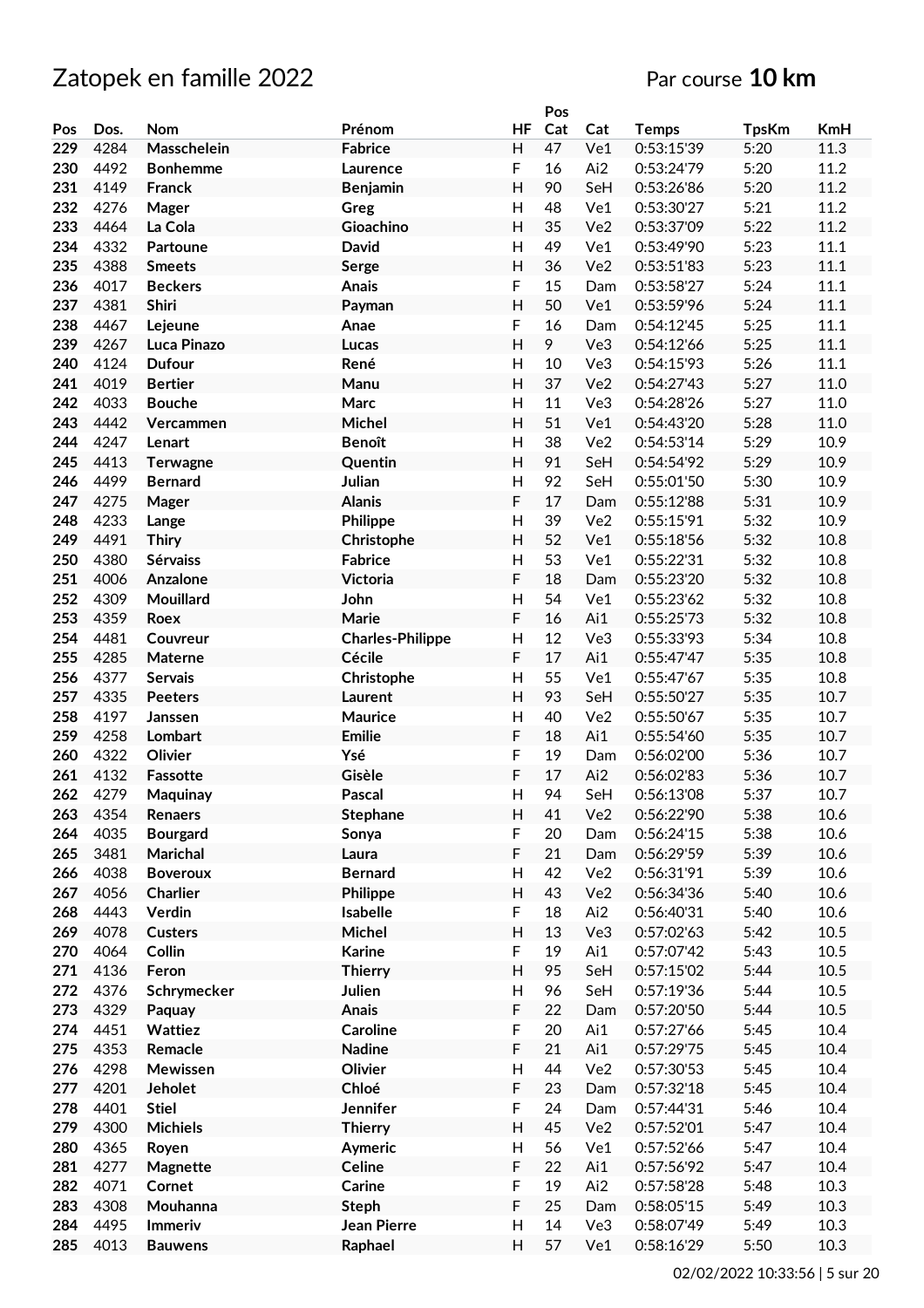|     |      |                       |                  |                           | Pos            |                 |              |              |            |
|-----|------|-----------------------|------------------|---------------------------|----------------|-----------------|--------------|--------------|------------|
| Pos | Dos. | <b>Nom</b>            | Prénom           | HF                        | Cat            | Cat             | <b>Temps</b> | <b>TpsKm</b> | <b>KmH</b> |
| 286 | 4294 | Meunier               | Stéphanie        | F                         | 26             | Dam             | 0:58:17'01   | 5:50         | 10.3       |
| 287 | 4399 | Steegen               | Olivier          | $\mathsf{H}$              | 46             | Ve <sub>2</sub> | 0:58:17'88   | 5:50         | 10.3       |
| 288 | 4374 | Schonbrodt            | <b>Valentine</b> | F                         | 27             | Dam             | 0:58:19'91   | 5:50         | 10.3       |
| 289 | 4059 | Clerdain              | <b>Christine</b> | F                         | 20             | Ai2             | 0:58:19'98   | 5:50         | 10.3       |
| 290 | 4444 | Verslegers            | Alain            | $\mathsf{H}$              | 47             | Ve2             | 0:58:21'74   | 5:50         | 10.3       |
| 291 | 4461 |                       | Helene           | F                         | 28             | Dam             | 0:58:22'22   | 5:50         | 10.3       |
| 292 |      | Leroy                 |                  |                           |                |                 |              |              |            |
|     | 4109 | Dendooven             | Laurence         | F                         | 23             | Ai1             | 0:58:24'24   | 5:50         | 10.3       |
| 293 | 4268 | Lucas                 | <b>Pierre</b>    | $\mathsf{H}$              | 15             | Ve3             | 0:58:28'43   | 5:51         | 10.3       |
| 294 | 4081 | <b>Danthine</b>       | Yves             | $\mathsf{H}$              | 48             | Ve2             | 0:58:29'66   | 5:51         | 10.3       |
| 295 | 4194 | Jamin                 | Dominique        | $\overline{H}$            | 97             | SeH             | 0:58:34'00   | 5:52         | 10.2       |
| 296 | 4303 | <b>Moers</b>          | Christophe       | $\mathsf{H}$              | 58             | Ve1             | 0:58:34'76   | 5:52         | 10.2       |
| 297 | 4229 | Lambert               | Sophie           | F                         | 21             | Ai2             | 0:58:35'83   | 5:52         | 10.2       |
| 298 | 4060 | <b>Clesse</b>         | Julien           | $\mathsf{H}$              | 98             | SeH             | 0:58:38'91   | 5:52         | 10.2       |
| 299 | 4091 | <b>Debras</b>         | Oli              | $\overline{H}$            | 99             | SeH             | 0:58:41'18   | 5:52         | 10.2       |
| 300 | 4476 | Graeven               | Jonathan         | $\mathsf{H}$              | 100            | SeH             | 0:58:44'09   | 5:52         | 10.2       |
| 301 | 4023 | <b>Bodart</b>         | Véronique        | F                         | 22             | Ai2             | 0:58:44'24   | 5:52         | 10.2       |
| 302 | 4151 | <b>Franssen</b>       | Juliette         | F                         | 29             | Dam             | 0:58:46'91   | 5:53         | 10.2       |
| 303 | 4039 | <b>Boveroux</b>       | Pierre           | $\mathsf{H}$              | 101            | SeH             | 0:58:48'20   | 5:53         | 10.2       |
| 304 | 4470 | Tchoumtchoua          | Job              | $\mathsf{H}$              | 102            | SeH             | 0:58:51'38   | 5:53         | 10.2       |
| 305 | 4228 | Lambert               | Henri            | $\overline{H}$            | 59             | Ve1             | 0:58:51'81   | 5:53         | 10.2       |
| 306 | 4080 | <b>Danthine</b>       | Aurore           | F                         | 24             | Ai1             | 0:58:51'97   | 5:53         | 10.2       |
|     |      |                       |                  |                           |                |                 |              |              |            |
| 307 | 4408 | <b>Tanase</b>         | <b>Arielle</b>   | F                         | $\overline{4}$ | Ai3             | 0:58:55'61   | 5:53         | 10.2       |
| 308 | 4319 | Noirfalise            | Cécile           | F                         | 23             | Ai2             | 0:59:02'86   | 5:54         | 10.2       |
| 309 | 4173 | Hagelstein            | Julien           | $\overline{H}$            | 103            | SeH             | 0:59:03'14   | 5:55         | 10.2       |
| 310 | 4256 | Lognoul               | <b>Emilie</b>    | F                         | 30             | Dam             | 0:59:04'58   | 5:55         | 10.2       |
| 311 | 4053 | Capier                | Jean-Marie       | $\mathsf{H}$              | 16             | Ve3             | 0:59:05'06   | 5:55         | 10.2       |
| 312 | 4297 | Mewissen              | Jacqueline       | F                         | 24             | Ai2             | 0:59:11'11   | 5:55         | 10.1       |
| 313 | 4125 | <b>Dufrasne</b>       | Maud             | F                         | 25             | Ai1             | 0:59:13'36   | 5:55         | 10.1       |
| 314 | 4404 | <b>Stokis</b>         | Joël             | $\mathsf{H}$              | 49             | Ve <sub>2</sub> | 0:59:16'30   | 5:56         | 10.1       |
| 315 | 4414 | <b>Theate</b>         | Jean             | $\overline{H}$            | 50             | Ve <sub>2</sub> | 0:59:17'02   | 5:56         | 10.1       |
| 316 | 4368 | Salvaggio             | Rosa             | F                         | 26             | Ai1             | 0:59:20'23   | 5:56         | $10.1\,$   |
| 317 | 4030 | <b>Botquin</b>        | <b>Hugues</b>    | $\overline{H}$            | 51             | Ve <sub>2</sub> | 0:59:23'07   | 5:56         | 10.1       |
| 318 | 4367 | <b>Ruth</b>           | <b>Adelin</b>    | $\mathsf{H}$              | 17             | Ve3             | 0:59:23'24   | 5:56         | 10.1       |
| 319 | 4287 | Mélon                 | Julien           | $\mathsf{H}$              | 104            | SeH             | 0:59:23'45   | 5:56         | 10.1       |
| 320 | 4174 | Hagelstein            | <b>Virginie</b>  | F                         | 31             | Dam             | 0:59:37'46   | 5:58         | 10.1       |
| 321 | 4029 | <b>Borguet</b>        | Eric             | $\mathsf{H}$              | 105            | SeH             | 0:59:37'64   | 5:58         | $10.1\,$   |
| 322 | 4382 | Simon                 | Sarah            | F                         | 27             | Ai1             | 0:59:41'02   | 5:58         | $10.1\,$   |
| 323 | 4429 | <b>Troisfontaines</b> | Christine        | F                         | 25             | Ai2             | 0:59:42'75   | 5:58         | 10.0       |
|     |      |                       |                  | $\mathsf{H}$              | 106            |                 |              |              |            |
| 324 | 4141 | <b>Fivet</b>          | <b>Alain</b>     |                           |                | SeH             | 0:59:43'75   | 5:58         | 10.0       |
| 325 | 4089 | Debacker              | <b>Delphine</b>  | F                         | 32             | Dam             | 0:59:43'90   | 5:58         | 10.0       |
| 326 | 4348 | <b>Pugliese</b>       | <b>Aurelie</b>   | F                         | 28             | Ai1             | 0:59:54'98   | 5:59         | 10.0       |
| 327 | 4483 | Ngueyn                | Mai              | F                         | 26             | Ai2             | 0:59:57'60   | 6:00         | 10.0       |
| 328 | 4196 | Jans                  | Vanessa          | F                         | 29             | Ai1             | 0:59:57'82   | 6:00         | 10.0       |
| 329 | 4420 | Tjwa                  | Marc             | $\overline{\mathsf{H}}$   | 60             | Ve1             | 0:59:58'38   | 6:00         | 10.0       |
| 330 | 4068 | Comito                | Laura            | F                         | 27             | Ai2             | 0:59:59'89   | 6:00         | 10.0       |
| 331 | 4015 | <b>Beaupain</b>       | Geoffrey         | $\mathsf{H}$              | 61             | Ve1             | 1:00:12'17   | 6:01         | 10.0       |
| 332 | 4436 | Vandeweyer            | Gérard           | $\mathsf{H}$              | 62             | Ve1             | 1:00:14'23   | 6:01         | 10.0       |
| 333 | 4272 | Maessen               | Sebastian        | $\boldsymbol{\mathsf{H}}$ | 63             | Ve1             | 1:00:14'56   | 6:01         | 10.0       |
| 334 | 4191 | Imbert                | Corinne          | F                         | 30             | Ai1             | 1:00:20'67   | 6:02         | 9.9        |
| 335 | 4163 | Goossens              | <b>Christel</b>  | F                         | 31             | Ai1             | 1:00:24'77   | 6:02         | 9.9        |
| 336 | 4028 | <b>Bonhomme</b>       | <b>Nicole</b>    | F                         | 5              | Ai3             | 1:00:35'40   | 6:04         | 9.9        |
| 337 | 4349 | <b>Pugliese</b>       | Célina           | F                         | 28             | Ai2             | 1:00:36'11   | 6:04         | 9.9        |
| 338 | 4246 | Lemmens               | Julie            | F                         | 33             | Dam             | 1:00:38'76   | 6:04         | 9.9        |
| 339 | 4239 | Lapraille             | <b>Delphine</b>  | F                         | 34             | Dam             | 1:00:50'57   | 6:05         | 9.9        |
| 340 | 4155 | Gathon                | <b>Thierry</b>   | $\mathsf{H}$              | 18             | Ve3             | 1:00:52'24   | 6:05         | 9.9        |
|     |      |                       |                  |                           |                |                 |              |              |            |
| 341 | 4048 | <b>Bruwier</b>        | <b>Annick</b>    | F                         | 32             | Ai1             | 1:01:05'31   | 6:07         | 9.8        |
| 342 | 4164 | Goslar                | Pascal           | Н                         | 52             | Ve2             | 1:01:07'20   | 6:07         | 9.8        |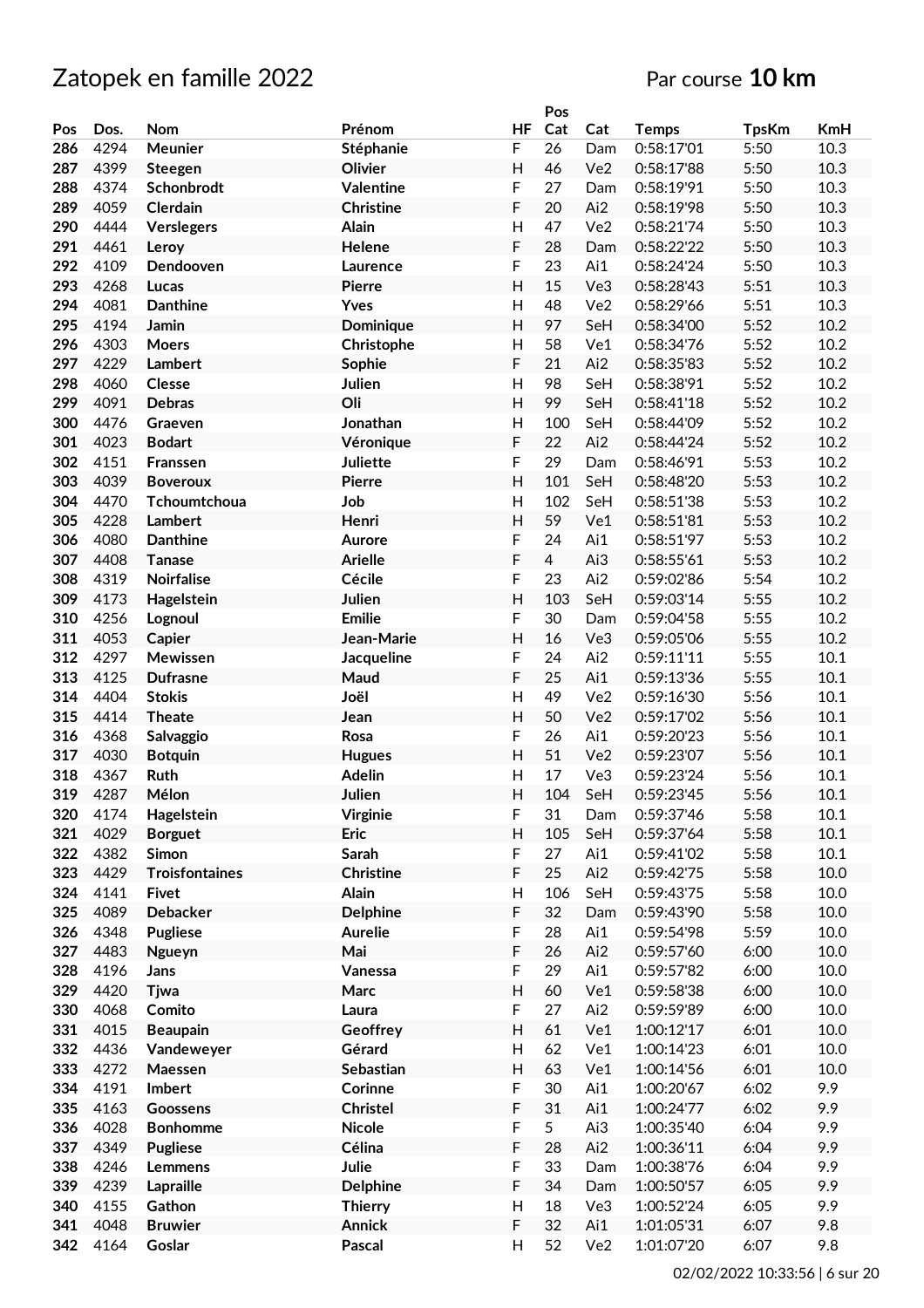|     |      |                  |                  |                         | Pos            |                 |              |              |            |
|-----|------|------------------|------------------|-------------------------|----------------|-----------------|--------------|--------------|------------|
| Pos | Dos. | <b>Nom</b>       | Prénom           | ΗF                      | Cat            | Cat             | <b>Temps</b> | <b>TpsKm</b> | <b>KmH</b> |
| 343 | 4447 | <b>Vlassis</b>   | Valérie          | F                       | 29             | Ai2             | 1:01:07'67   | 6:07         | 9.8        |
| 344 | 4301 | Missa            | Alain            | $\overline{H}$          | 19             | Ve3             | 1:01:09'03   | 6:07         | 9.8        |
| 345 | 4112 | <b>Deridder</b>  | Charlotte        | F                       | 33             | Ai1             | 1:01:15'41   | 6:08         | 9.8        |
|     |      |                  |                  |                         | 34             |                 | 1:01:16'17   |              |            |
| 346 | 4156 | Gendarme         | <b>Pascaline</b> | F                       |                | Ai1             |              | 6:08         | 9.8        |
| 347 | 4390 | Solheid          | <b>Francoise</b> | F                       | 35             | Ai1             | 1:01:17'53   | 6:08         | 9.8        |
| 348 | 4200 | Japsenne         | Pascal           | H                       | 53             | Ve2             | 1:01:18'70   | 6:08         | 9.8        |
| 349 | 4242 | Lazzoni          | Suzy             | F                       | 36             | Ai1             | 1:01:23'64   | 6:08         | 9.8        |
| 350 | 4170 | Guarino          | Jean-Michel      | Η                       | 64             | Ve1             | 1:01:24'90   | 6:08         | 9.8        |
| 351 | 4069 | Corman           | Joel             | Η                       | 65             | Ve1             | 1:01:28'96   | 6:09         | 9.8        |
| 352 | 4210 | <b>Kails</b>     | Michel           | $\overline{\mathsf{H}}$ | 54             | Ve <sub>2</sub> | 1:01:43'75   | 6:10         | 9.7        |
| 353 | 4389 | Sohier           | Julie            | F                       | 37             | Ai1             | 1:01:44'00   | 6:10         | 9.7        |
| 354 | 4153 | Galant           | <b>Patrick</b>   | $\overline{H}$          | 20             | Ve3             | 1:01:46'60   | 6:11         | 9.7        |
| 355 | 4485 | Simonon          | Geoffrey         | H                       | 107            | SeH             | 1:01:49'30   | 6:11         | 9.7        |
|     |      |                  |                  |                         |                |                 |              |              |            |
| 356 | 4118 | <b>Deville</b>   | Anaïs            | F                       | 38             | Ai1             | 1:01:52'32   | 6:11         | 9.7        |
| 357 | 4171 | Guarino          | Tony             | H                       | $\overline{4}$ | Ve4             | 1:01:57'19   | 6:12         | 9.7        |
| 358 | 4009 | <b>Balaes</b>    | Hervé            | H                       | 55             | Ve <sub>2</sub> | 1:01:59'12   | 6:12         | 9.7        |
| 359 | 4370 | <b>Scalco</b>    | Laureen          | F                       | 35             | Dam             | 1:02:07'76   | 6:13         | 9.7        |
| 360 | 4477 | Patigny          | Florian          | H                       | 108            | SeH             | 1:02:11'28   | 6:13         | 9.6        |
| 361 | 4216 | Labalue          | Sophie           | F                       | 36             | Dam             | 1:02:13'15   | 6:13         | 9.6        |
| 362 | 4480 | Verbellen        | <b>Valentin</b>  | $\overline{\mathsf{H}}$ | 109            | SeH             | 1:02:14'18   | 6:13         | 9.6        |
| 363 | 4043 | <b>Britte</b>    | Laetitia         | F                       | 39             | Ai1             | 1:02:17'42   | 6:14         | 9.6        |
| 364 | 4344 | Piasecka         | Violetta         | F                       | 30             | Ai2             | 1:02:18'91   | 6:14         | 9.6        |
| 365 | 4419 | <b>Tirmarche</b> |                  | H                       | 110            | SeH             | 1:02:20'43   | 6:14         | 9.6        |
|     |      |                  | <b>Benjamin</b>  |                         |                |                 |              |              |            |
| 366 | 4049 | <b>Bully</b>     | <b>Murielle</b>  | F                       | 31             | Ai2             | 1:02:21'44   | 6:14         | 9.6        |
| 367 | 4325 | Ortuno           | Ruben            | Η                       | 111            | SeH             | 1:02:23'08   | 6:14         | 9.6        |
| 368 | 4169 | Grosjean         | Arnaud           | H                       | 66             | Ve1             | 1:02:25'58   | 6:14         | 9.6        |
| 369 | 4093 | <b>Degueldre</b> | <b>Geraldine</b> | F                       | 32             | Ai2             | 1:02:26'72   | 6:14         | 9.6        |
| 370 | 4293 | <b>Meulemans</b> | Cindy            | F                       | 37             | Dam             | 1:02:28'40   | 6:15         | 9.6        |
| 371 | 4238 | Lanslots         | <b>Francine</b>  | F                       | 6              | Ai3             | 1:02:30'18   | 6:15         | 9.6        |
| 372 | 4262 | Lonneux          | Christel         | F                       | 40             | Ai1             | 1:02:32'74   | 6:15         | 9.6        |
| 373 | 4165 | Govers           | Jac              | F                       | $\mathbf{1}$   | Ai4             | 1:02:33'22   | 6:16         | 9.6        |
| 374 | 4145 | Fraikin          | Camille          | F                       | 38             | Dam             | 1:02:34'47   | 6:16         | 9.6        |
| 375 | 4166 | Grandchamps      | Alexandre        | $\overline{H}$          | 21             | Ve3             | 1:02:37'21   | 6:16         | 9.6        |
| 376 | 4341 | Philippart       | Isabelle         | F                       | 41             | Ai1             | 1:02:37'71   | 6:16         | 9.6        |
|     | 4402 |                  |                  |                         | $\overline{2}$ | Ai4             | 1:02:45'47   | 6:17         | 9.6        |
| 377 |      | Stiennon         | Dominique        | F                       |                |                 |              |              |            |
| 378 | 4037 | <b>Boveroux</b>  | Antoine          | H                       | 112            | SeH             | 1:02:51'47   | 6:17         | 9.5        |
| 379 | 4304 | Mohssen          | Faousia          | F                       | 33             | Ai2             | 1:02:52'53   | 6:17         | 9.5        |
| 380 | 4405 | Swinnen          | Laura            | F                       | 39             | Dam             | 1:02:57'77   | 6:18         | 9.5        |
| 381 | 4459 | Lamine           | Magali           | F                       | 34             | Ai2             | 1:03:09'08   | 6:19         | 9.5        |
| 382 | 4133 | Fauconnier       | Christophe       | $\mathsf{H}$            | 113            | SeH             | 1:03:17'52   | 6:20         | 9.5        |
| 383 | 4116 | <b>Desnouck</b>  | Frédéric         | H                       | 114            | SeH             | 1:03:18'84   | 6:20         | 9.5        |
| 384 | 4021 | <b>Bertrang</b>  | Julien           | $\mathsf{H}$            | 5              | Ve4             | 1:03:22'78   | 6:20         | 9.5        |
| 385 | 4498 | Renouprez        | Helene           | F                       | 40             | Dam             | 1:03:41'28   | 6:22         | 9.4        |
| 386 | 4292 | Mestadier        | Maryse           | F                       | $\overline{7}$ | Ai3             | 1:03:47'11   | 6:23         | 9.4        |
| 387 | 4456 | Wirtz            | Sophie           | F                       | 41             | Dam             | 1:03:52'20   | 6:23         | 9.4        |
| 388 | 4439 | Vanstraelen      | Edouard          | $\mathsf{H}$            | 115            | SeH             | 1:03:52'37   | 6:23         | 9.4        |
| 389 | 4440 |                  |                  | Н                       | 67             | Ve1             | 1:03:52'47   | 6:23         | 9.4        |
|     |      | Vanstraelen      | Koen             |                         |                |                 |              |              |            |
| 390 | 4364 | Roux             | <b>Adeline</b>   | F                       | 42             | Dam             | 1:03:53'29   | 6:23         | 9.4        |
| 391 | 4106 | Delvoye          | Maxime           | H                       | 116            | SeH             | 1:04:02'99   | 6:24         | 9.4        |
| 392 | 4184 | Heusschen        | Christine        | F                       | 35             | Ai2             | 1:04:03'95   | 6:25         | 9.4        |
| 393 | 4323 | Ortega           | Eloine           | F                       | 43             | Dam             | 1:04:05'22   | 6:25         | 9.4        |
| 394 | 4475 | Vaaqts           | Valerie          | F                       | 36             | Ai2             | 1:04:07'51   | 6:25         | 9.4        |
| 395 | 4047 | <b>Brull</b>     | <b>Adeline</b>   | F                       | 42             | Ai1             | 1:04:23'88   | 6:26         | 9.3        |
| 396 | 4438 | Vandormael       | Jean+Luc         | $\mathsf{H}$            | 56             | Ve2             | 1:04:28'96   | 6:27         | 9.3        |
| 397 | 4261 | Longree          | <b>Nathalie</b>  | F                       | 37             | Ai2             | 1:04:42'09   | 6:28         | 9.3        |
| 398 | 4466 | Leruth           | ?                | $\mathsf{H}%$           | 22             | Ve3             | 1:04:42'18   | 6:28         | 9.3        |
|     | 4241 |                  |                  |                         | 23             |                 |              |              |            |
| 399 |      | Larminier        | Claude           | H                       |                | Ve3             | 1:04:50'21   | 6:29         | 9.3        |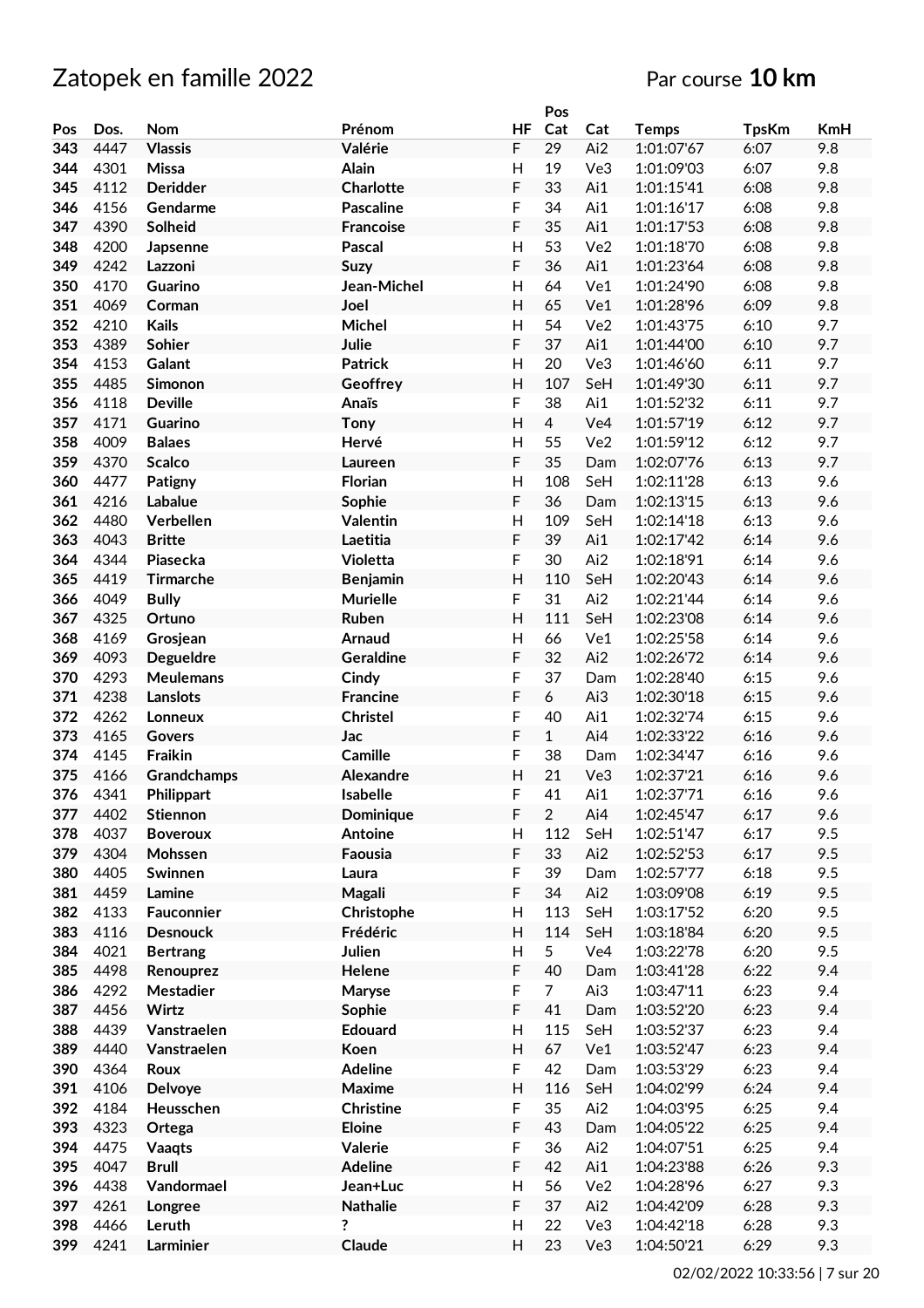|     |      |                   |                   |                         | Pos |                 |              |              |     |
|-----|------|-------------------|-------------------|-------------------------|-----|-----------------|--------------|--------------|-----|
| Pos | Dos. | Nom               | Prénom            | HF                      | Cat | Cat             | <b>Temps</b> | <b>TpsKm</b> | KmH |
| 400 | 4101 | <b>Delepine</b>   | Gérald            | H                       | 57  | Ve <sub>2</sub> | 1:05:11'17   | 6:31         | 9.2 |
| 401 | 4387 | <b>Smeets</b>     | <b>Germaine</b>   | F                       | 38  | Ai2             | 1:05:34'92   | 6:34         | 9.1 |
| 402 | 4411 | <b>Teheux</b>     | <b>Caroline</b>   | F                       | 43  | Ai1             | 1:05:36'04   | 6:34         | 9.1 |
| 403 | 4186 | Heynen            | <b>Annick</b>     | F                       | 39  | Ai2             | 1:05:36'48   | 6:34         | 9.1 |
| 404 | 4179 | Havar             | Stephanie         | F                       | 40  | Ai2             | 1:05:36'93   | 6:34         | 9.1 |
| 405 | 4486 | <b>Id Bella</b>   | Hanan             | F                       | 44  | Ai1             | 1:05:40'91   | 6:34         | 9.1 |
| 406 | 4001 | Adam              | Laura             | F                       | 44  | Dam             | 1:05:59'05   | 6:36         | 9.1 |
| 407 | 4168 | <b>Grauls</b>     | <b>Emilie</b>     | $\mathsf{H}$            | 117 | SeH             | 1:05:59'33   | 6:36         | 9.1 |
| 408 | 4020 | <b>Bertrand</b>   | <b>Nathalie</b>   | F                       | 45  | Ai1             | 1:06:02'42   | 6:36         | 9.1 |
| 409 | 4157 | Gengoux           | <b>Anne Marie</b> | F                       | 8   | Ai3             | 1:06:10'46   | 6:37         | 9.1 |
| 410 | 4347 | Ptak              | <b>Benoit</b>     | $\mathsf{H}$            | 58  | Ve <sub>2</sub> | 1:06:15'17   | 6:38         | 9.1 |
| 411 | 4244 |                   | Michael           | $\overline{H}$          | 68  | Ve1             | 1:06:15'20   | 6:38         | 9.1 |
| 412 | 4054 | Lecry             | <b>Nadine</b>     | F                       | 41  | Ai2             |              | 6:39         | 9.0 |
|     |      | Carpentier        |                   |                         |     |                 | 1:06:30'37   |              |     |
| 413 | 4317 | Nawyn             | Noémie            | F                       | 45  | Dam             | 1:06:46'64   | 6:41         | 9.0 |
| 414 | 4316 | Nawyn             | Benjamin          | $\mathsf{H}$            | 59  | Ve <sub>2</sub> | 1:06:48'00   | 6:41         | 9.0 |
| 415 | 4422 | <b>Torfs</b>      | <b>Nathalie</b>   | F                       | 42  | Ai2             | 1:06:52'52   | 6:41         | 9.0 |
| 416 | 4122 | Dortu             | Rachel            | F                       | 46  | Ai1             | 1:06:52'70   | 6:41         | 9.0 |
| 417 | 4100 | <b>Delepine</b>   | Alan              | $\overline{H}$          | 118 | SeH             | 1:06:53'99   | 6:41         | 9.0 |
| 418 | 4199 | <b>Janssens</b>   | Sebastien         | $\mathsf{H}$            | 60  | Ve <sub>2</sub> | 1:07:06'45   | 6:43         | 8.9 |
| 419 | 4146 | Fraikin           | <b>Fabienne</b>   | F                       | 9   | Ai3             | 1:07:07'13   | 6:43         | 8.9 |
| 420 | 4395 | Speetjens         | Cécile            | F                       | 47  | Ai1             | 1:07:28'20   | 6:45         | 8.9 |
| 421 | 4384 | <b>Sinzo</b>      | <b>Aline</b>      | F                       | 48  | Ai1             | 1:07:42'06   | 6:46         | 8.9 |
| 422 | 4448 | Voorn             | Anne              | F                       | 49  | Ai1             | 1:07:42'21   | 6:46         | 8.9 |
| 423 | 4087 | De Dycker         | Tamara            | F                       | 50  | Ai1             | 1:07:56'35   | 6:47         | 8.8 |
| 424 | 4407 | Szymanowski       | Rachel            | F                       | 51  | Ai1             | 1:07:56'94   | 6:47         | 8.8 |
| 425 | 4270 | Maenhout          | <b>Aline</b>      | F                       | 52  | Ai1             | 1:07:58'77   | 6:48         | 8.8 |
| 426 | 4453 | Wertz             | Jean-François     | H                       | 69  | Ve1             | 1:08:07'13   | 6:49         | 8.8 |
| 427 | 4302 | Mlotkowski        | <b>Stanislaw</b>  | H                       | 61  | Ve <sub>2</sub> | 1:08:14'97   | 6:49         | 8.8 |
| 428 | 4123 | <b>Driesen</b>    | Sarah             | F                       | 46  | Dam             | 1:08:45'06   | 6:53         | 8.7 |
| 429 | 4188 | Houbion           | Michael           | $\overline{H}$          | 70  | Ve1             | 1:08:46'87   | 6:53         | 8.7 |
| 430 | 4058 | Claessen          | <b>Edouard</b>    | $\mathsf{H}$            | 71  | Ve1             | 1:08:59'11   | 6:54         | 8.7 |
| 431 | 4431 | Ulrici            | Jacky             | $\overline{H}$          | 24  | Ve3             | 1:09:01'35   | 6:54         | 8.7 |
| 432 | 4226 | <b>Lambert</b>    | <b>Bruno</b>      | $\mathsf{H}$            | 62  | Ve2             | 1:09:03'14   | 6:55         | 8.7 |
| 433 | 4041 | <b>Braun</b>      | Petra             | F                       | 10  | Ai3             | 1:09:04'99   | 6:55         | 8.7 |
| 434 | 4296 | Meurer            | Angela            | F                       | 53  | Ai1             | 1:09:08'60   | 6:55         | 8.7 |
| 435 | 4458 | Wyrzykowski       | Noémie            | F                       | 47  | Dam             | 1:09:18'09   | 6:56         | 8.7 |
| 436 | 4358 | Roenen            | France            | F                       | 48  | Dam             | 1:09:18'67   | 6:56         | 8.7 |
| 437 | 4175 | Halkin            | <b>Nathalie</b>   | F                       | 54  | Ai1             | 1:09:24'02   | 6:56         | 8.6 |
| 438 | 4362 | Roox              | <b>Sabine</b>     | F                       | 43  | Ai2             | 1:09:25'73   | 6:56         | 8.6 |
| 439 | 4350 | Rabhiou           | Farida            | F                       | 44  | Ai2             | 1:09:26'18   | 6:56         | 8.6 |
| 440 | 4252 | Liegeois          | Romain            | $\mathsf{H}$            | 119 | SeH             | 1:10:06'23   | 7:01         | 8.6 |
| 441 | 4207 | Josse             | Remi              | $\overline{\mathsf{H}}$ | 120 | SeH             | 1:10:20'90   | 7:02         | 8.5 |
| 442 | 4257 | Lognoul           | Ghislaine         | F                       | 11  | Ai3             | 1:10:26'24   | 7:02         | 8.5 |
| 443 | 4478 | <b>Fontaine</b>   | Isabelle          | F                       | 49  | Dam             | 1:11:26'45   | 7:08         | 8.4 |
| 444 | 4042 | <b>Brisy</b>      | Kenny             | $\mathsf{H}$            | 121 | SeH             | 1:11:27'41   | 7:09         | 8.4 |
| 445 | 4487 | <b>Bachir</b>     | <b>Nabila</b>     | F                       | 50  | Dam             | 1:12:19'50   | 7:14         | 8.3 |
| 446 | 4289 | Merken            | Laurence          | F                       | 55  | Ai1             | 1:12:36'67   | 7:16         | 8.3 |
| 447 | 4158 | Georges           | Isabelle          | F                       | 45  | Ai2             | 1:12:47'70   | 7:17         | 8.2 |
| 448 | 4182 | Henrard           | Alain             | $\mathsf{H}$            | 25  | Ve3             | 1:12:48'27   | 7:17         | 8.2 |
| 449 | 4259 | Longaretti        | Joanna            | F                       | 51  | Dam             | 1:12:57'01   | 7:18         | 8.2 |
| 450 | 4260 | Longaretti        | Loris             | $\mathsf{H}$            | 122 | SeH             | 1:12:58'78   | 7:18         | 8.2 |
| 451 | 4385 | Sinzobahamvya     | Carine            | F                       | 56  | Ai1             | 1:13:44'16   | 7:22         | 8.1 |
| 452 | 4283 | Marx              | Isabelle          | F                       | 46  | Ai2             | 1:14:01'08   | 7:24         | 8.1 |
| 453 | 4126 | <b>Duminuco</b>   | Enzo              | $\overline{H}$          | 63  | Ve2             | 1:14:02'83   | 7:24         | 8.1 |
| 454 | 4361 |                   | <b>Christelle</b> | F                       | 52  |                 |              | 7:26         | 8.1 |
|     |      | Rogister          |                   |                         | 3   | Dam             | 1:14:18'31   |              |     |
| 455 | 4183 | Herzet            | Marlènne          | F                       |     | Ai4             | 1:14:59'24   | 7:30         | 8.0 |
| 456 | 4095 | <b>Delairesse</b> | Gilbert           | H                       | 6   | Ve4             | 1:18:51'29   | 7:53         | 7.6 |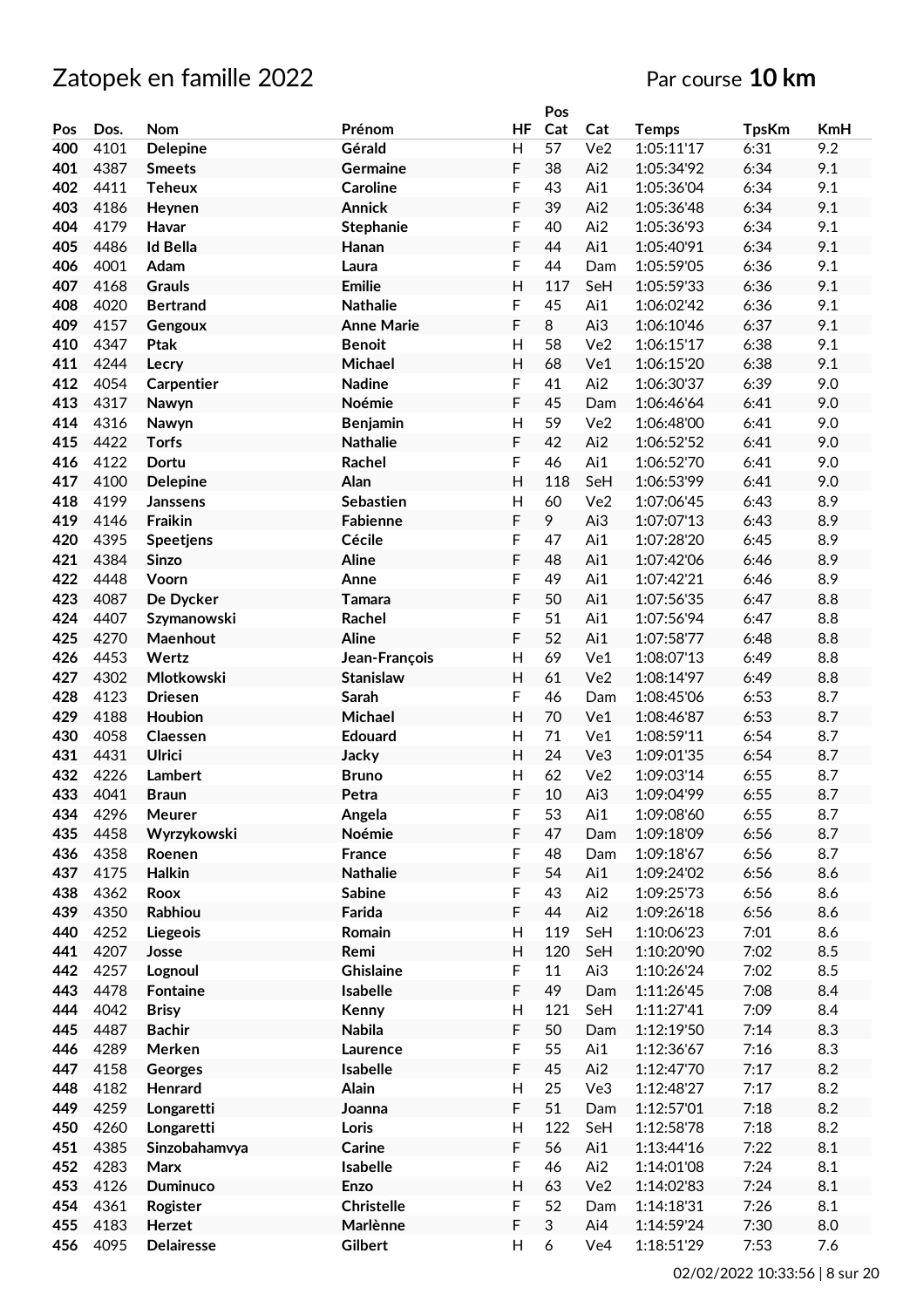# Zatopek en famille 2022 **Par course 6 km**

|                         |      |                      |                |                           | Pos            |            |              |              |            |
|-------------------------|------|----------------------|----------------|---------------------------|----------------|------------|--------------|--------------|------------|
| Pos                     | Dos. | Nom                  | Prénom         | HF                        | Cat            | Cat        | <b>Temps</b> | <b>TpsKm</b> | <b>KmH</b> |
| $\mathbf{1}$            | 2538 | <b>Delvaux</b>       | Loïc           | $\mathsf{H}$              | $\mathbf{1}$   | <b>SEH</b> | 0:21:10'64   | 3:32         | 17.0       |
| $\overline{\mathbf{2}}$ | 2533 | <b>Dejalle</b>       | Sacha          | H                         | $\mathbf{1}$   | <b>ESH</b> | 0:23:00'36   | 3:50         | 15.6       |
| 3                       | 2696 | Vanhaelen            | <b>Gilles</b>  | H                         | $\overline{2}$ | <b>ESH</b> | 0:23:05'87   | 3:51         | 15.6       |
| 4                       | 2581 | Jonkmans             | Giel           | H                         | $\overline{2}$ | <b>SEH</b> | 0:23:45'27   | 3:58         | 15.2       |
| 5                       | 2642 | Reul                 | <b>Arthur</b>  | H                         | 3              | <b>ESH</b> | 0:23:58'15   | 3:59         | 15.0       |
|                         | 2680 | <b>Piette</b>        | Tom            | H                         | 4              | <b>ESH</b> | 0:24:29'61   | 4:05         | 14.7       |
| 6                       |      |                      |                |                           |                |            |              |              |            |
| $\overline{7}$          | 2520 | Compere              | <b>Matis</b>   | H                         | 3              | <b>SEH</b> | 0:24:34'22   | 4:06         | 14.7       |
| 8                       | 2621 | Devel                | <b>Adrien</b>  | Н                         | 5              | <b>ESH</b> | 0:25:08'57   | 4:11         | 14.3       |
| 9                       | 2536 | <b>Delsemme</b>      | <b>Matteo</b>  | H                         | 6              | <b>ESH</b> | 0:25:13'77   | 4:12         | 14.3       |
| 10                      | 2576 | Jacquemin            | <b>Marius</b>  | $\mathsf{H}$              | $\overline{7}$ | <b>ESH</b> | 0:25:37'81   | 4:16         | 14.0       |
| 11                      | 2698 | <b>Scohier</b>       | Simon          | Н                         | 8              | <b>ESH</b> | 0:25:47'91   | 4:18         | 14.0       |
| 12                      | 2681 | <b>Piette</b>        | Olivier        | H                         | $\overline{4}$ | <b>SEH</b> | 0:26:02'55   | 4:20         | 13.8       |
| 13                      | 2643 | Reul                 | Juliette       | F                         | $\mathbf 1$    | <b>SEF</b> | 0:26:16'45   | 4:23         | 13.7       |
| 14                      | 2664 | Van Gans             | Younes         | Н                         | 9              | <b>ESH</b> | 0:26:24'19   | 4:24         | 13.6       |
| 15                      | 2606 | <b>Louis Vlassis</b> | François       | H                         | 5              | <b>SEH</b> | 0:26:54'38   | 4:29         | 13.4       |
| 16                      | 2580 | Jerusalem            | Tom            | H                         | 6              | <b>SEH</b> | 0:27:11'79   | 4:32         | 13.2       |
| 17                      | 2546 | Dobbelstein          | William        | H                         | 10             | <b>ESH</b> | 0:27:16'57   | 4:33         | 13.2       |
| 18                      | 2595 | Lehaen               | Claire         | F                         | $\overline{2}$ | <b>SEF</b> | 0:27:31'38   | 4:35         | 13.1       |
|                         |      |                      |                |                           |                |            |              |              |            |
| 19                      | 2559 | <b>Franck</b>        | Christian      | $\boldsymbol{\mathsf{H}}$ | $\overline{7}$ | <b>SEH</b> | 0:27:32'83   | 4:35         | 13.1       |
| 20                      | 2511 | <b>Bréver</b>        | Chloé          | F                         | 3              | <b>SEF</b> | 0:28:02'95   | 4:40         | 12.8       |
| 21                      | 2519 | Collin               | Adrien         | H                         | 11             | <b>ESH</b> | 0:28:17'48   | 4:43         | 12.7       |
| 22                      | 2672 | Wagelmans            | Nina           | F                         | $\mathbf{1}$   | <b>ESF</b> | 0:28:40'55   | 4:47         | 12.6       |
| 23                      | 2610 | Maes                 | Lucas          | H                         | 12             | <b>ESH</b> | 0:28:44'74   | 4:47         | 12.5       |
| 24                      | 2617 | Marx                 | William        | H                         | 13             | <b>ESH</b> | 0:28:48'35   | 4:48         | 12.5       |
| 25                      | 2509 | Bonsignore           | Alexandre      | H                         | 8              | <b>SEH</b> | 0:28:50'38   | 4:49         | 12.5       |
| 26                      | 2570 | <b>Haufroid</b>      | <b>Thomas</b>  | H                         | 14             | <b>ESH</b> | 0:28:56'26   | 4:49         | 12.4       |
| 27                      | 2531 | De Florian           | Matteo         | H                         | 9              | <b>SEH</b> | 0:28:56'31   | 4:49         | 12.4       |
| 28                      | 2602 | Lopez Lopez          | Sebastien      | Н                         | 10             | <b>SEH</b> | 0:29:05'61   | 4:51         | 12.4       |
| 29                      | 2649 | <b>Schmits</b>       | Elisa          | F                         | $\overline{2}$ | <b>ESF</b> | 0:29:06'37   | 4:51         | 12.4       |
| 30                      | 2656 | <b>Sindic</b>        |                | $\mathsf{H}$              | 15             | <b>ESH</b> | 0:29:08'80   | 4:52         | 12.4       |
|                         |      |                      | Tyméo          |                           |                |            |              |              |            |
| 31                      | 2660 | <b>Uellendahl</b>    | <b>Benito</b>  | Н                         | 16             | <b>ESH</b> | 0:29:12'19   | 4:52         | 12.3       |
| 32                      | 2668 | <b>Vera Morales</b>  | Julian         | Н                         | 11             | <b>SEH</b> | 0:29:23'05   | 4:54         | 12.3       |
| 33                      | 2693 | Simon                | Ambre          | F                         | 3              | <b>ESF</b> | 0:29:32'27   | 4:55         | 12.2       |
| 34                      | 2569 | Hanssen              | Eloïse         | F                         | 4              | <b>ESF</b> | 0:29:47'35   | 4:58         | 12.1       |
| 35                      | 2550 | <b>Dussard</b>       | Maya           | F                         | $\overline{4}$ | <b>SEF</b> | 0:29:48'74   | 4:58         | 12.1       |
| 36                      | 2623 | Myrthe               | Meex           | F                         | 5              | <b>SEF</b> | 0:29:49'39   | 4:58         | 12.1       |
| 37                      | 2554 | Erpicum              | Norah          | F                         | 5              | <b>ESF</b> | 0:29:56'12   | 4:59         | 12.0       |
| 38                      | 2644 | Reul                 | Louise         | F                         | 6              | <b>ESF</b> | 0:29:59'51   | 5:00         | 12.0       |
| 39                      | 2640 | Radouani             | Sofia          | F                         | $\overline{7}$ | <b>ESF</b> | 0:30:00'88   | 5:00         | 12.0       |
| 40                      | 2675 | Weynande             | Celina         | F                         | 8              | <b>ESF</b> | 0:30:11'12   | 5:02         | 11.9       |
| 41                      | 2679 | <b>Piette</b>        | Mae            | F                         | 9              | <b>ESF</b> | 0:30:29'22   | 5:05         | 11.8       |
| 42                      | 2673 | Weynand              | Gregory        | H                         | 12             | <b>SEH</b> | 0:30:34'64   | 5:06         | 11.8       |
| 43                      | 2504 | <b>Belot</b>         | Axel           | H                         | 17             | <b>ESH</b> | 0:30:36'30   | 5:06         | 11.8       |
| 44                      | 2700 | Guissart             | <b>Clement</b> | Н                         | 18             | <b>ESH</b> | 0:30:40'61   | 5:07         | 11.7       |
|                         |      |                      |                |                           |                |            |              |              |            |
| 45                      | 2596 | Lehaen               | Jean-François  | H                         | 13             | <b>SEH</b> | 0:30:43'18   | 5:07         | 11.7       |
| 46                      | 2704 | <b>Thiry</b>         | Charly         | Н                         | 19             | <b>ESH</b> | 0:30:57'95   | 5:10         | 11.6       |
| 47                      | 2635 | Pinsart              | <b>Vincent</b> | H                         | 14             | <b>SEH</b> | 0:31:06'80   | 5:11         | 11.6       |
| 48                      | 2634 | <b>Pinsart</b>       | Martin         | H                         | 20             | <b>ESH</b> | 0:31:08'59   | 5:11         | 11.6       |
| 49                      | 2638 | Polart               | Clara          | F                         | 10             | <b>ESF</b> | 0:31:31'26   | 5:15         | 11.4       |
| 50                      | 2515 | Claeys               | Séraphin       | H                         | 15             | <b>SEH</b> | 0:31:40'63   | 5:17         | 11.4       |
| 51                      | 2540 | <b>Delvigne</b>      | Marg           | F                         | 11             | <b>ESF</b> | 0:31:46'20   | 5:18         | 11.3       |
| 52                      | 2665 | Van Herpen           | Cian           | Н                         | 21             | <b>ESH</b> | 0:31:48'18   | 5:18         | 11.3       |
| 53                      | 2678 | Moxhet               | Martinien      | H                         | 22             | <b>ESH</b> | 0:32:28'93   | 5:25         | 11.1       |
| 54                      | 2671 | Wagelmans            | Félix          | Н                         | 23             | <b>ESH</b> | 0:32:32'15   | 5:25         | 11.1       |
| 55                      | 2567 | Grzedzicki           | <b>Jakub</b>   | H                         | 16             | <b>SEH</b> | 0:33:09'56   | 5:32         | 10.9       |
|                         |      |                      | <b>Thomas</b>  |                           | 17             |            |              |              | 10.9       |
| 56                      | 2522 | Cop                  |                | Н                         |                | <b>SEH</b> | 0:33:10'08   | 5:32         |            |
| 57                      | 2578 | Jehaes               | Eleanore       | F                         | 12             | <b>ESF</b> | 0:33:11'68   | 5:32         | 10.8       |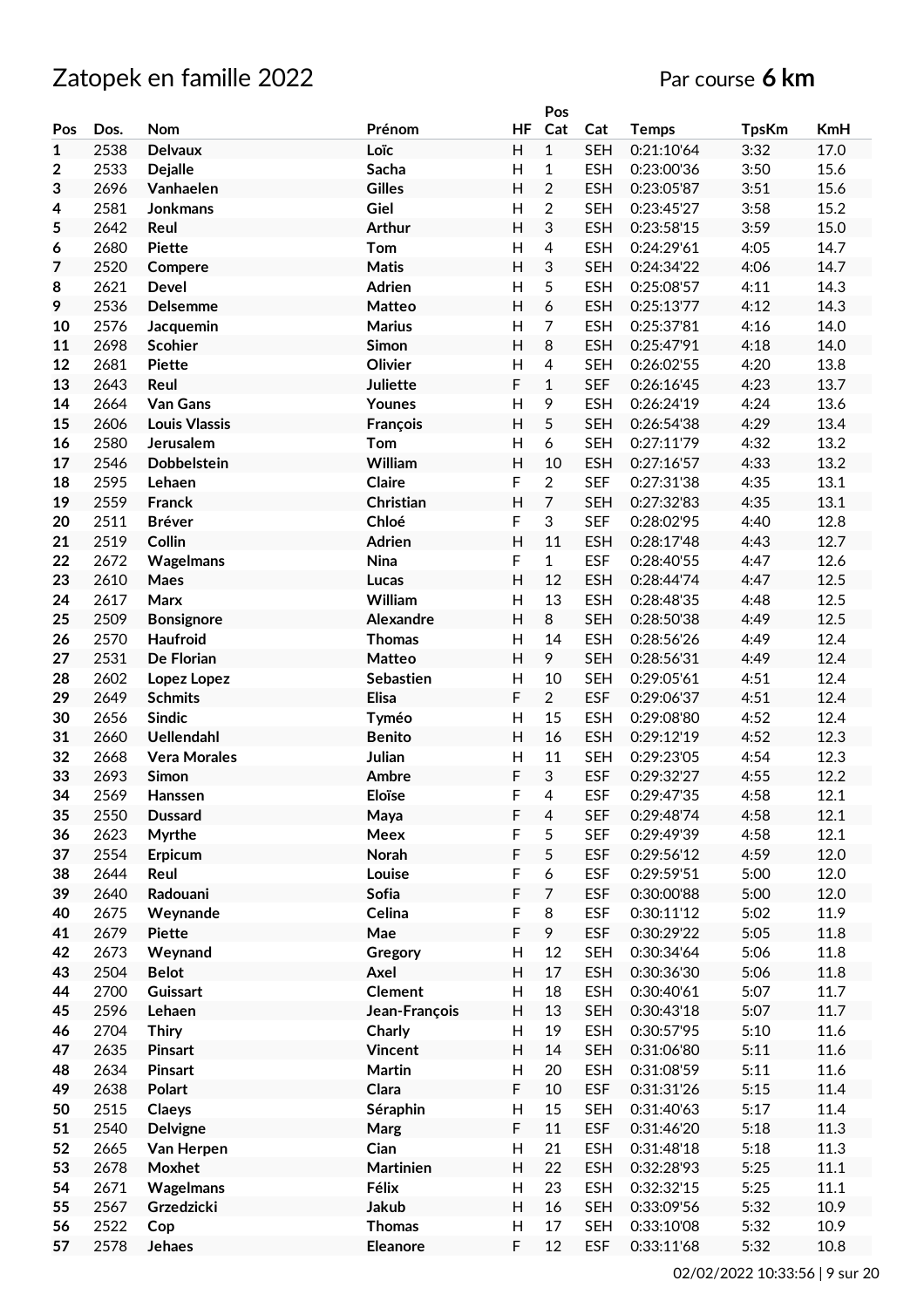|     |      |                           |                    |                           | Pos            |            |              |              |      |
|-----|------|---------------------------|--------------------|---------------------------|----------------|------------|--------------|--------------|------|
| Pos | Dos. | Nom                       | Prénom             | <b>HF</b>                 | Cat            | Cat        | <b>Temps</b> | <b>TpsKm</b> | KmH  |
| 58  | 2662 | Valle                     | <b>Florence</b>    | F                         | 6              | <b>SEF</b> | 0:33:22'54   | 5:34         | 10.8 |
| 59  | 2661 | <b>Uellendahl</b>         | Jens-Uwe           | $\mathsf{H}$              | 18             | <b>SEH</b> | 0:33:24'47   | 5:34         | 10.8 |
| 60  | 2544 | <b>Devillers</b>          | Alain              | $\mathsf{H}$              | 19             | <b>SEH</b> | 0:33:34'37   | 5:36         | 10.7 |
| 61  | 2521 | Cop                       | <b>Theo</b>        | $\mathsf{H}$              | 24             | <b>ESH</b> | 0:33:37'35   | 5:36         | 10.7 |
| 62  | 2658 | <b>Thiebaut</b>           | <b>Daniel</b>      | $\mathsf{H}$              | 20             | <b>SEH</b> | 0:33:41'48   | 5:37         | 10.7 |
| 63  | 2692 | <b>Devillers</b>          | <b>Pauline</b>     | F                         | 13             | <b>ESF</b> | 0:33:58'80   | 5:40         | 10.6 |
| 64  | 2503 | <b>Barthelemy</b>         | Magali             | F                         | $\overline{7}$ | <b>SEF</b> | 0:34:03'66   | 5:41         | 10.6 |
| 65  | 2705 | <b>Matthys</b>            | Sebastien          | $\mathsf{H}$              | 25             | <b>ESH</b> | 0:34:20'13   | 5:43         | 10.5 |
| 66  | 2702 | <b>Courtois</b>           | Aude               | F                         | 14             | <b>ESF</b> | 0:34:36'82   | 5:46         | 10.4 |
| 67  | 2549 | <b>Dupont</b>             | Maxime             | $\overline{\mathsf{H}}$   | 21             | <b>SEH</b> | 0:34:40'95   | 5:47         | 10.4 |
| 68  | 2591 | Lauvaux                   | <b>Aurelie</b>     | F                         | 8              | <b>SEF</b> | 0:35:05'53   | 5:51         | 10.3 |
| 69  | 2682 | Joassart                  | Robin              | $\overline{H}$            | 26             | <b>ESH</b> | 0:35:23'08   | 5:54         | 10.2 |
| 70  | 2613 | Marleen                   | Goddeau            | F                         | 9              | <b>SEF</b> | 0:35:42'84   | 5:57         | 10.1 |
|     | 2532 |                           |                    | $\overline{H}$            | 22             | <b>SEH</b> | 0:35:48'12   |              | 10.1 |
| 71  |      | Decroupet                 | Luc                |                           |                |            | 0:35:52'70   | 5:58         |      |
| 72  | 2646 | Rosa<br>Pelzer            | Louise             | F                         | 15             | <b>ESF</b> |              | 5:59         | 10.0 |
| 73  | 2631 |                           | Eleonore           | F                         | 16             | <b>ESF</b> | 0:35:55'59   | 5:59         | 10.0 |
| 74  | 2632 | <b>Pelzer</b>             | Frédéric           | H                         | 23             | <b>SEH</b> | 0:35:59'03   | 6:00         | 10.0 |
| 75  | 2629 | Noirhomme                 | Yves               | $\mathsf{H}$              | 24             | <b>SEH</b> | 0:36:14'15   | 6:02         | 9.9  |
| 76  | 2568 | Habsch                    | <b>Floriane</b>    | F                         | 17             | <b>ESF</b> | 0:36:16'67   | 6:03         | 9.9  |
| 77  | 3463 | Jacquemin                 | Ninon              | F                         | 18             | <b>ESF</b> | 0:36:31'03   | 6:05         | 9.9  |
| 78  | 3461 | Jacquemin                 | Manuel             | $\overline{H}$            | 25             | <b>SEH</b> | 0:36:31'05   | 6:05         | 9.9  |
| 79  | 2541 | Delvigne                  | <b>Matthis</b>     | $\mathsf{H}$              | 27             | <b>ESH</b> | 0:36:43'13   | 6:07         | 9.8  |
| 80  | 2624 | <b>Nadine</b>             | <b>Emonts-Pool</b> | F                         | 10             | <b>SEF</b> | 0:37:00'52   | 6:10         | 9.7  |
| 81  | 2625 | Nardon                    | Antoine            | $\mathsf{H}$              | 26             | <b>SEH</b> | 0:37:04'85   | 6:11         | 9.7  |
| 82  | 2539 | <b>Delvigne</b>           | <b>Bernard</b>     | Н                         | 27             | <b>SEH</b> | 0:37:05'88   | 6:11         | 9.7  |
| 83  | 2604 | Lorquet                   | <b>Pierre</b>      | Н                         | 28             | <b>SEH</b> | 0:37:07'75   | 6:11         | 9.7  |
| 84  | 2707 | Marchal                   | Helene             | F                         | 11             | <b>SEF</b> | 0:37:08'43   | 6:11         | 9.7  |
| 85  | 2605 | Lorquet                   | Sophie             | F                         | 12             | <b>SEF</b> | 0:37:08'61   | 6:11         | 9.7  |
| 86  | 2556 | Erpicum                   | Pascal             | $\mathsf{H}$              | 29             | <b>SEH</b> | 0:37:14'17   | 6:13         | 9.7  |
| 87  | 2552 | Erpicum                   | Manon              | F                         | 19             | <b>ESF</b> | 0:37:14'33   | 6:13         | 9.7  |
| 88  | 3462 | Ladry                     | Romain             | $\mathsf{H}$              | 30             | <b>SEH</b> | 0:37:20'50   | 6:13         | 9.6  |
| 89  | 2545 | Di Fresco                 | Maria              | F                         | 13             | <b>SEF</b> | 0:37:30'17   | 6:15         | 9.6  |
| 90  | 2524 | <b>Cortes Leclou</b>      | Solène             | F                         | 20             | <b>ESF</b> | 0:37:33'75   | 6:16         | 9.6  |
| 91  | 2616 | Marx                      | Héloïse            | F                         | 14             | <b>SEF</b> | 0:37:34'22   | 6:16         | 9.6  |
| 92  | 2619 | Melon                     | Stéphanie          | F                         | 15             | <b>SEF</b> | 0:37:41'83   | 6:17         | 9.5  |
| 93  | 2516 | <b>Clerx</b>              | Cyril              | Н                         | 28             | <b>ESH</b> | 0:37:44'02   | 6:17         | 9.5  |
| 94  | 2652 | Simioli                   | Jean-Philippe      | H                         | 31             | <b>SEH</b> | 0:37:44'97   | 6:17         | 9.5  |
| 95  | 2583 | <b>Keyeux</b>             | Naëlle             | F                         | 16             | <b>SEF</b> | 0:37:45'16   | 6:17         | 9.5  |
| 96  | 2600 | Linden                    | Stéphanie          | F                         | 17             | <b>SEF</b> | 0:37:45'65   | 6:17         | 9.5  |
| 97  | 2518 | <b>Clerx</b>              | Renaud             | $\boldsymbol{\mathsf{H}}$ | 32             | <b>SEH</b> | 0:37:45'82   | 6:17         | 9.5  |
| 98  | 2695 | Materne                   | Quentin            | $\mathsf{H}$              | 33             | <b>SEH</b> | 0:37:49'29   | 6:18         | 9.5  |
| 99  | 2507 | <b>Bertrand-Malemprez</b> | Mathieu            | $\overline{\mathsf{H}}$   | 29             | <b>ESH</b> | 0:37:52'92   | 6:19         | 9.5  |
| 100 | 2543 | Derecogne                 | <b>Juliette</b>    | F                         | 21             | <b>ESF</b> | 0:38:44'88   | 6:28         | 9.3  |
| 101 | 2701 | <b>Bruwier</b>            | Clara              | F                         | 22             | <b>ESF</b> | 0:38:56'79   | 6:29         | 9.2  |
| 102 | 2703 | <b>Bruwier</b>            | Lucie              | F                         | 23             | <b>ESF</b> | 0:38:59'27   | 6:30         | 9.2  |
| 103 | 2512 | <b>Bruwier</b>            | Eric               | $\mathsf{H}$              | 34             | <b>SEH</b> | 0:39:00'35   | 6:30         | 9.2  |
| 104 | 2653 | Simon                     | Louise             | F                         | 24             | <b>ESF</b> | 0:39:01'16   | 6:30         | 9.2  |
| 105 | 2501 | Andre                     | Maryvonne          | F                         | 18             | <b>SEF</b> | 0:39:09'06   | 6:32         | 9.2  |
| 106 | 2558 | <b>Evrard</b>             | Julie              | F                         | 19             | <b>SEF</b> | 0:39:09'65   | 6:32         | 9.2  |
| 107 | 2563 | Garcia                    | <b>Benoit</b>      | $\boldsymbol{\mathsf{H}}$ | 35             | <b>SEH</b> | 0:39:44'47   | 6:37         | 9.1  |
| 108 | 2709 | <b>Charlene</b>           | <b>Francois</b>    | $\mathsf{H}$              | 36             | <b>SEH</b> | 0:39:44'82   | 6:37         | 9.1  |
| 109 | 2564 | Garcia                    | Joshua             | $\boldsymbol{\mathsf{H}}$ | 37             | <b>SEH</b> | 0:39:45'79   | 6:38         | 9.1  |
| 110 | 3464 | <b>Francois</b>           | <b>Thomas</b>      | Н                         | 38             | <b>SEH</b> | 0:39:47'21   | 6:38         | 9.0  |
| 111 | 2514 | Cenne                     | Rachel             | F                         | 20             | <b>SEF</b> | 0:39:51'33   | 6:38         | 9.0  |
| 112 | 2566 | <b>Gillon</b>             | Caroline           | F                         | 21             | <b>SEF</b> | 0:40:25'08   | 6:44         | 8.9  |
| 113 | 2683 | Digregorio                | Marina             | F                         | 22             | <b>SEF</b> | 0:40:25'21   | 6:44         | 8.9  |
| 114 | 2670 | Vermeiren                 | Marion             | F                         | 25             | <b>ESF</b> | 0:40:28'59   | 6:45         | 8.9  |
|     |      |                           |                    |                           |                |            |              |              |      |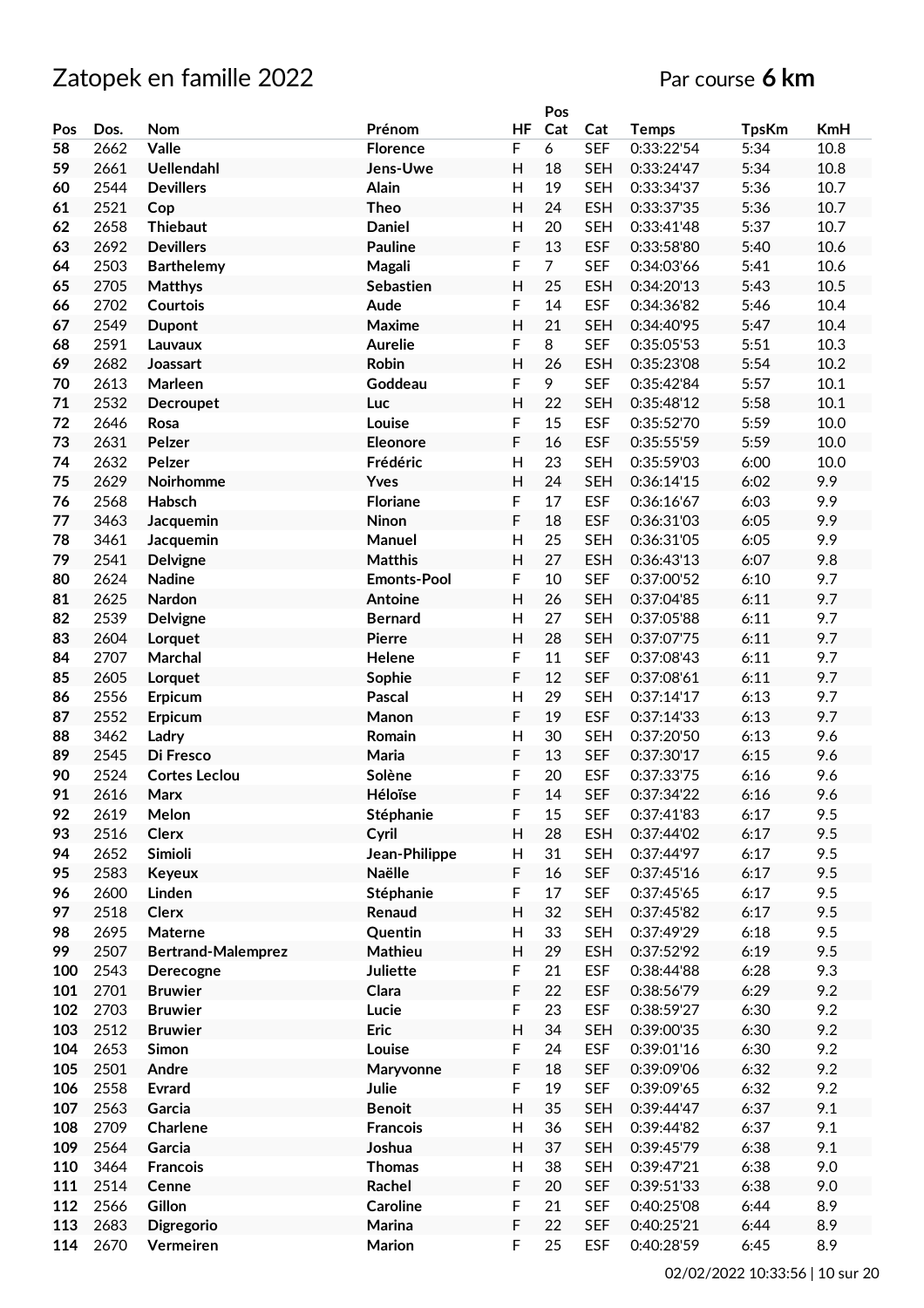|     |      |                      |                  |                | Pos |            |              |              |     |
|-----|------|----------------------|------------------|----------------|-----|------------|--------------|--------------|-----|
| Pos | Dos. | Nom                  | Prénom           | ΗF             | Cat | Cat        | <b>Temps</b> | <b>TpsKm</b> | KmH |
| 115 | 2690 | Mignon               | Anthony          | H              | 39  | <b>SEH</b> | 0:40:29'76   | 6:45         | 8.9 |
| 116 | 2691 | <b>Mignon</b>        | Maxence          | H              | 30  | <b>ESH</b> | 0:40:30'09   | 6:45         | 8.9 |
| 117 | 2528 | Dau                  | Zoé              | F              | 26  | <b>ESF</b> | 0:40:30'17   | 6:45         | 8.9 |
| 118 | 2684 | Porgetta             | Mickael          | Η              | 40  | <b>SEH</b> | 0:40:38'20   | 6:46         | 8.9 |
| 119 | 2542 | Denis                | <b>Pierre</b>    | H              | 41  | <b>SEH</b> | 0:40:40'22   | 6:47         | 8.9 |
| 120 | 2667 | Vanderheyden         | Jessica          | F              | 23  | <b>SEF</b> | 0:40:41'33   | 6:47         | 8.8 |
| 121 | 2689 |                      | Marc             | $\overline{H}$ | 42  | <b>SEH</b> | 0:40:43'84   | 6:47         | 8.8 |
|     |      | Rassart              |                  |                |     |            |              |              |     |
| 122 | 2502 | Bai                  | Qiang            | H              | 43  | <b>SEH</b> | 0:40:50'23   | 6:49         | 8.8 |
| 123 | 2571 | He                   | Ling             | F              | 24  | <b>SEF</b> | 0:40:50'49   | 6:49         | 8.8 |
| 124 | 2687 | Hurdebise            | Olivier          | H              | 44  | <b>SEH</b> | 0:40:53'05   | 6:49         | 8.8 |
| 125 | 2688 | Rassart              | Cloé             | F              | 27  | <b>ESF</b> | 0:40:54'06   | 6:49         | 8.8 |
| 126 | 2579 | Jerusalem            | Clara            | F              | 28  | <b>ESF</b> | 0:40:55'25   | 6:49         | 8.8 |
| 127 | 2697 | <b>Bruwier</b>       | Emma             | F              | 25  | <b>SEF</b> | 0:40:59'30   | 6:50         | 8.8 |
| 128 | 2525 | Crapanzano           | <b>Bruno</b>     | $\mathsf{H}$   | 45  | <b>SEH</b> | 0:40:59'61   | 6:50         | 8.8 |
| 129 | 2592 | Le Boulengé          | Sarah            | F              | 26  | <b>SEF</b> | 0:41:00'56   | 6:50         | 8.8 |
| 130 | 2551 | <b>Ernest</b>        | <b>Bert</b>      | Η              | 46  | <b>SEH</b> | 0:41:11'42   | 6:52         | 8.7 |
| 131 | 2601 | Lodrini              | Fanny            | F              | 27  | <b>SEF</b> | 0:41:54'28   | 6:59         | 8.6 |
| 132 | 2648 | <b>Sapion</b>        | <b>Kristel</b>   | F              | 28  | <b>SEF</b> | 0:41:59'61   | 7:00         | 8.6 |
| 133 | 2530 | De Brogniez          | <b>Valentine</b> | F              | 29  | <b>SEF</b> | 0:42:06'73   | 7:01         | 8.5 |
|     |      |                      |                  | F              | 30  |            |              | 7:02         |     |
| 134 | 2663 | Van Der Corput       | Leslie           |                |     | <b>SEF</b> | 0:42:11'65   |              | 8.5 |
| 135 | 2588 | Krzewinski           | Leni             | H              | 31  | <b>ESH</b> | 0:42:19'52   | 7:03         | 8.5 |
| 136 | 2587 | Krzewinski           | Laurent          | $\mathsf{H}$   | 47  | <b>SEH</b> | 0:42:19'90   | 7:04         | 8.5 |
| 137 | 2676 | <b>Willems</b>       | Alexandre        | H              | 32  | <b>ESH</b> | 0:42:23'91   | 7:04         | 8.5 |
| 138 | 2573 | Herman               | Magali           | F              | 31  | <b>SEF</b> | 0:42:32'14   | 7:05         | 8.5 |
| 139 | 2641 | Rassaa               | Inès             | F              | 29  | <b>ESF</b> | 0:42:34'17   | 7:05         | 8.5 |
| 140 | 2590 | Lambrecht            | <b>Benjamin</b>  | Η              | 48  | <b>SEH</b> | 0:42:38'88   | 7:07         | 8.4 |
| 141 | 2574 | Houbion              | Jeanne           | F              | 30  | <b>ESF</b> | 0:42:42'44   | 7:07         | 8.4 |
| 142 | 2651 | Schneider            | Philippe         | Η              | 49  | <b>SEH</b> | 0:42:45'83   | 7:08         | 8.4 |
| 143 | 2607 | <b>Louis Vlassis</b> | Laurent          | Η              | 33  | <b>ESH</b> | 0:42:49'09   | 7:08         | 8.4 |
| 144 | 2572 | Hedebouw             | Line             | F              | 32  | <b>SEF</b> | 0:43:08'98   | 7:11         | 8.3 |
| 145 | 2657 | Sophie               | <b>Dardenne</b>  | F              | 33  | <b>SEF</b> | 0:43:20'73   | 7:13         | 8.3 |
| 146 | 2618 | Mathot               | Christelle       | F              | 34  | <b>SEF</b> | 0:43:23'95   | 7:14         | 8.3 |
| 147 | 2589 | <b>Lambert</b>       | Aurélie          | F              | 35  | <b>SEF</b> | 0:43:24'11   | 7:14         | 8.3 |
| 148 | 2706 | Hardy                | Henry            | H              | 50  | <b>SEH</b> | 0:43:39'05   | 7:17         | 8.2 |
|     |      |                      | Isabelle         |                |     |            |              |              | 8.2 |
| 149 | 2508 | <b>Boldo</b>         |                  | F              | 36  | <b>SEF</b> | 0:43:45'05   | 7:17         |     |
| 150 | 2608 | <b>Louis Vlassis</b> | Marie            | F              | 31  | <b>ESF</b> | 0:43:52'95   | 7:19         | 8.2 |
| 151 | 2510 | <b>Bougnet</b>       | Geoffrey         | Н              | 51  | <b>SEH</b> | 0:44:26'14   | 7:25         | 8.1 |
| 152 | 2586 | <b>Konings</b>       | Claude           | H              | 52  | <b>SEH</b> | 0:44:33'04   | 7:26         | 8.1 |
| 153 | 2585 | <b>Konings</b>       | Audrey           | F              | 37  | <b>SEF</b> | 0:44:35'62   | 7:26         | 8.1 |
| 154 | 2593 | Lebas                | Audrey           | F              | 38  | <b>SEF</b> | 0:44:37'35   | 7:26         | 8.1 |
| 155 | 2630 | Pelet                | <b>Catherine</b> | F              | 39  | <b>SEF</b> | 0:44:46'63   | 7:28         | 8.0 |
| 156 | 2505 | <b>Benamane</b>      | Mélissa          | F              | 40  | <b>SEF</b> | 0:44:47'28   | 7:28         | 8.0 |
| 157 | 2547 | <b>Docquier</b>      | Mélanie          | F              | 41  | <b>SEF</b> | 0:44:47'75   | 7:28         | 8.0 |
| 158 | 2685 | Mignon               | Adrian           | $\mathsf{H}%$  | 34  | <b>ESH</b> | 0:45:08'87   | 7:31         | 8.0 |
| 159 | 2609 | Maenhout             | Maridane         | F              | 42  | <b>SEF</b> | 0:45:12'78   | 7:32         | 8.0 |
| 160 | 2561 | Fransolet            | Morgane          | F              | 43  | <b>SEF</b> | 0:45:20'49   | 7:34         | 7.9 |
| 161 | 2686 | Alexander            | Joséphine        | F              | 44  | <b>SEF</b> | 0:45:21'20   | 7:34         | 7.9 |
| 162 | 2513 | Campolini            | Géraldine        | F              | 45  | <b>SEF</b> | 0:46:02'28   | 7:40         | 7.8 |
| 163 | 2584 | Kirchner             | Serge            | H              | 53  | <b>SEH</b> | 0:46:03'68   | 7:41         | 7.8 |
| 164 | 2645 |                      |                  | F              | 46  | <b>SEF</b> |              |              | 7.8 |
|     |      | Roosens              | Anne-Lise        |                |     |            | 0:46:16'27   | 7:43         |     |
| 165 | 2575 | Hu                   | Lin              | F              | 47  | <b>SEF</b> | 0:46:16'81   | 7:43         | 7.8 |
| 166 | 2611 | Maes                 | Sofie            | F              | 48  | <b>SEF</b> | 0:46:21'80   | 7:44         | 7.8 |
| 167 | 2526 | Dalem                | <b>Nicolas</b>   | H              | 54  | <b>SEH</b> | 0:47:31'36   | 7:55         | 7.6 |
| 168 | 2523 | Corbesier            | Amandine         | F              | 49  | <b>SEF</b> | 0:47:45'82   | 7:58         | 7.5 |
| 169 | 2562 | Franssen             | Joële            | F              | 50  | <b>SEF</b> | 0:48:00'09   | 8:00         | 7.5 |
| 170 | 2639 | <b>Portier</b>       | Sophie           | F              | 51  | <b>SEF</b> | 0:48:29'01   | 8:05         | 7.4 |
| 171 | 2677 | Xhardé               | Sophie           | F              | 52  | <b>SEF</b> | 0:48:33'43   | 8:05         | 7.4 |
|     |      |                      |                  |                |     |            |              |              |     |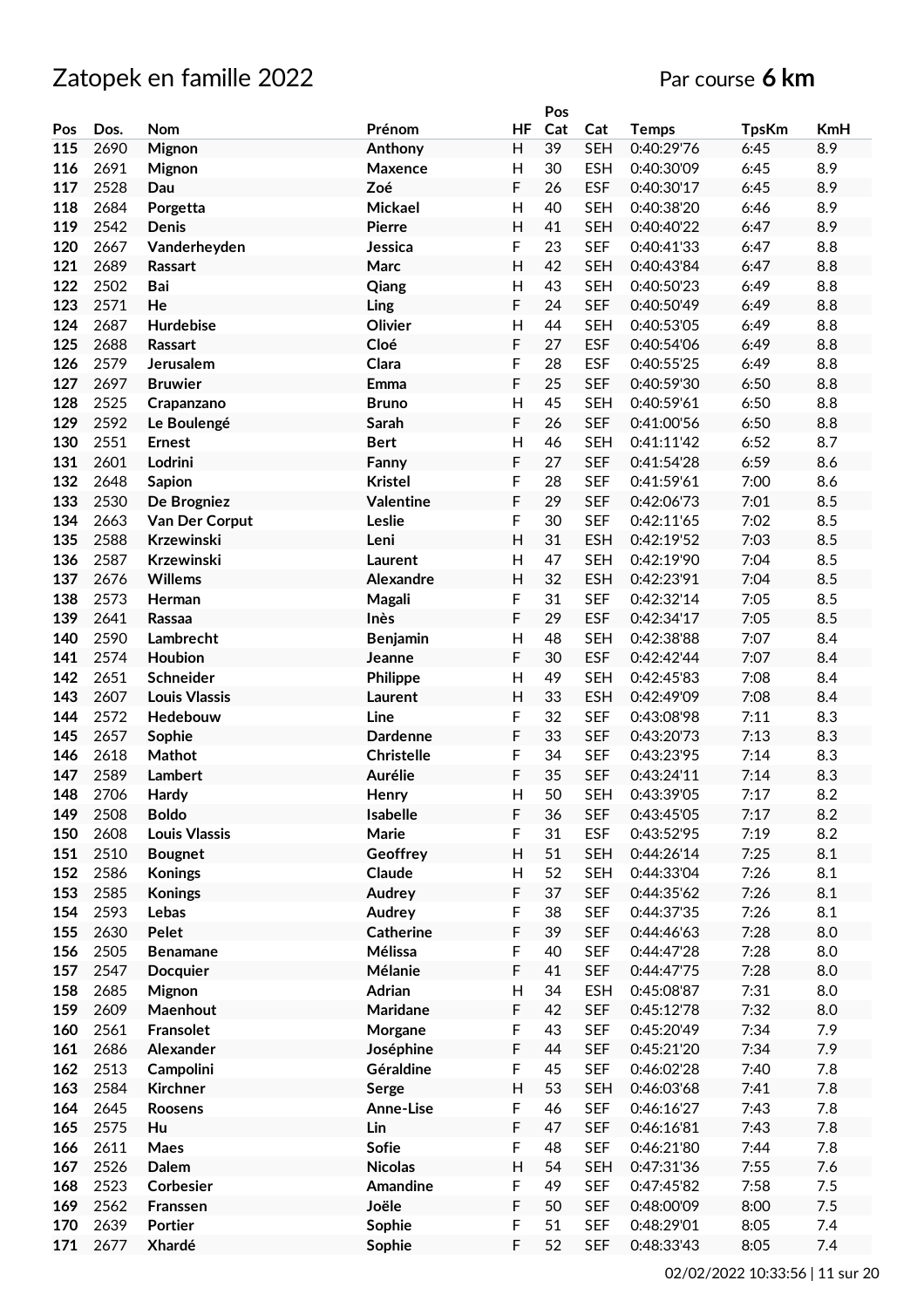|            |      |                   |                 |    | Pos |            |              |       |            |
|------------|------|-------------------|-----------------|----|-----|------------|--------------|-------|------------|
| <b>Pos</b> | Dos. | <b>Nom</b>        | <b>Prénom</b>   | ΗF | Cat | Cat        | <b>Temps</b> | TpsKm | <b>KmH</b> |
| 172        | 2565 | Gaspard           | <b>Delphine</b> | F  | 53  | <b>SEF</b> | 0:49:09'05   | 8:11  | 7.3        |
| 173        | 2599 | Leruth            | <b>Alix</b>     | F  | 54  | <b>SEF</b> | 0:49:59'42   | 8:20  | 7.2        |
| 174        | 2548 | Donnay            | Aurélie         | F  | 55  | <b>SEF</b> | 0:49:59'56   | 8:20  | 7.2        |
| 175        | 2614 | Martin            | Sophie          | F  | 56  | <b>SEF</b> | 0:50:00'88   | 8:20  | 7.2        |
| 176        | 2620 | <b>Meyers</b>     | Véronique       | F  | 57  | <b>SEF</b> | 0:50:28'67   | 8:25  | 7.1        |
| 177        | 2537 | <b>Delvaux</b>    | Julie           | H  | 55  | <b>SEH</b> | 0:50:46'18   | 8:28  | 7.1        |
| 178        | 2633 | <b>Philippart</b> | <b>Sabine</b>   | F  | 58  | <b>SEF</b> | 0:51:38'27   | 8:37  | 7.0        |
| 179        | 2626 | <b>Navette</b>    | <b>Pauline</b>  | F  | 59  | <b>SEF</b> | 0:51:38'98   | 8:37  | 7.0        |
| 180        | 2527 | Dau               | Sven            | н  | 56  | <b>SEH</b> | 0:56:06'58   | 9:21  | 6.4        |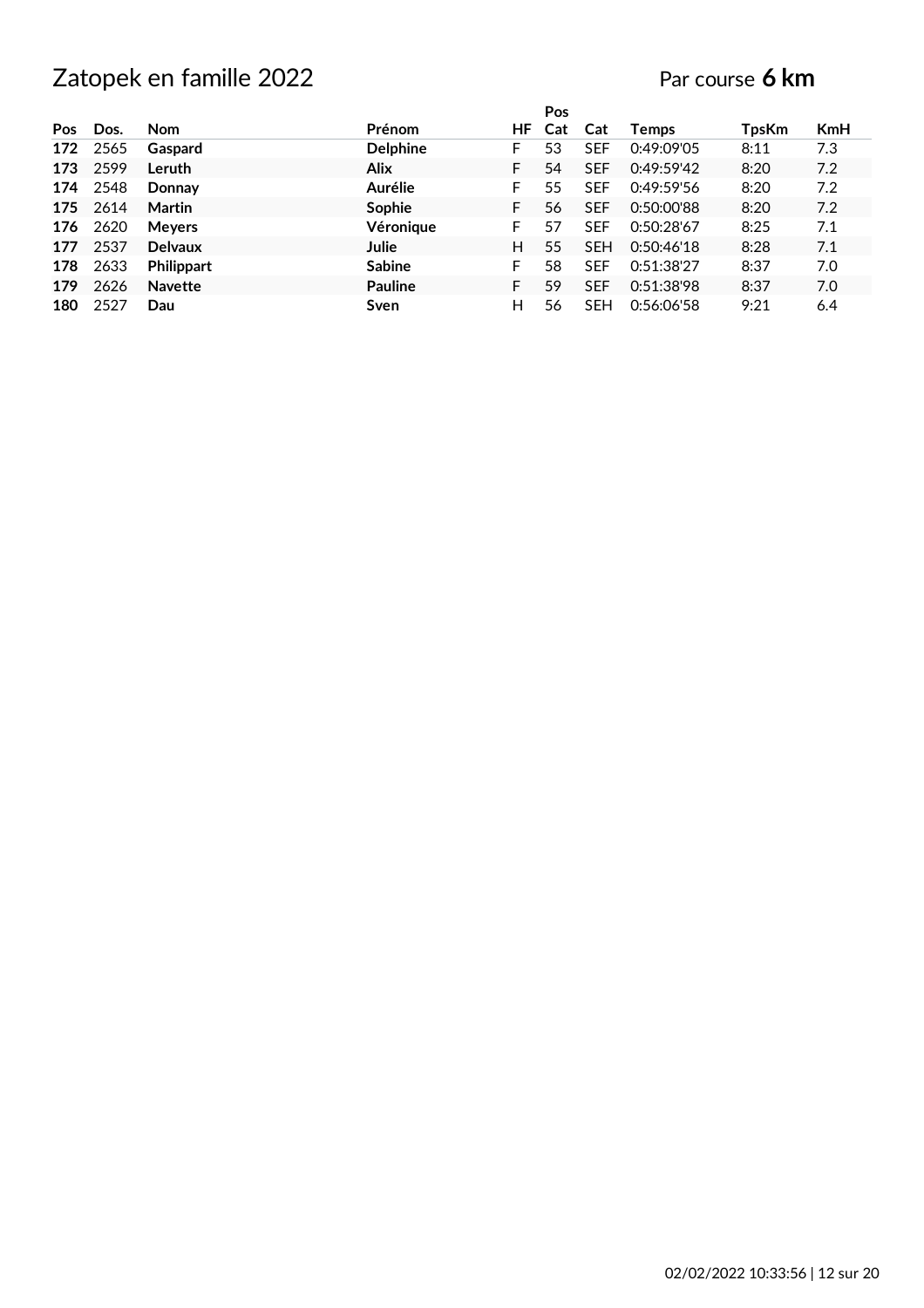# Zatopek en famille 2022 **Par course Trail**

|     |      |                   |                    |                           | Pos            |     |              |              |      |
|-----|------|-------------------|--------------------|---------------------------|----------------|-----|--------------|--------------|------|
| Pos | Dos. | Nom               | Prénom             | <b>HF</b>                 | Cat            | Cat | <b>Temps</b> | <b>TpsKm</b> | KmH  |
| 1   | 3036 | <b>Castermans</b> | Michaël            | $\mathsf{H}$              | $\mathbf{1}$   | H   | 1:16:14'35   | 3:53         | 15.4 |
| 2   | 3247 | Memurlin          | Christophe         | $\mathsf{H}$              | $\overline{c}$ | H   | 1:20:28'69   | 4:07         | 14.6 |
| 3   | 3285 | Prenten           | Jonathan           | H                         | 3              | H   | 1:22:20'71   | 4:12         | 14.3 |
| 4   | 3154 | Girretz           | François           | $\mathsf{H}$              | $\overline{4}$ | H   | 1:22:21'72   | 4:12         | 14.3 |
| 5   | 3172 | Hennau            | Gael               | Η                         | 5              | H   | 1:22:50'41   | 4:14         | 14.2 |
|     |      |                   |                    |                           |                |     |              |              |      |
| 6   | 3083 | <b>Defawes</b>    | Cédric             | Η                         | 6              | H   | 1:23:28'01   | 4:16         | 14.1 |
| 7   | 3189 | <b>Jandrain</b>   | François           | Η                         | $\overline{7}$ | H   | 1:25:49'92   | 4:23         | 13.7 |
| 8   | 3055 | Corbusier         | Philippe           | $\mathsf{H}$              | 8              | H   | 1:26:01'57   | 4:23         | 13.7 |
| 9   | 3271 | Peelen            | Anthony            | $\overline{\mathsf{H}}$   | 9              | H   | 1:26:28'24   | 4:25         | 13.6 |
| 10  | 3082 | <b>Debroux</b>    | Sébastien          | H                         | 10             | H   | 1:26:51'77   | 4:26         | 13.5 |
| 11  | 3098 | Demonty           | <b>Nicolas</b>     | Η                         | 11             | H   | 1:27:29'07   | 4:28         | 13.4 |
| 12  | 3392 | <b>Ziemons</b>    | <b>Kristina</b>    | F                         | $\mathbf{1}$   | F   | 1:27:38'79   | 4:28         | 13.4 |
| 13  | 3379 | Vo Van            | <b>Philippe</b>    | H                         | 12             | H   | 1:27:40'28   | 4:28         | 13.4 |
| 14  | 3195 | Jodogne           | Lucas              | Н                         | 13             | H   | 1:28:12'37   | 4:30         | 13.3 |
| 15  | 3003 | <b>Albert</b>     | <b>Benoit</b>      | H                         | 14             | H   | 1:28:26'94   | 4:31         | 13.3 |
| 16  | 3187 | Jacoby            | <b>Kevin</b>       | $\mathsf{H}$              | 15             | H   | 1:28:47'94   | 4:32         | 13.2 |
| 17  | 3088 | <b>Delchambre</b> | Renaud             | H                         | 16             | H   | 1:29:06'63   | 4:33         | 13.2 |
| 18  | 3365 | Van Kan           | Rob                | $\mathsf{H}$              | 17             | H   | 1:29:09'56   | 4:33         | 13.2 |
|     |      |                   |                    |                           |                |     |              |              |      |
| 19  | 3212 | Lambotte          | Pascal             | Н                         | 18             | H   | 1:29:18'55   | 4:34         | 13.2 |
| 20  | 3149 | Geron             | <b>David</b>       | $\mathsf{H}$              | 19             | H   | 1:29:37'03   | 4:34         | 13.1 |
| 21  | 3174 | Henry             | Marc               | Η                         | 20             | H   | 1:29:46'25   | 4:35         | 13.1 |
| 22  | 3029 | <b>Bruneel</b>    | Philippe           | $\mathsf{H}$              | 21             | H   | 1:29:57'69   | 4:35         | 13.1 |
| 23  | 3106 | <b>Detilloux</b>  | Christophe         | H                         | 22             | H   | 1:30:44'66   | 4:38         | 13.0 |
| 24  | 3053 | Collin            | Cedric             | Η                         | 23             | H   | 1:31:09'67   | 4:39         | 12.9 |
| 25  | 3188 | Jacquerie         | Paul               | H                         | 24             | H   | 1:31:40'98   | 4:41         | 12.8 |
| 26  | 3315 | <b>Schmits</b>    | Raphael            | Η                         | 25             | H   | 1:32:16'67   | 4:43         | 12.7 |
| 27  | 3374 | Verdin            | Frédéric           | Н                         | 26             | H   | 1:32:25'92   | 4:43         | 12.7 |
| 28  | 3234 | Luyckx            | Christophe         | $\mathsf{H}$              | 27             | H   | 1:32:58'83   | 4:44         | 12.6 |
| 29  | 3211 | Lambion           | <b>Hugues</b>      | $\mathsf{H}$              | 28             | H   | 1:33:16'59   | 4:46         | 12.6 |
| 30  | 3085 | <b>Dejalle</b>    | Yoann              | $\mathsf{H}$              | 29             | H   | 1:33:40'63   | 4:47         | 12.6 |
| 31  | 3295 | Reul              | Nathan             | Н                         | 30             | H   | 1:33:49'04   | 4:47         | 12.5 |
|     |      |                   |                    |                           |                |     |              |              |      |
| 32  | 3500 | Nemar             | Jean               | Н                         | 31             | H   | 1:33:49'79   | 4:47         | 12.5 |
| 33  | 3478 | Reul              | <b>Clément</b>     | $\overline{\mathsf{H}}$   | 32             | H   | 1:33:51'01   | 4:47         | 12.5 |
| 34  | 3359 | Vaesen            | Philippe           | H                         | 33             | Н   | 1:33:57'24   | 4:47         | 12.5 |
| 35  | 3128 | <b>Dusart</b>     | <b>Jacques</b>     | Н                         | 34             | H   | 1:34:02'61   | 4:48         | 12.5 |
| 36  | 3337 | <b>Spits</b>      | Alexandre          | Н                         | 35             | H   | 1:34:06'65   | 4:48         | 12.5 |
| 37  | 3309 | <b>Sartelet</b>   | Arnaud             | H                         | 36             | H   | 1:34:17'53   | 4:49         | 12.5 |
| 38  | 3133 | <b>Fanielle</b>   | Laurent            | Н                         | 37             | H   | 1:34:21'12   | 4:49         | 12.5 |
| 39  | 3023 | <b>Bosten</b>     | Ralph              | Н                         | 38             | Н   | 1:34:30'75   | 4:49         | 12.4 |
| 40  | 3171 | Hawaux            | Roger              | $\mathsf{H}$              | 39             | н   | 1:34:30'88   | 4:49         | 12.4 |
| 41  | 3391 | Wysocki           | <b>Nicolas</b>     | Н                         | 40             | Н   | 1:34:53'42   | 4:50         | 12.4 |
| 42  | 3235 | Macaluso          | Sebastien          | Н                         | 41             | H   | 1:35:00'86   | 4:51         | 12.4 |
| 43  | 3476 | Verhees           | Cedric             | Н                         | 42             | H   | 1:35:14'71   | 4:52         | 12.3 |
| 44  | 3017 | <b>Bledig</b>     | Claudio            | Н                         | 43             | н   | 1:35:16'75   | 4:52         | 12.3 |
| 45  | 3294 | Résimont          | Henri              | H                         | 44             | Н   | 1:35:26'68   | 4:52         | 12.3 |
|     |      |                   |                    |                           |                |     |              |              |      |
| 46  | 3093 | <b>Delmotte</b>   | Pascal             | $\mathsf{H}$              | 45             | н   | 1:35:43'14   | 4:53         | 12.3 |
| 47  | 3275 | <b>Pinckaers</b>  | Robert             | $\boldsymbol{\mathsf{H}}$ | 46             | H   | 1:35:43'36   | 4:53         | 12.3 |
| 48  | 3330 | <b>Simonis</b>    | Alain              | $\mathsf{H}$              | 47             | H   | 1:35:44'82   | 4:53         | 12.3 |
| 49  | 3086 | Dejardin          | Fred               | H                         | 48             | H   | 1:36:06'82   | 4:54         | 12.2 |
| 50  | 3389 | Wilmotte          | Pierre-François    | Н                         | 49             | H   | 1:36:08'98   | 4:55         | 12.2 |
| 51  | 3163 | Guillaume         | Laurent            | H                         | 50             | Н   | 1:36:28'34   | 4:55         | 12.2 |
| 52  | 3108 | Devos             | Serge              | H                         | 51             | H   | 1:36:48'65   | 4:56         | 12.1 |
| 53  | 3089 | <b>Delfosse</b>   | <b>Jacques</b>     | Н                         | 52             | H   | 1:37:04'04   | 4:57         | 12.1 |
| 54  | 3064 | Damas             | <b>Nicolas</b>     | Н                         | 53             | H   | 1:37:36'30   | 4:59         | 12.0 |
| 55  | 3488 | Minguet           | <b>Pierre-Yves</b> | H                         | 54             | H   | 1:38:00'55   | 5:00         | 12.0 |
| 56  | 3010 | <b>Bastogne</b>   | Louis              | H                         | 55             | H   | 1:38:04'38   | 5:00         | 12.0 |
| 57  |      |                   |                    | H                         |                |     |              |              |      |
|     | 3382 | Vroomen           | David              |                           | 56             | H   | 1:38:06'70   | 5:01         | 12.0 |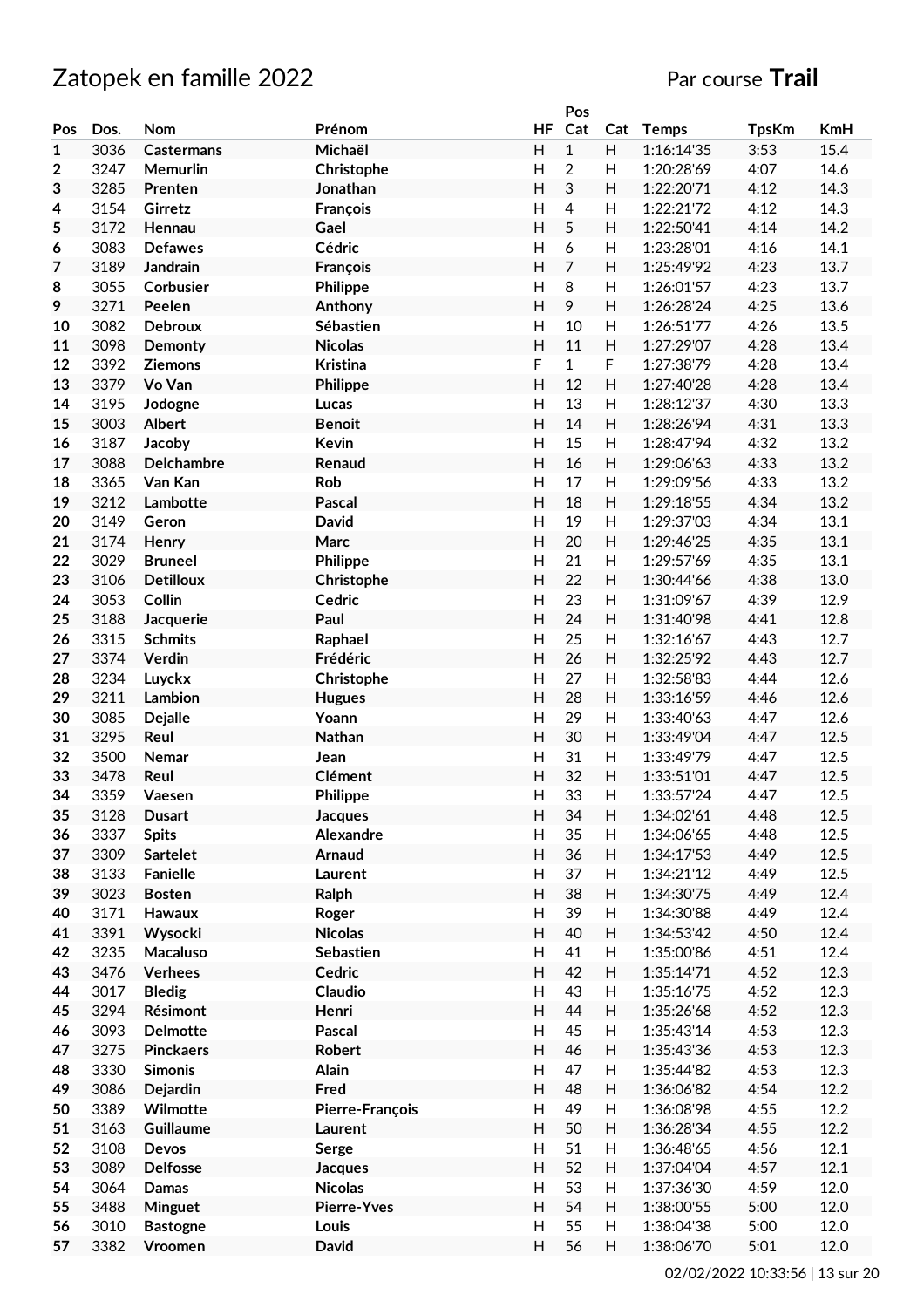|     |      |                    |                     |                           | Pos            |     |              |              |      |
|-----|------|--------------------|---------------------|---------------------------|----------------|-----|--------------|--------------|------|
| Pos | Dos. | Nom                | Prénom              | HF                        | Cat            | Cat | <b>Temps</b> | <b>TpsKm</b> | KmH  |
| 58  | 3129 | Eich               | <b>Thibaut</b>      | H                         | 57             | H   | 1:38:18'75   | 5:01         | 12.0 |
| 59  | 3018 | <b>Bodson</b>      | Frédéric            | H                         | 58             | H   | 1:38:29'41   | 5:02         | 11.9 |
| 60  | 3161 | Guckel             | Irwin               | H                         | 59             | H   | 1:38:36'64   | 5:02         | 11.9 |
| 61  | 3292 | Remacle            | <b>Thierry</b>      | H                         | 60             | H   | 1:38:37'10   | 5:02         | 11.9 |
| 62  | 3229 | Lorquet            | Jean-Marc           | H                         | 61             | H   | 1:38:40'48   | 5:02         | 11.9 |
| 63  | 3326 | <b>Schyns</b>      | Julien              | H                         | 62             | H   | 1:38:42'07   | 5:02         | 11.9 |
| 64  | 3344 | <b>Teunissen</b>   | Danny               | H                         | 63             | H   | 1:38:49'82   | 5:02         | 11.9 |
| 65  | 3473 | <b>Simons</b>      | Christophe          | H                         | 64             | H   | 1:38:51'89   | 5:02         | 11.9 |
| 66  | 3251 | Mickael            | <b>Lambert</b>      |                           | 65             |     |              |              | 11.9 |
|     |      |                    |                     | $\mathsf{H}$              |                | H   | 1:39:02'02   | 5:03         |      |
| 67  | 3062 | D'affnay           | Jean-François       | $\mathsf{H}$              | 66             | Н   | 1:39:08'72   | 5:04         | 11.9 |
| 68  | 3250 | Michel             | <b>Xavier</b>       | H                         | 67             | H   | 1:39:20'08   | 5:04         | 11.8 |
| 69  | 3498 | <b>Bosten</b>      | Armin               | $\mathsf{H}$              | 68             | H   | 1:39:25'94   | 5:04         | 11.8 |
| 70  | 3227 | Loly               | <b>Francoise</b>    | F                         | $\overline{2}$ | F   | 1:39:35'88   | 5:05         | 11.8 |
| 71  | 3137 | <b>Fontaine</b>    | <b>Fabrice</b>      | H                         | 69             | H   | 1:39:39'94   | 5:05         | 11.8 |
| 72  | 3231 | Lucasse            | Arnaud              | H                         | 70             | H   | 1:39:49'79   | 5:05         | 11.8 |
| 73  | 3001 | <b>Adriaens</b>    | Jos                 | H                         | 71             | H   | 1:39:49'87   | 5:05         | 11.8 |
| 74  | 3168 | Happart            | Gregory             | H                         | 72             | H   | 1:39:51'03   | 5:05         | 11.8 |
| 75  | 3331 | <b>Sindic</b>      | <b>Benoit</b>       | H                         | 73             | H   | 1:39:55'78   | 5:06         | 11.8 |
| 76  | 3281 | <b>Pirson</b>      | Stéphane            | $\mathsf{H}$              | 74             | H   | 1:40:04'47   | 5:07         | 11.8 |
| 77  | 3080 | <b>Debats</b>      | Marc                | $\overline{H}$            | 75             | H   | 1:40:25'18   | 5:07         | 11.7 |
| 78  | 3022 | <b>Bury</b>        | Margaux             | F                         | 3              | F   | 1:40:29'16   | 5:08         | 11.7 |
| 79  | 3323 | <b>Schyns</b>      | David               | $\overline{H}$            | 76             | H   | 1:40:37'24   | 5:08         | 11.7 |
| 80  | 3367 | Van Zoelen         | Jeroen              | H                         | 77             | H   | 1:40:49'41   | 5:08         | 11.7 |
| 81  | 3019 | <b>Borguet</b>     | Jean Marie          | H                         | 78             | H   | 1:40:57'31   | 5:09         | 11.6 |
| 82  | 3238 |                    | Jordan              | H                         | 79             | H   | 1:41:14'43   | 5:10         | 11.6 |
|     |      | Maquet             |                     |                           |                |     |              |              |      |
| 83  | 3074 | De Crombrugghe     | Marc                | H                         | 80             | H   | 1:41:20'15   | 5:10         | 11.6 |
| 84  | 3131 | <b>Evrard</b>      | Roland              | H                         | 81             | H   | 1:41:26'29   | 5:11         | 11.6 |
| 85  | 3025 | <b>Bourse</b>      | <b>Aurelien</b>     | H                         | 82             | H   | 1:41:35'98   | 5:11         | 11.6 |
| 86  | 3051 | Cohen-Sabban       | <b>Brice</b>        | $\mathsf{H}$              | 83             | H   | 1:41:47'79   | 5:11         | 11.6 |
| 87  | 3490 | Fremalle           | <b>Benoit</b>       | $\overline{H}$            | 84             | H   | 1:42:12'76   | 5:13         | 11.5 |
| 88  | 3266 | Paquay             | Marc                | $\overline{H}$            | 85             | H   | 1:42:17'83   | 5:13         | 11.5 |
| 89  | 3109 | <b>Dewallef</b>    | Pascal              | H                         | 86             | H   | 1:42:22'98   | 5:13         | 11.5 |
| 90  | 3058 | Coune              | Jerome              | H                         | 87             | H   | 1:42:25'83   | 5:14         | 11.5 |
| 91  | 3322 | Schrouff           | Willy               | $\overline{H}$            | 88             | H   | 1:42:27'60   | 5:14         | 11.5 |
| 92  | 3063 | <b>Dalla Corte</b> | Ludovic             | H                         | 89             | H   | 1:42:38'05   | 5:14         | 11.5 |
| 93  | 3100 | Deneumostier       | Deneumostierjeremie | H                         | 90             | H   | 1:43:01'34   | 5:16         | 11.4 |
| 94  | 3384 | Watar              | <b>Francis</b>      | H                         | 91             | H   | 1:43:03'29   | 5:16         | 11.4 |
| 95  | 3157 | Gonay              | Jérôme              | H                         | 92             | H   | 1:43:06'03   | 5:16         | 11.4 |
| 96  | 3332 | Slesingerova       | Eva                 | $\mathsf F$               | $\overline{4}$ | F   | 1:43:18'54   | 5:16         | 11.4 |
| 97  | 3096 | <b>Demaret</b>     | Dany                | $\overline{H}$            | 93             | H   | 1:43:25'83   | 5:17         | 11.4 |
| 98  | 3105 | <b>Desadeleer</b>  | Jean-Francois       | H                         | 94             | H   | 1:43:28'19   | 5:17         | 11.4 |
| 99  | 3260 | Nihon              | Grégory             | $\overline{H}$            | 95             | H   | 1:43:57'02   | 5:18         | 11.3 |
| 100 | 3150 | Gester             | Celine              | $\mathsf F$               | 5              | F   | 1:44:12'75   | 5:19         | 11.3 |
| 101 | 3126 | <b>Dupont</b>      | Jerome              | $\overline{H}$            | 96             | H   | 1:44:18'39   | 5:19         | 11.3 |
| 102 | 3393 | Zuccarini          | Enzo                | H                         | 97             | H   | 1:44:22'96   | 5:20         | 11.3 |
|     |      |                    |                     |                           |                |     |              |              |      |
| 103 | 3487 | Wolf               | Alexander           | H                         | 98             | H   | 1:44:31'59   | 5:20         | 11.3 |
| 104 | 3486 | <b>Krings</b>      | Amelie              | $\mathsf F$               | 6              | F   | 1:44:31'81   | 5:20         | 11.3 |
| 105 | 3152 | Gheury             | Philippe            | H                         | 99             | H   | 1:44:35'39   | 5:20         | 11.2 |
| 106 | 3307 | Sansen             | Guillaume           | H                         | 100            | H   | 1:44:49'64   | 5:21         | 11.2 |
| 107 | 3348 | <b>Thielen</b>     | Alain               | $\boldsymbol{\mathsf{H}}$ | 101            | H   | 1:45:09'60   | 5:22         | 11.2 |
| 108 | 3494 | Cedric             | Christophe          | H                         | 102            | H   | 1:45:19'84   | 5:22         | 11.2 |
| 109 | 3121 | <b>Dubois</b>      | Jonathan            | $\mathsf{H}%$             | 103            | H   | 1:45:22'56   | 5:23         | 11.2 |
| 110 | 3276 | Pirenne            | Marc                | H                         | 104            | H   | 1:45:34'32   | 5:23         | 11.1 |
| 111 | 3248 | Merken             | Loris               | H                         | 105            | H   | 1:45:37'60   | 5:23         | 11.1 |
| 112 | 3057 | Coudray            | Rachel              | F                         | $\overline{7}$ | F.  | 1:45:40'88   | 5:23         | 11.1 |
| 113 | 3253 | Montero            | <b>Pierre</b>       | H                         | 106            | H   | 1:45:41'39   | 5:23         | 11.1 |
| 114 | 3002 | Al-Assouad         | <b>Thomas</b>       | H                         | 107            | H   | 1:45:48'41   | 5:24         | 11.1 |
|     |      |                    |                     |                           |                |     |              |              |      |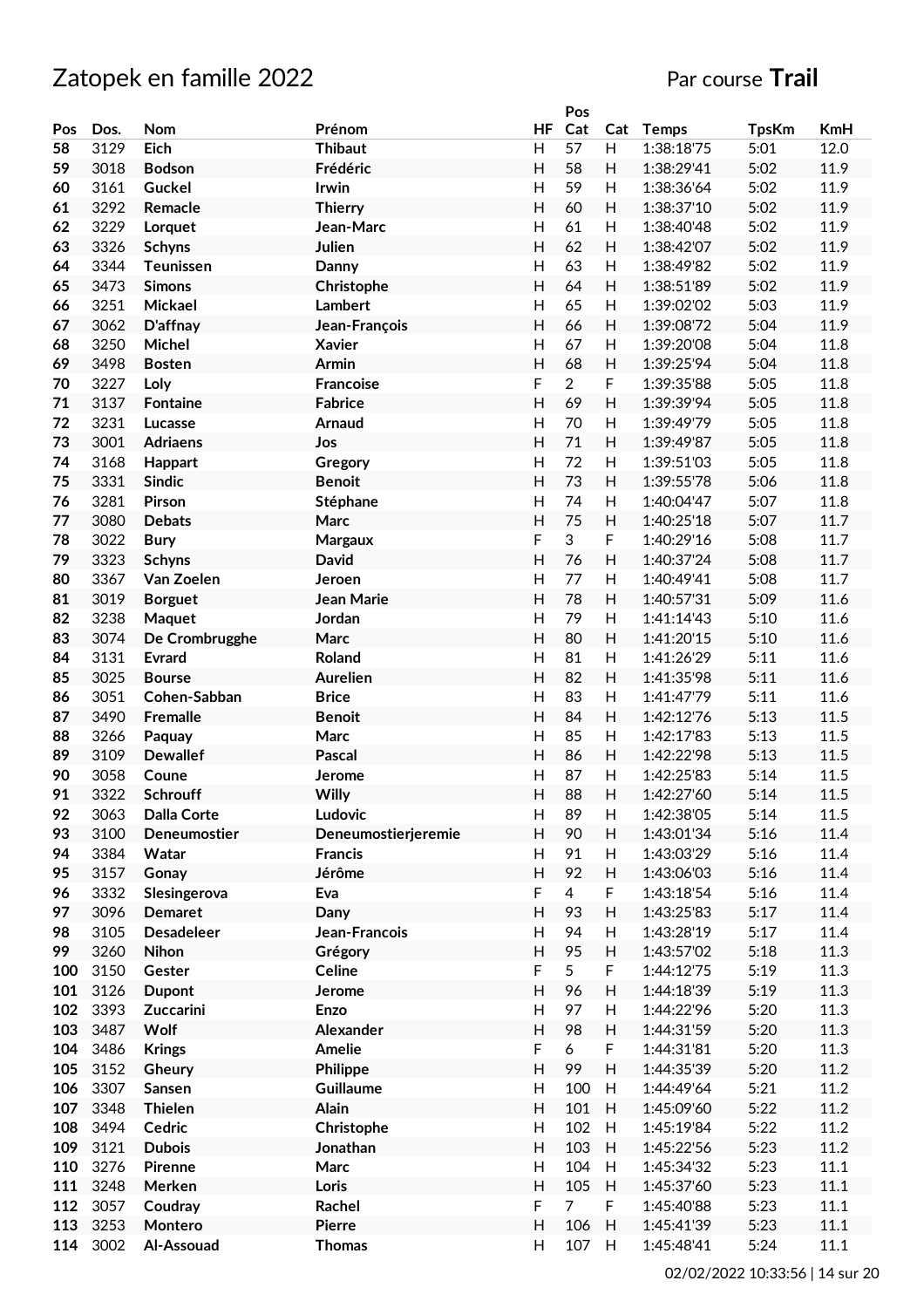|     |      |                 |                          |                           | Pos |     |              |              |            |
|-----|------|-----------------|--------------------------|---------------------------|-----|-----|--------------|--------------|------------|
| Pos | Dos. | Nom             | Prénom                   | HF                        | Cat | Cat | <b>Temps</b> | <b>TpsKm</b> | <b>KmH</b> |
| 115 | 3283 | <b>Polmans</b>  | Réginald                 | H                         | 108 | H   | 1:46:01'64   | 5:25         | 11.1       |
| 116 | 3318 | Schoenmakers    | <b>Benoit</b>            | H                         | 109 | H   | 1:46:02'26   | 5:25         | 11.1       |
| 117 | 3164 | Hadrich         | <b>Dirk</b>              | H                         | 110 | H   | 1:46:03'18   | 5:25         | 11.1       |
| 118 | 3346 | <b>Thelen</b>   | Laura                    | F                         | 8   | F   | 1:46:07'82   | 5:25         | 11.1       |
| 119 | 3477 | Neuray          | Isabelle                 | F                         | 9   | F   | 1:46:12'41   | 5:25         | 11.1       |
| 120 | 3220 |                 | <b>Denis</b>             | H                         | 111 | H   | 1:46:17'45   | 5:25         | 11.1       |
|     |      | Lemal           |                          |                           |     |     |              |              |            |
| 121 | 3200 | Juvigne         | <b>Martin</b>            | H                         | 112 | H   | 1:46:19'76   | 5:25         | 11.1       |
| 122 | 3284 | Portugal        | Frederico                | H                         | 113 | H   | 1:46:31'18   | 5:26         | 11.0       |
| 123 | 3278 | <b>Pirlot</b>   | <b>Bernard</b>           | H                         | 114 | H   | 1:46:36'99   | 5:26         | 11.0       |
| 124 | 3254 | Moonen          | <b>Berry</b>             | H                         | 115 | H   | 1:46:48'23   | 5:27         | 11.0       |
| 125 | 3047 | Clignet         | Christian                | $\mathsf{H}%$             | 116 | H   | 1:46:48'80   | 5:27         | 11.0       |
| 126 | 3302 | Roomans         | Christian                | H                         | 117 | H   | 1:46:52'85   | 5:27         | 11.0       |
| 127 | 3493 | Massart         | Pascal                   | H                         | 118 | H   | 1:46:52'93   | 5:27         | 11.0       |
| 128 | 3474 | Jekoen          | Huijskens                | H                         | 119 | H   | 1:47:03'09   | 5:28         | 11.0       |
| 129 | 3072 | De Bart         | Sander                   | H                         | 120 | H   | 1:47:03'88   | 5:28         | 11.0       |
| 130 | 3301 | Ronkart         | Corentin                 | H                         | 121 | H   | 1:47:06'05   | 5:28         | 11.0       |
| 131 | 3054 | Colucci         | <b>Filippo</b>           | H                         | 122 | H   | 1:47:14'56   | 5:28         | 11.0       |
| 132 | 3167 | Hanussek        | Hervé                    | H                         | 123 | H   | 1:47:17'64   | 5:28         | 11.0       |
| 133 | 3262 | <b>Nyssen</b>   | <b>Pierre</b>            | H                         | 124 | H   | 1:47:18'90   | 5:29         | 11.0       |
|     |      |                 | <b>Pascal</b>            |                           |     |     |              |              |            |
| 134 | 3066 | <b>Darcis</b>   |                          | $\mathsf{H}$              | 125 | H   | 1:47:31'10   | 5:29         | 10.9       |
| 135 | 3065 | <b>Daniels</b>  | Jean-Marc                | $\mathsf{H}%$             | 126 | H   | 1:47:36'36   | 5:29         | 10.9       |
| 136 | 3075 | De Graaf        | Arnoud                   | H                         | 127 | H   | 1:47:36'37   | 5:29         | 10.9       |
| 137 | 3364 | Van Den Bos     | Jacqueline               | $\mathsf F$               | 10  | F   | 1:47:46'31   | 5:30         | 10.9       |
| 138 | 3117 | Dortu           | Jonathan                 | H                         | 128 | H   | 1:47:48'30   | 5:30         | 10.9       |
| 139 | 3491 | Massart         | <b>Thomas</b>            | H                         | 129 | H   | 1:48:05'90   | 5:31         | 10.9       |
| 140 | 3179 | <b>Hock</b>     | Michael                  | H                         | 130 | H   | 1:48:12'99   | 5:31         | 10.9       |
| 141 | 3030 | <b>Buckinx</b>  | Emma                     | F                         | 11  | F   | 1:48:25'06   | 5:32         | 10.8       |
| 142 | 3468 | Vanhaelen       | Jonathan                 | Н                         | 131 | H   | 1:48:35'92   | 5:32         | 10.8       |
| 143 | 3270 | Pedata          | Fabrizio                 | H                         | 132 | H   | 1:48:47'47   | 5:33         | 10.8       |
| 144 | 3169 | Hardy           | Simon                    | H                         | 133 | H   | 1:48:47'86   | 5:33         | 10.8       |
| 145 | 3099 | Dendal          | <b>Didier</b>            | $\mathsf{H}%$             | 134 | H   | 1:49:07'62   | 5:34         | 10.8       |
| 146 | 3239 | Marbaise        | <b>Nicolas</b>           | H                         | 135 | H   | 1:49:08'37   | 5:34         | 10.8       |
| 147 | 3110 | Di Cesare       | Stéphane                 | H                         | 136 | H   | 1:49:32'82   | 5:35         | 10.7       |
| 148 | 3069 | Dauby           | Elisabeth                | F                         | 12  | F   | 1:49:36'52   | 5:35         | 10.7       |
| 149 | 3076 | De Groot        | Jonas                    | H                         | 137 | H   | 1:49:40'33   | 5:36         | 10.7       |
|     | 3215 |                 |                          |                           |     |     |              |              |            |
| 150 |      | Larock          | William                  | H                         | 138 | H   | 1:49:40'62   | 5:36         | 10.7       |
| 151 | 3007 | <b>Baltus</b>   | Grégory                  | H                         | 139 | H   | 1:50:26'06   | 5:38         | 10.6       |
| 152 | 3480 | Fortemps        | Guy                      | Н                         | 140 | H   | 1:50:27'19   | 5:38         | 10.6       |
| 153 | 3175 | Herzet          | Mireille                 | $\mathsf F$               | 13  | F   | 1:50:30'51   | 5:38         | 10.6       |
| 154 | 3213 | Lange           | Frédéric                 | H                         | 141 | H   | 1:50:36'68   | 5:38         | 10.6       |
| 155 | 3077 | De Meester      | Valentin                 | $\mathsf{H}%$             | 142 | H   | 1:50:37'46   | 5:38         | 10.6       |
| 156 | 3166 | Hamers          | Arnaud                   | H                         | 143 | H   | 1:50:38'08   | 5:38         | 10.6       |
| 157 | 3040 | <b>Charles</b>  | Manuel                   | $\boldsymbol{\mathsf{H}}$ | 144 | H   | 1:50:40'96   | 5:39         | 10.6       |
| 158 | 3145 | Gaspard         | Christian                | H                         | 145 | H   | 1:50:41'74   | 5:39         | 10.6       |
| 159 | 3210 | Lambert         | Lionel                   | $\boldsymbol{\mathsf{H}}$ | 146 | H   | 1:50:46'81   | 5:39         | 10.6       |
| 160 | 3368 | Vanaken         | <b>Patrick</b>           | H                         | 147 | H   | 1:50:49'80   | 5:39         | 10.6       |
| 161 | 3183 | Innocente       | <b>Costantino (Gino)</b> | H                         | 148 | H   | 1:50:52'23   | 5:40         | 10.6       |
| 162 | 3067 | <b>Dardenne</b> | <b>Nico</b>              | H                         | 149 | H   | 1:50:53'39   | 5:40         | 10.6       |
| 163 | 3339 | Spronck         | Olivier                  | $\boldsymbol{\mathsf{H}}$ | 150 | H   | 1:50:55'46   | 5:40         | 10.6       |
| 164 | 3497 | Ghafghaf        | Mehdi                    | H                         | 151 | H   | 1:51:00'32   | 5:40         | 10.6       |
|     | 3381 |                 |                          | $\boldsymbol{\mathsf{H}}$ | 152 | H   |              |              |            |
| 165 |      | Voncken         | Michel                   |                           |     |     | 1:51:00'91   | 5:40         | 10.6       |
| 166 | 3222 | Lheureux        | André                    | H                         | 153 | H   | 1:51:05'35   | 5:40         | 10.6       |
| 167 | 3306 | Ruwet           | Arnaud                   | $\boldsymbol{\mathsf{H}}$ | 154 | H   | 1:51:06'90   | 5:40         | 10.6       |
| 168 | 3034 | <b>Canisius</b> | Pierre-Olivier           | H                         | 155 | H   | 1:51:09'77   | 5:40         | 10.6       |
| 169 | 3303 | Roomans         | Pascal                   | H                         | 156 | H   | 1:51:16'83   | 5:41         | 10.6       |
| 170 | 3296 | Reynaers        | Raphaël                  | H                         | 157 | H   | 1:51:44'87   | 5:42         | 10.5       |
| 171 | 3073 | Nearno          | <b>Tanina</b>            | $\mathsf F$               | 14  | F   | 1:52:07'92   | 5:43         | 10.5       |
|     |      |                 |                          |                           |     |     |              |              |            |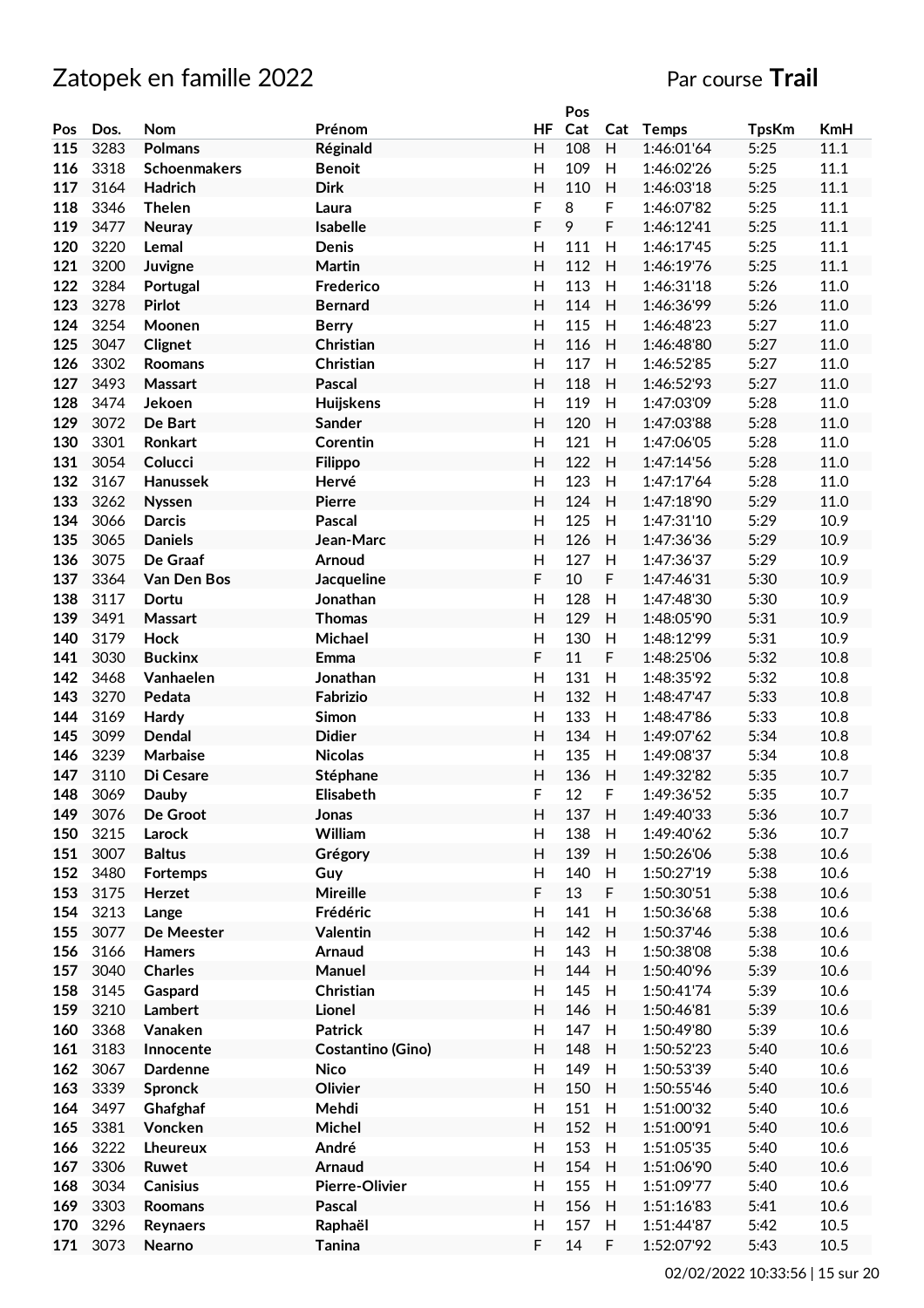|     |      |                 |                     |               | Pos |             |              |              |            |
|-----|------|-----------------|---------------------|---------------|-----|-------------|--------------|--------------|------------|
| Pos | Dos. | Nom             | Prénom              | HF            | Cat | Cat         | <b>Temps</b> | <b>TpsKm</b> | <b>KmH</b> |
| 172 | 3485 | Dodemont        | Arnaud              | H             | 158 | H           | 1:52:11'81   | 5:43         | 10.5       |
| 173 | 3355 | Tonucci         | Laurent             | H             | 159 | H           | 1:52:18'13   | 5:44         | 10.5       |
| 174 | 3230 | Louviaux        | Cindy               | F             | 15  | $\mathsf F$ | 1:52:25'43   | 5:44         | 10.5       |
| 175 | 3113 | <b>Dierens</b>  | <b>Dennis</b>       | H             | 160 | H           | 1:52:25'70   | 5:44         | 10.5       |
| 176 | 3363 | Van De Wall     | Wim                 | H             | 161 | H           | 1:52:34'92   | 5:44         | 10.4       |
| 177 | 3011 | <b>Bellaire</b> | Jonathan            | H             | 162 | H           | 1:52:42'15   | 5:45         | 10.4       |
|     | 3214 | Larbuisson      |                     |               |     |             |              |              |            |
| 178 |      |                 | Jessica             | F             | 16  | F           | 1:52:47'09   | 5:45         | 10.4       |
| 179 | 3052 | Collignon       | Lionel              | H             | 163 | H           | 1:52:52'30   | 5:46         | 10.4       |
| 180 | 3049 | Cocco           | Giorgio             | $\mathsf{H}%$ | 164 | H           | 1:52:59'89   | 5:46         | 10.4       |
| 181 | 3240 | Marcy           | <b>Bruno</b>        | $\mathsf{H}$  | 165 | H           | 1:53:02'63   | 5:46         | 10.4       |
| 182 | 3472 | Toussaint       | Julien              | H             | 166 | H           | 1:53:18'46   | 5:47         | 10.4       |
| 183 | 3092 | <b>Delhez</b>   | Claude              | H             | 167 | H           | 1:53:20'05   | 5:47         | 10.4       |
| 184 | 3140 | Fraikin         | Loic                | H             | 168 | H           | 1:53:38'82   | 5:48         | 10.3       |
| 185 | 3345 | Théate          | Maxime              | H             | 169 | H           | 1:53:56'05   | 5:49         | 10.3       |
| 186 | 3241 | Marx            | <b>Nicolas</b>      | H             | 170 | H           | 1:53:56'73   | 5:49         | 10.3       |
| 187 | 3256 | Muscia          | Cedric              | H             | 171 | H           | 1:53:59'84   | 5:49         | 10.3       |
| 188 | 3225 | Loise           | <b>Pierre-Louis</b> | H             | 172 | H           | 1:54:07'66   | 5:49         | 10.3       |
| 189 | 3264 | Pacyna          | Lucas               | H             | 173 | H           | 1:54:35'15   | 5:51         | 10.3       |
| 190 | 3277 |                 | <b>Franck</b>       | $\mathsf{H}%$ | 174 | H           | 1:54:42'25   | 5:51         | 10.3       |
|     |      | Pireyre         |                     |               |     |             |              |              |            |
| 191 | 3290 | Regnier         | <b>Didier</b>       | $\mathsf{H}$  | 175 | H           | 1:54:54'94   | 5:52         | 10.2       |
| 192 | 3255 | <b>Muller</b>   | Joséphine           | F             | 17  | $\mathsf F$ | 1:54:56'76   | 5:52         | 10.2       |
| 193 | 3390 | <b>Wolters</b>  | Rob                 | H             | 176 | H           | 1:54:59'18   | 5:52         | 10.2       |
| 194 | 3015 | <b>Birti</b>    | <b>Kathleen</b>     | F             | 18  | F           | 1:55:00'87   | 5:52         | 10.2       |
| 195 | 3492 | <b>Duhamel</b>  | <b>Nikolas</b>      | H             | 177 | H           | 1:55:01'45   | 5:52         | 10.2       |
| 196 | 3242 | Mauhin          | <b>Benoit</b>       | H             | 178 | H           | 1:55:01'70   | 5:52         | 10.2       |
| 197 | 3068 | D'attardi       | Frédéric            | H             | 179 | H           | 1:55:10'94   | 5:53         | 10.2       |
| 198 | 3341 | Tecqmenne       | Michel              | H             | 180 | H           | 1:55:21'01   | 5:53         | 10.2       |
| 199 | 3361 | Valenduc        | Glenn               | H             | 181 | H           | 1:55:41'11   | 5:54         | 10.2       |
| 200 | 3208 | Lambert         | Frédéric            | Н             | 182 | H           | 1:56:00'58   | 5:55         | 10.1       |
| 201 | 3078 | De Pasqua       | <b>Pierre</b>       | $\mathsf{H}$  | 183 | H           | 1:56:02'89   | 5:55         | 10.1       |
|     |      |                 |                     |               |     |             |              |              |            |
| 202 | 3311 | <b>Schidlo</b>  | Eric                | H             | 184 | H           | 1:56:15'75   | 5:56         | 10.1       |
| 203 | 3038 | Cerro           | Serge               | $\mathsf{H}%$ | 185 | H           | 1:56:34'04   | 5:57         | 10.1       |
| 204 | 3146 | Gauthier        | <b>Bertrand</b>     | H             | 186 | H           | 1:56:51'10   | 5:58         | 10.1       |
| 205 | 3116 | Dortu           | Alexandre           | Η             | 187 | H           | 1:56:51'92   | 5:58         | 10.1       |
| 206 | 3186 | Jacob           | Laurent             | H             | 188 | H           | 1:56:58'63   | 5:58         | 10.1       |
| 207 | 3165 | Hagelstein      | <b>Eric</b>         | H             | 189 | H           | 1:57:05'25   | 5:58         | 10.0       |
| 208 | 3288 | Rassaa          | Rafik               | H             | 190 | H           | 1:57:10'66   | 5:59         | 10.0       |
| 209 | 3138 | Fontana         | Adrien              | H             | 191 | H           | 1:57:18'69   | 5:59         | 10.0       |
| 210 | 3334 | <b>Smeets</b>   | Ronald              | $\mathsf{H}%$ | 192 | H           | 1:57:26'00   | 5:59         | 10.0       |
| 211 | 3198 | Joskin          | Philippe            | $\mathsf{H}%$ | 193 | H           | 1:57:37'89   | 6:00         | 10.0       |
| 212 | 3287 | Rademaker       | Christophe          | H             | 194 | H           | 1:57:51'28   | 6:01         | 10.0       |
| 213 | 3237 | Malagnini       | Raphaël             | $\mathsf{H}%$ | 195 | H           | 1:57:55'19   | 6:01         | 10.0       |
| 214 | 3340 | Stassen         | <b>Eric</b>         | H             | 196 | H           | 1:57:59'23   | 6:01         | 10.0       |
|     |      |                 |                     |               |     |             |              |              |            |
| 215 | 3185 | Jacob           | <b>Benoit</b>       | H             | 197 | H           | 1:58:02'67   | 6:01         | 10.0       |
| 216 | 3122 | <b>Duffy</b>    | Jim                 | H             | 198 | H           | 1:58:02'68   | 6:01         | 10.0       |
| 217 | 3335 | <b>Smets</b>    | Frank               | H             | 199 | H           | 1:58:07'85   | 6:02         | 10.0       |
| 218 | 3308 | Sardy           | Mehdi               | H             | 200 | H           | 1:58:09'80   | 6:02         | 10.0       |
| 219 | 3495 | <b>Thys</b>     | Fred                | H             | 201 | H           | 1:58:14'06   | 6:02         | 9.9        |
| 220 | 3170 | Haubrechts      | Aurélie             | $\mathsf F$   | 19  | $\mathsf F$ | 1:58:16'56   | 6:02         | 9.9        |
| 221 | 3050 | Cocco           | Renaldo             | $\mathsf{H}$  | 202 | H           | 1:58:23'28   | 6:02         | 9.9        |
| 222 | 3206 | Lahaye          | Sarah               | F             | 20  | $\mathsf F$ | 1:58:26'99   | 6:02         | 9.9        |
| 223 | 3370 | Vandesbosch     | Alisson             | $\mathsf F$   | 21  | F           | 1:58:40'28   | 6:03         | 9.9        |
| 224 | 3107 | Detro           | <b>Pierre-Yves</b>  | H             | 203 | H           | 1:58:42'31   | 6:04         | 9.9        |
| 225 | 3184 | Iserentant      | Carine              | $\mathsf F$   | 22  | F           | 1:58:56'80   | 6:04         | 9.9        |
| 226 | 3224 | Lhoest          | Sarah               | $\mathsf{H}%$ | 204 | H           | 1:59:38'82   | 6:06         | 9.8        |
|     |      |                 |                     |               |     |             |              |              |            |
| 227 | 3045 | Ciccarella      | <b>Tony</b>         | H             | 205 | H           | 1:59:38'98   | 6:06         | 9.8        |
| 228 | 3298 | Reyners         | Alain               | H             | 206 | H           | 1:59:52'05   | 6:07         | 9.8        |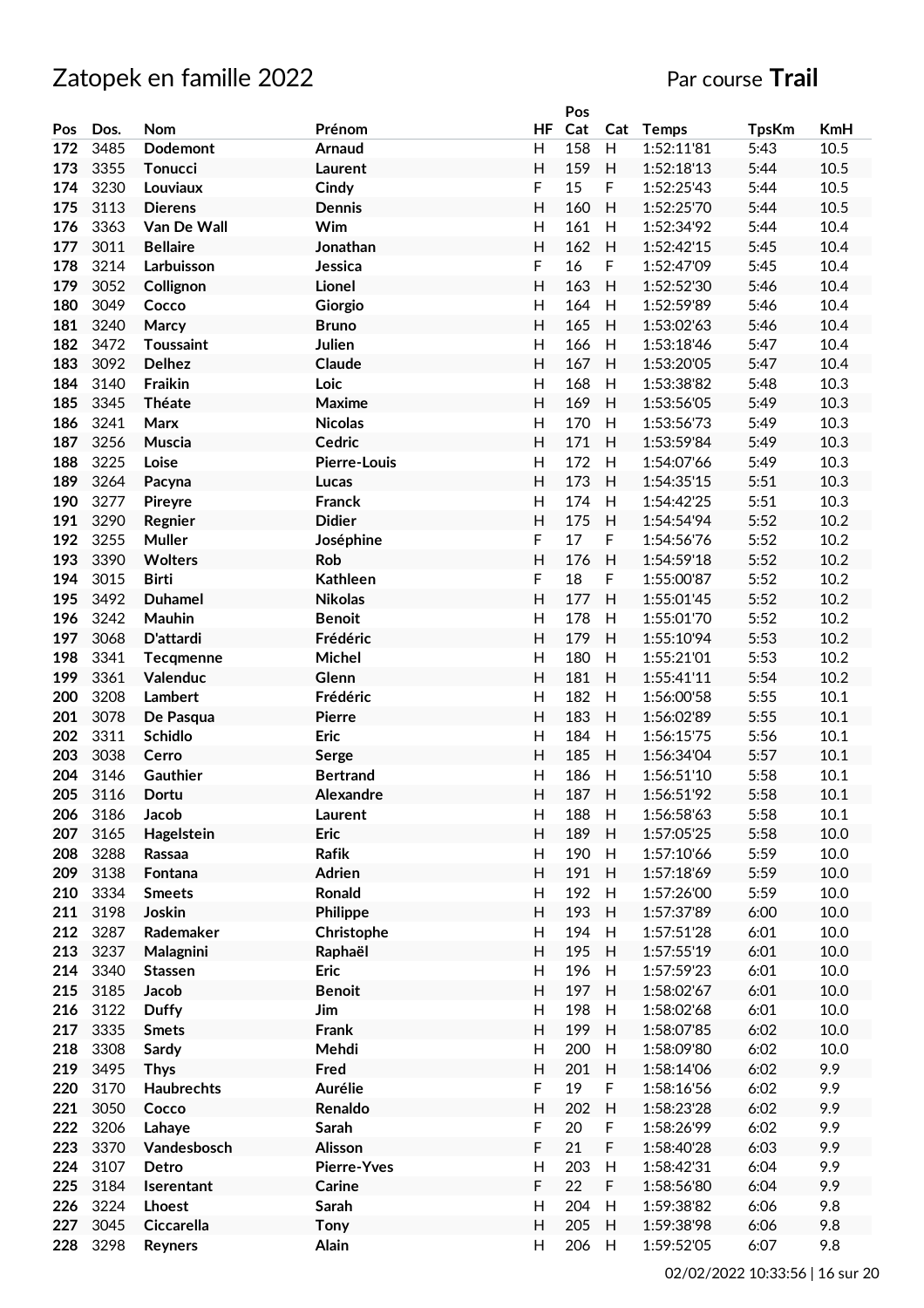|     |      |                    |                        |                | Pos |     |              |              |            |
|-----|------|--------------------|------------------------|----------------|-----|-----|--------------|--------------|------------|
| Pos | Dos. | Nom                | Prénom                 | HF             | Cat | Cat | <b>Temps</b> | <b>TpsKm</b> | <b>KmH</b> |
| 229 | 3226 | Lollo              | Jonathan               | H              | 207 | H   | 1:59:56'97   | 6:07         | 9.8        |
| 230 | 3246 | Meinguet           | Lucie                  | F              | 23  | F   | 2:00:09'07   | 6:08         | 9.8        |
| 231 | 3245 | Meinguet           | Laurent                | $\mathsf{H}$   | 208 | H   | 2:00:10'31   | 6:08         | 9.8        |
| 232 | 3475 | Humblet            | <b>Patrick</b>         | $\mathsf{H}$   | 209 | H   | 2:00:28'29   | 6:09         | 9.8        |
| 233 | 3005 | <b>Ballant</b>     | Denis                  | H              | 210 | H   | 2:00:54'32   | 6:10         | 9.7        |
|     |      |                    |                        |                |     | F   |              |              | 9.7        |
| 234 | 3141 | Fraipont           | Sophie                 | F              | 24  |     | 2:00:57'46   | 6:10         |            |
| 235 | 3336 | Somja              | <b>Florence</b>        | F              | 25  | F   | 2:00:58'30   | 6:10         | 9.7        |
| 236 | 3046 | Ciulla             | Joseph                 | Н              | 211 | H   | 2:01:07'12   | 6:11         | 9.7        |
| 237 | 3217 | Legrand            | Geoffray               | H              | 212 | H   | 2:01:37'82   | 6:13         | 9.7        |
| 238 | 3371 | Vanleeuw           | <b>Valentine</b>       | F              | 26  | F   | 2:01:39'08   | 6:13         | 9.7        |
| 239 | 3469 | <b>Burniat</b>     | Olivier                | $\overline{H}$ | 213 | H   | 2:01:54'95   | 6:13         | 9.6        |
| 240 | 3470 | Hayen              | <b>Thomas</b>          | $\mathsf{H}$   | 214 | H   | 2:02:07'18   | 6:14         | 9.6        |
| 241 | 3369 | Vanderhauwart      | <b>Thibault</b>        | $\mathsf{H}$   | 215 | H   | 2:02:11'63   | 6:14         | 9.6        |
| 242 | 3265 | Palumbo            | Pino                   | Н              | 216 | H   | 2:02:18'84   | 6:14         | 9.6        |
| 243 | 3223 | Lhoest             | Jean                   | H              | 217 | H   | 2:02:20'46   | 6:14         | 9.6        |
| 244 | 3112 | <b>Diaferia</b>    | <b>Giuseppe</b>        | Н              | 218 | H   | 2:02:27'33   | 6:15         | 9.6        |
| 245 | 3299 | Rinaldi            | <b>Vincent</b>         | H              | 219 | H   | 2:02:29'06   | 6:15         | 9.6        |
| 246 | 3329 | Simon              | Gil                    | Н              | 220 |     | 2:02:40'75   | 6:16         | 9.6        |
|     |      |                    |                        |                |     | н   |              |              |            |
| 247 | 3293 | Renard             | Sonia                  | F              | 27  | F   | 2:02:53'50   | 6:16         | 9.6        |
| 248 | 3199 | Jovenau            | Claude                 | F              | 28  | F   | 2:02:54'10   | 6:16         | 9.6        |
| 249 | 3316 | Schoenen           | Isabelle               | F              | 29  | F   | 2:02:54'22   | 6:16         | 9.6        |
| 250 | 3349 | <b>Thomas</b>      | <b>Xavier</b>          | $\mathsf{H}$   | 221 | H   | 2:03:03'89   | 6:17         | 9.6        |
| 251 | 3162 | Gueben             | <b>Xavier</b>          | $\mathsf{H}$   | 222 | H   | 2:03:04'24   | 6:17         | 9.6        |
| 252 | 3324 | <b>Schyns</b>      | Egide                  | H              | 223 | H   | 2:03:11'63   | 6:17         | 9.5        |
| 253 | 3101 | Denis              | <b>Francois-Xavier</b> | H              | 224 | H   | 2:03:26'66   | 6:18         | 9.5        |
| 254 | 3139 | <b>Foulquier</b>   | Sebastien              | Н              | 225 | H   | 2:03:32'15   | 6:18         | 9.5        |
| 255 | 3158 | Gorria             | Hélène                 | F              | 30  | F   | 2:03:33'91   | 6:18         | 9.5        |
| 256 | 3181 | Horten             | Jean-Michel            | H              | 226 | H   | 2:03:34'33   | 6:18         | 9.5        |
| 257 | 3342 | <b>Terwagne</b>    | Pierr                  | H              | 227 | H   | 2:03:34'95   | 6:19         | 9.5        |
| 258 | 3114 | <b>Diet</b>        | Grégory                | H              | 228 | H   | 2:03:37'24   | 6:19         | 9.5        |
| 259 | 3056 |                    |                        |                | 229 |     | 2:03:39'49   |              | 9.5        |
|     |      | <b>Corvers</b>     | Geoffrey               | $\mathsf{H}$   |     | H   |              | 6:19         |            |
| 260 | 3249 | <b>Mertens</b>     | Christophe             | H              | 230 | Н   | 2:03:41'59   | 6:19         | 9.5        |
| 261 | 3130 | <b>Essers</b>      | François               | $\overline{H}$ | 231 | H   | 2:03:42'79   | 6:19         | 9.5        |
| 262 | 3159 | Graindorge         | Johan                  | Н              | 232 | Н   | 2:03:51'79   | 6:19         | 9.5        |
| 263 | 3351 | <b>Tixhon</b>      | Jérémie                | Н              | 233 | H   | 2:03:54'22   | 6:19         | 9.5        |
| 264 | 3081 | <b>Debik</b>       | Margaritha             | F              | 31  | F   | 2:03:54'88   | 6:19         | 9.5        |
| 265 | 3289 | Regnier            | Olivier                | H              | 234 | H   | 2:04:00'81   | 6:20         | 9.5        |
| 266 | 3125 | <b>Dupont</b>      | <b>Caroline</b>        | F              | 32  | F   | 2:04:03'05   | 6:20         | 9.5        |
| 267 | 3319 | Scholzen           | Joannie                | F              | 33  | F   | 2:04:12'42   | 6:20         | 9.5        |
| 268 | 3191 | Jean               | Joel                   | Н              | 235 | H   | 2:04:21'19   | 6:20         | 9.5        |
| 269 | 3257 | <b>Muzzillo</b>    | Luigi                  | Н              | 236 | H   | 2:04:23'26   | 6:21         | 9.5        |
| 270 | 3070 | <b>Dauphin</b>     | Cédric                 | Н              | 237 | H   | 2:04:29'45   | 6:21         | 9.4        |
| 271 | 3350 | Thoonen            | Erik                   | H              | 238 | H   | 2:04:37'15   | 6:22         | 9.4        |
| 272 | 3471 | Ange               | Phillippe              | H              | 239 | H   | 2:04:52'75   | 6:22         | 9.4        |
| 273 | 3385 | Wegria             | <b>Francois</b>        | H              | 240 | Н   | 2:04:54'24   | 6:22         | 9.4        |
| 274 |      |                    | Ludovic                |                |     |     |              |              |            |
|     | 3216 | Laruelle           |                        | H              | 241 | H   | 2:04:55'65   | 6:22         | 9.4        |
| 275 | 3031 | <b>Budin</b>       | Alain                  | H              | 242 | Н   | 2:05:04'01   | 6:23         | 9.4        |
| 276 | 3026 | <b>Brahim</b>      | Gharbi                 | Н              | 243 | H   | 2:05:19'73   | 6:23         | 9.4        |
| 277 | 3173 | Henrotay           | Frederic               | H              | 244 | H   | 2:06:13'14   | 6:26         | 9.3        |
| 278 | 3071 | <b>Dauwe</b>       | Geoffroy               | Н              | 245 | H   | 2:06:37'06   | 6:28         | 9.3        |
| 279 | 3328 | Seyen              | <b>Sandrine</b>        | F              | 34  | F   | 2:06:40'50   | 6:28         | 9.3        |
| 280 | 3300 | Rodaro             | <b>Patrick</b>         | $\mathsf{H}$   | 246 | H   | 2:06:55'86   | 6:29         | 9.3        |
| 281 | 3305 | Rucci              | Marie                  | F              | 35  | F   | 2:06:57'75   | 6:29         | 9.3        |
| 282 | 3282 | Piton              | <b>Denis</b>           | H              | 247 | H   | 2:07:07'57   | 6:29         | 9.3        |
| 283 | 3155 | Gobin              | <b>Pierre</b>          | H              | 248 | H   | 2:07:41'02   | 6:31         | 9.2        |
| 284 | 3127 | Duray              | Andy                   | H              | 249 | H   | 2:08:09'93   | 6:32         | 9.2        |
| 285 | 3041 | <b>Christiaens</b> | Christophe             | H              | 250 | H   | 2:08:32'82   | 6:34         | 9.1        |
|     |      |                    |                        |                |     |     |              |              |            |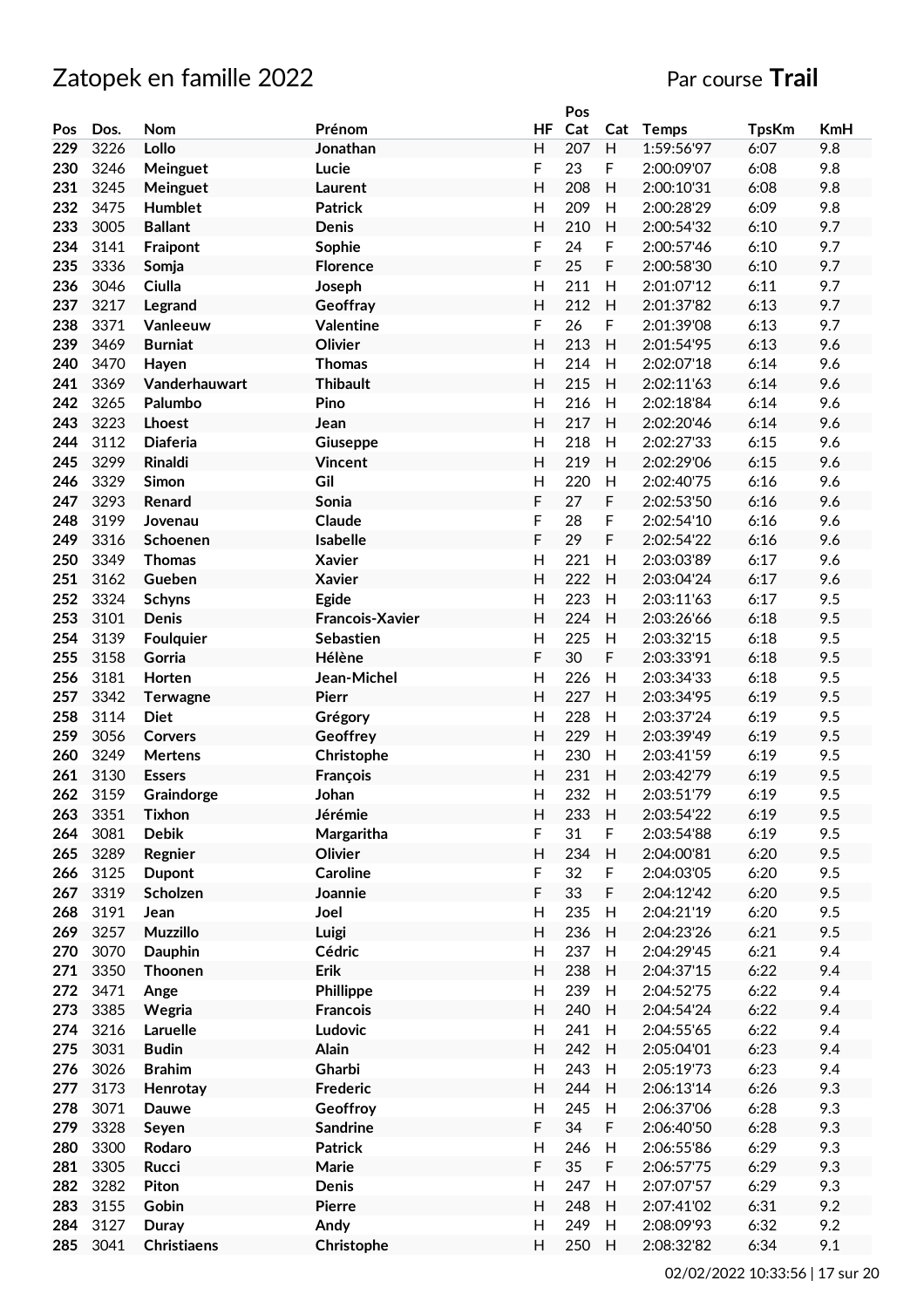|     |      |                        |                   |                           | Pos |     |            |              |     |
|-----|------|------------------------|-------------------|---------------------------|-----|-----|------------|--------------|-----|
| Pos | Dos. | <b>Nom</b>             | Prénom            | HF                        | Cat | Cat | Temps      | <b>TpsKm</b> | KmH |
| 286 | 3033 | <b>Campos Brazo</b>    | Rafael            | H                         | 251 | H   | 2:10:19'28 | 6:39         | 9.0 |
| 287 | 3274 | Philippe               | Audrey            | F                         | 36  | F   | 2:10:21'45 | 6:39         | 9.0 |
| 288 | 3004 | Ansion                 | Isabelle          | F                         | 37  | F   | 2:10:27'93 | 6:40         | 9.0 |
| 289 | 3244 | Mawet                  | Julie             | F                         | 38  | F   | 2:10:33'33 | 6:40         | 9.0 |
| 290 | 3039 | Chaineux               | <b>Marc</b>       | Η                         | 252 | H   | 2:10:34'80 | 6:40         | 9.0 |
| 291 | 3118 | <b>Dossin</b>          | Philippe          | Η                         | 253 | H   | 2:10:56'52 | 6:41         | 9.0 |
| 292 | 3197 | Joskin                 |                   | F                         | 39  |     |            |              | 9.0 |
|     |      |                        | <b>Bernadette</b> |                           |     | F   | 2:11:10'56 | 6:41         |     |
| 293 | 3320 | Schösse                | Nancy             | F                         | 40  | F   | 2:11:11'40 | 6:41         | 9.0 |
| 294 | 3084 | <b>Defosse</b>         | <b>Pierre</b>     | Η                         | 254 | Н   | 2:11:21'17 | 6:42         | 9.0 |
| 295 | 3009 | <b>Bartholomeus</b>    | <b>Nicolas</b>    | Η                         | 255 | H   | 2:11:33'52 | 6:43         | 8.9 |
| 296 | 3119 | Douin                  | Serge             | $\mathsf{H}$              | 256 | H   | 2:11:42'87 | 6:43         | 8.9 |
| 297 | 3061 | <b>Daelemans</b>       | Julie             | F                         | 41  | F   | 2:11:45'97 | 6:43         | 8.9 |
| 298 | 3483 | <b>Perez Caballero</b> | <b>David</b>      | $\mathsf{H}$              | 257 | H   | 2:11:46'71 | 6:43         | 8.9 |
| 299 | 3327 | Senen                  | C                 | H                         | 258 | H   | 2:11:49'59 | 6:44         | 8.9 |
| 300 | 3268 | Patout                 | Arnaud            | $\mathsf{H}$              | 259 | H   | 2:12:17'13 | 6:45         | 8.9 |
| 301 | 3338 | <b>Spits</b>           | <b>Charline</b>   | F                         | 42  | F   | 2:12:17'60 | 6:45         | 8.9 |
| 302 | 3021 | <b>Bosseloir</b>       | <b>Annick</b>     | F                         | 43  | F   | 2:12:42'54 | 6:46         | 8.9 |
| 303 | 3499 | Legrand                | ?                 | Η                         | 260 | H   | 2:12:45'79 | 6:46         | 8.9 |
| 304 | 3028 | <b>Brouwier</b>        | <b>Vincent</b>    | Η                         | 261 | H   | 2:12:48'98 | 6:47         | 8.9 |
|     |      |                        |                   |                           |     |     |            |              |     |
| 305 | 3286 | <b>Putzeys</b>         | Dominique         | Н                         | 262 | H   | 2:13:06'00 | 6:47         | 8.8 |
| 306 | 3013 | <b>Bertrand</b>        | <b>Adrien</b>     | Η                         | 263 | H   | 2:13:10'29 | 6:47         | 8.8 |
| 307 | 3304 | Rousseau               | <b>David</b>      | $\overline{H}$            | 264 | H   | 2:13:15'37 | 6:48         | 8.8 |
| 308 | 3312 | Schifano               | Roger             | $\mathsf{H}$              | 265 | H   | 2:13:19'97 | 6:48         | 8.8 |
| 309 | 3352 | <b>Toffoli</b>         | Nancy             | F                         | 44  | F   | 2:14:00'66 | 6:50         | 8.8 |
| 310 | 3147 | Geelen                 | <b>Béatrice</b>   | F                         | 45  | F   | 2:14:09'63 | 6:50         | 8.8 |
| 311 | 3203 | <b>Knuts</b>           | <b>Sylvie</b>     | F                         | 46  | F   | 2:14:10'37 | 6:51         | 8.8 |
| 312 | 3204 | <b>Kossig</b>          | <b>Martin</b>     | H                         | 266 | Н   | 2:14:11'93 | 6:51         | 8.8 |
| 313 | 3132 | Fafchamps              | <b>Christine</b>  | F                         | 47  | F   | 2:14:44'83 | 6:52         | 8.7 |
| 314 | 3190 | <b>Jaspart</b>         | Cédric            | Η                         | 267 | H   | 2:14:45'54 | 6:53         | 8.7 |
| 315 | 3060 | Croda                  | <b>Emmanuel</b>   | H                         | 268 | H   | 2:14:57'95 | 6:53         | 8.7 |
| 316 | 3180 |                        |                   |                           | 269 |     | 2:15:03'53 |              |     |
|     |      | Hoffmann               | Jean-Luc          | $\overline{H}$            |     | H   |            | 6:53         | 8.7 |
| 317 | 3386 | Weickmann              | Anne-France       | F                         | 48  | F   | 2:15:06'77 | 6:53         | 8.7 |
| 318 | 3059 | Crahay                 | Fabienne          | F                         | 49  | F   | 2:15:06'86 | 6:53         | 8.7 |
| 319 | 3148 | Gerard                 | <b>Nicolas</b>    | H                         | 270 | H   | 2:15:08'67 | 6:54         | 8.7 |
| 320 | 3360 | <b>Valdes</b>          | Fabian            | н                         | 271 | H   | 2:15:09'98 | 6:54         | 8.7 |
| 321 | 3366 | Van Mons               | Sébastien         | H                         | 272 | H   | 2:15:26'47 | 6:55         | 8.7 |
| 322 | 3087 | <b>Delante</b>         | Chloé             | F                         | 50  | F   | 2:15:33'40 | 6:55         | 8.7 |
| 323 | 3383 | Wagelmans              | Arnaud            | H                         | 273 | H   | 2:15:53'62 | 6:56         | 8.7 |
| 324 | 3193 | <b>Jeukens</b>         | <b>Stephane</b>   | H                         | 274 | H   | 2:15:55'87 | 6:56         | 8.7 |
| 325 | 3313 | <b>Schmidt</b>         | Eric              | H                         | 275 | H   | 2:15:57'38 | 6:56         | 8.6 |
| 326 | 3362 | Van De Vyvere          | Jean              | $\mathsf{H}$              | 276 | H   | 2:16:05'91 | 6:56         | 8.6 |
| 327 | 3135 | <b>Fillot</b>          | Serge             | $\mathsf{H}$              | 277 | H   | 2:16:23'51 | 6:58         | 8.6 |
| 328 | 3387 | Willems                | Orianne           | F                         | 51  | F   | 2:16:31'60 | 6:58         | 8.6 |
|     |      |                        |                   |                           |     |     |            |              |     |
| 329 | 3273 | Philippart             | Serge             | Н                         | 278 | H   | 2:16:36'02 | 6:58         | 8.6 |
| 330 | 3378 | Vliegen                | Laura             | F                         | 52  | F   | 2:16:36'11 | 6:58         | 8.6 |
| 331 | 3489 | Léonard                | Geoffrey          | Н                         | 279 | Н   | 2:16:38'16 | 6:58         | 8.6 |
| 332 | 3310 | <b>Scalco</b>          | Rudy              | $\mathsf{H}$              | 280 | H   | 2:17:07'08 | 7:00         | 8.6 |
| 333 | 3207 | Lambert                | <b>Bernadette</b> | F                         | 53  | F   | 2:18:04'22 | 7:02         | 8.5 |
| 334 | 3479 | Lassine                | Cedric            | Н                         | 281 | H   | 2:19:34'63 | 7:07         | 8.4 |
| 335 | 3377 | <b>Vilain</b>          | Christiane Hélène | F                         | 54  | F   | 2:19:52'27 | 7:08         | 8.4 |
| 336 | 3205 | Kuystermans            | Tijl              | $\mathsf{H}$              | 282 | H   | 2:22:12'94 | 7:16         | 8.3 |
| 337 | 3156 | Goff                   | Fred              | $\boldsymbol{\mathsf{H}}$ | 283 | H   | 2:22:42'52 | 7:17         | 8.2 |
| 338 | 3233 | Lussardi               | Anne              | F                         | 55  | F   | 2:22:54'22 | 7:17         | 8.2 |
| 339 | 3388 | Williaume              | <b>Eric</b>       | Н                         | 284 | H   | 2:23:34'06 | 7:19         | 8.2 |
| 340 | 3252 | Monseur                | Henri             | Н                         | 285 | H   | 2:23:42'47 | 7:20         | 8.2 |
|     |      |                        |                   |                           |     |     |            |              |     |
| 341 | 3221 | Lénaerts               | Raymond           | H                         | 286 | H   | 2:24:20'68 | 7:22         | 8.1 |
| 342 | 3144 | Galand                 | Aurore            | F                         | 56  | F   | 2:24:22'14 | 7:22         | 8.1 |